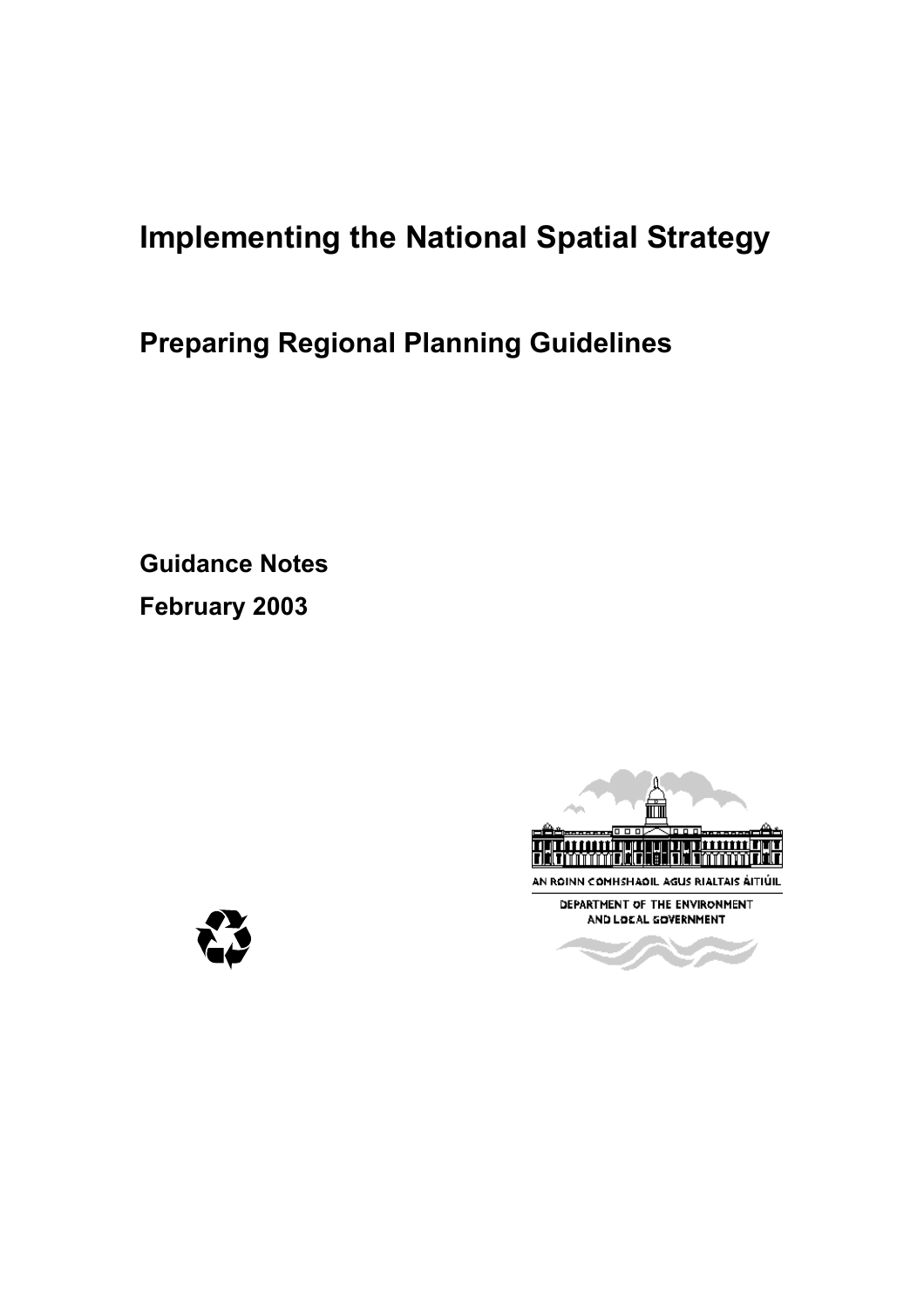# **Table of Contents**

| <b>Overview</b>                                     | 4  |
|-----------------------------------------------------|----|
| <b>Section 1: Introduction and Background</b>       | 6  |
| 1.1: Purpose of Guidance Notes                      | 6  |
| 1.2: Status of Guidance Notes                       | 6  |
| 1.3: Structure of Guidance Notes                    | 7  |
| 1.4: Regional Planning Guidelines - Status and Role | 8  |
| <b>Section 2: Requirements for Overall Approach</b> | 11 |
| 2.1: Key parameters                                 | 11 |
| 2.2: Key outputs                                    | 12 |
| 2.3: Links to other plans and programmes            | 13 |
| <b>Section 3: Process</b>                           | 14 |
| 3.1: Key principles                                 | 14 |
| 3.2: Key questions that must be resolved            | 14 |
| 3.3: A step by step approach                        | 16 |
| 3.4: Project management                             | 19 |
| 3.5: Steering arrangements                          | 20 |
| 3.6: Achieving consensus                            | 22 |
| 3.7: Public consultation                            | 24 |
| 3.8: Arrangements in the Greater Dublin Area        | 25 |
| 3.9: Taking account of issues outside the region    | 27 |
| 3.10: Gaeltacht Issues                              | 28 |
| 3.11: Environment and Sustainability                | 28 |
| 3.12: Making of Regional Planning Guidelines        | 31 |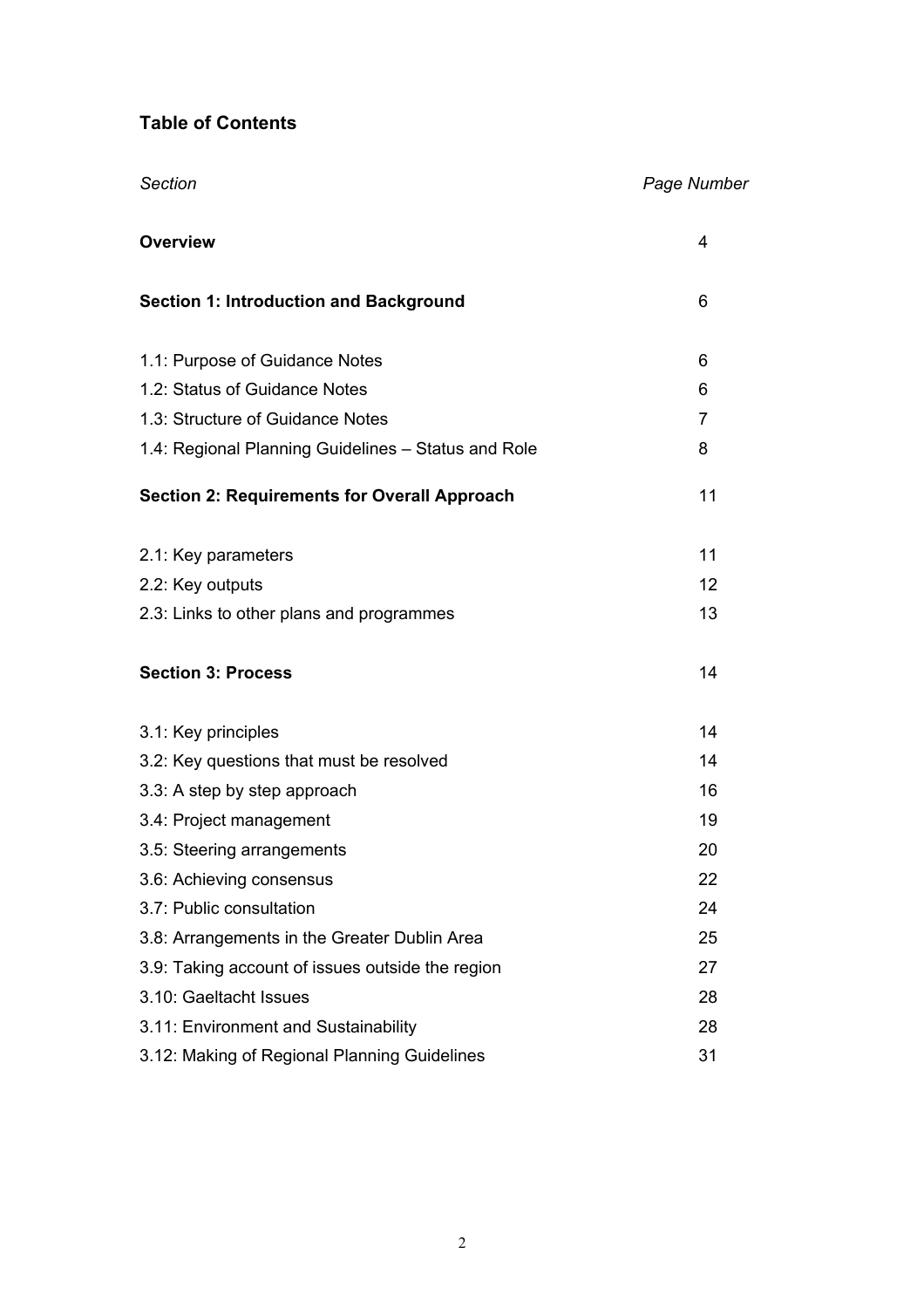| <b>Section 4: The Guidelines</b>                             |    |  |  |
|--------------------------------------------------------------|----|--|--|
|                                                              |    |  |  |
| 4.1: Core features                                           | 31 |  |  |
| 4.2: Structure of Document                                   | 32 |  |  |
| 4.3: Overview of contents                                    | 33 |  |  |
| 4.4: Presentation                                            | 40 |  |  |
| 4.5: Imagery                                                 | 40 |  |  |
|                                                              |    |  |  |
| <b>Section 5: Implementation</b>                             | 42 |  |  |
|                                                              |    |  |  |
| 5.1: Regional Guidelines and the Development Plan process    | 42 |  |  |
| 5.2: Supporting implementation                               | 42 |  |  |
| 5.3: Monitoring and evaluation                               | 43 |  |  |
| 5.4: Importance of a strategic approach                      | 43 |  |  |
|                                                              |    |  |  |
| <b>Appendix One: Outline of statutory provisions</b>         | 44 |  |  |
| <b>Appendix Two: Regional Strategies</b>                     | 47 |  |  |
| <b>Appendix Three: Regional Planning Guidelines Contents</b> | 49 |  |  |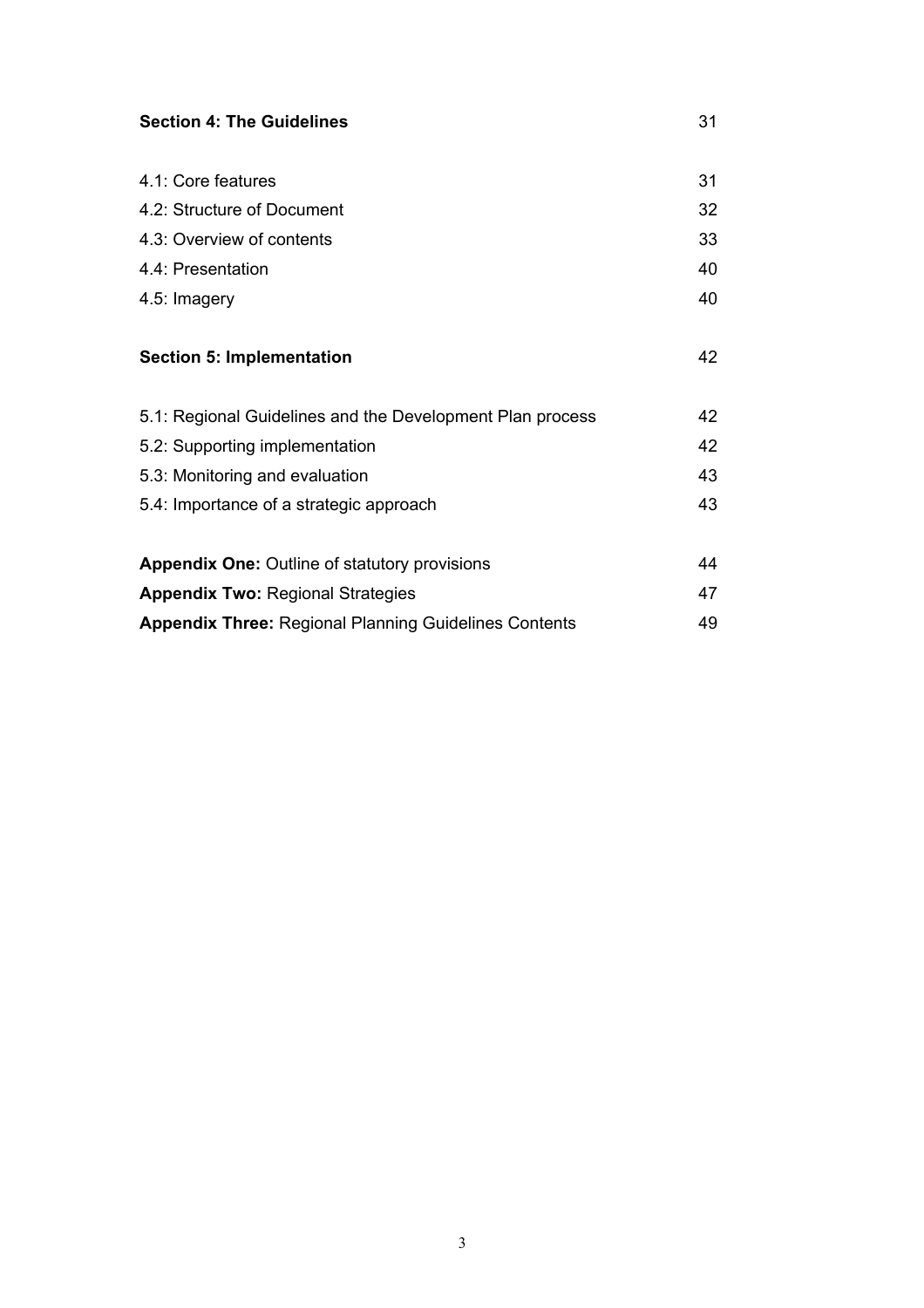# **Overview**

The National Spatial Strategy provides a national level strategic planning framework for the country over the next twenty years. To support the implementation of the NSS as a "big picture" framework for achieving the Government's objective of more balanced regional development effective planning strategies are needed at regional level. Spatial planning at the regional level must work within the overall approach taken in the NSS, while providing more detail and establishing a development and spatial framework that can be used to strengthen local authority development plans and other planning strategies at county, city and local level.

Implementing the NSS now requires that "Regional Planning Guidelines" be put in place across the country and that the Strategic Planning Guidelines for the Greater Dublin Area be reviewed. Regional planning guidelines will also need to encompass a socio-economic vision and context for more detailed planning guidance. These guidelines will take the form of a single document and will act as a regional framework for the development plans at city, county and through the county or city plan, other local plans as well. These guidance notes are intended to inform the process of preparing the guidelines and the format of the product at the end of the process – regional planning guidelines.

The guidance notes have four important messages:

- (1) There is a need to move quickly to put in place policies to translate the overall national approach of NSS into policies at regional and local levels. The objective is to prepare regional planning guidelines, through an inclusive and well managed approach, with a target completion date of end of  $1<sup>st</sup>$  quarter 2004. This will only be possible through effective co-operation between regional and local authorities.
- (2) The NSS sets out the policies on spatial planning adopted by the Government at national level. Regional planning guidelines will need to work within the national framework of gateways, hubs, other towns and rural areas, while providing more detailed regional level guidance, assisting planning authorities in framing county and city development plans.
- (3) Spatial planning at the regional level provides an opportunity to tease out development requirements into the future. However, this must be done in a way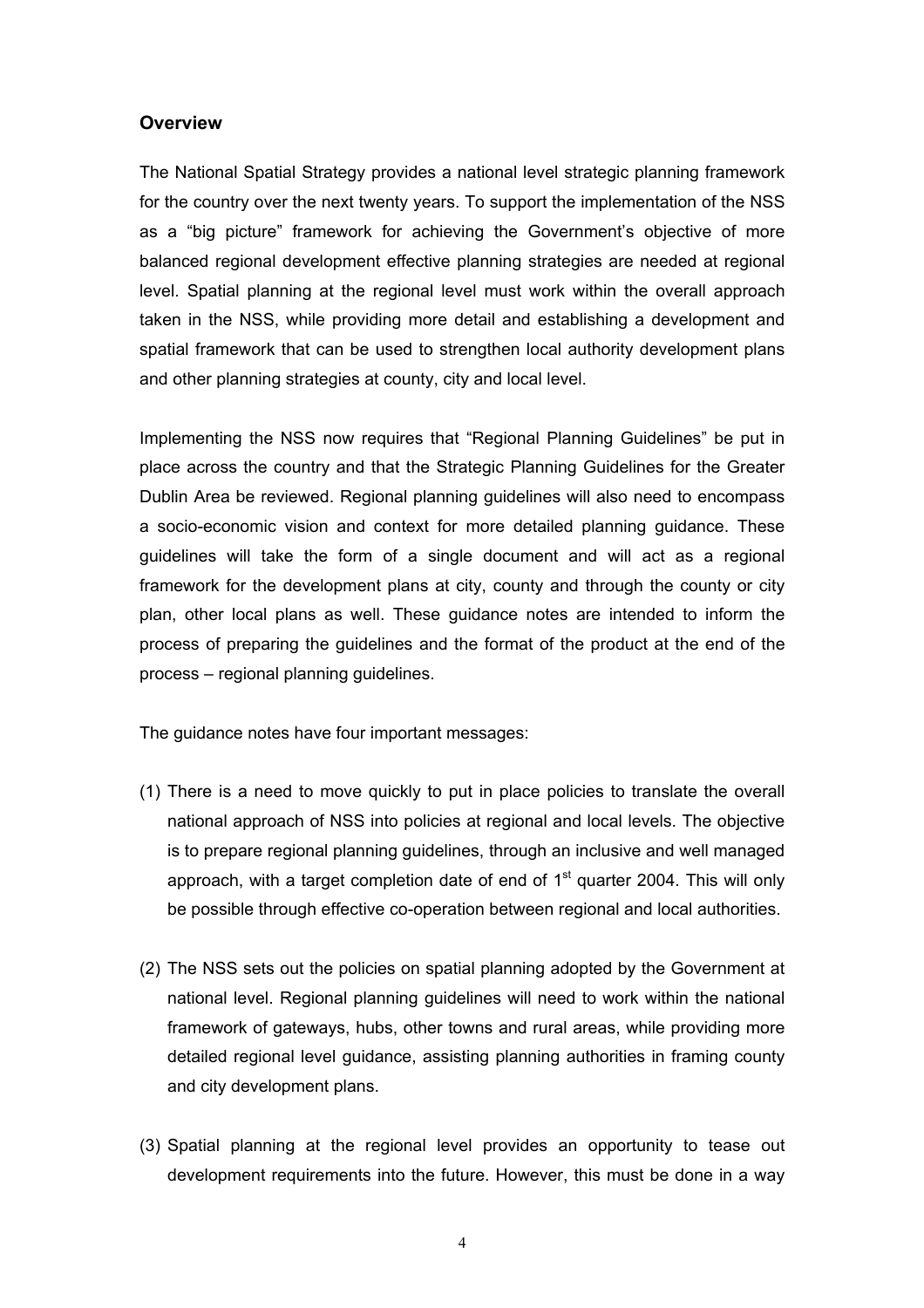that is reasonable, realistic, strategically focused and that is clear on the policy choices that must be made to support such requirements.

(4) In line with the approach taken by the NSS, Regional Planning Guidelines need to be supported by a broad socio-economic context for the region. The regional planning guidelines in turn need to encompass the vision and strategy for the region in economic and social terms.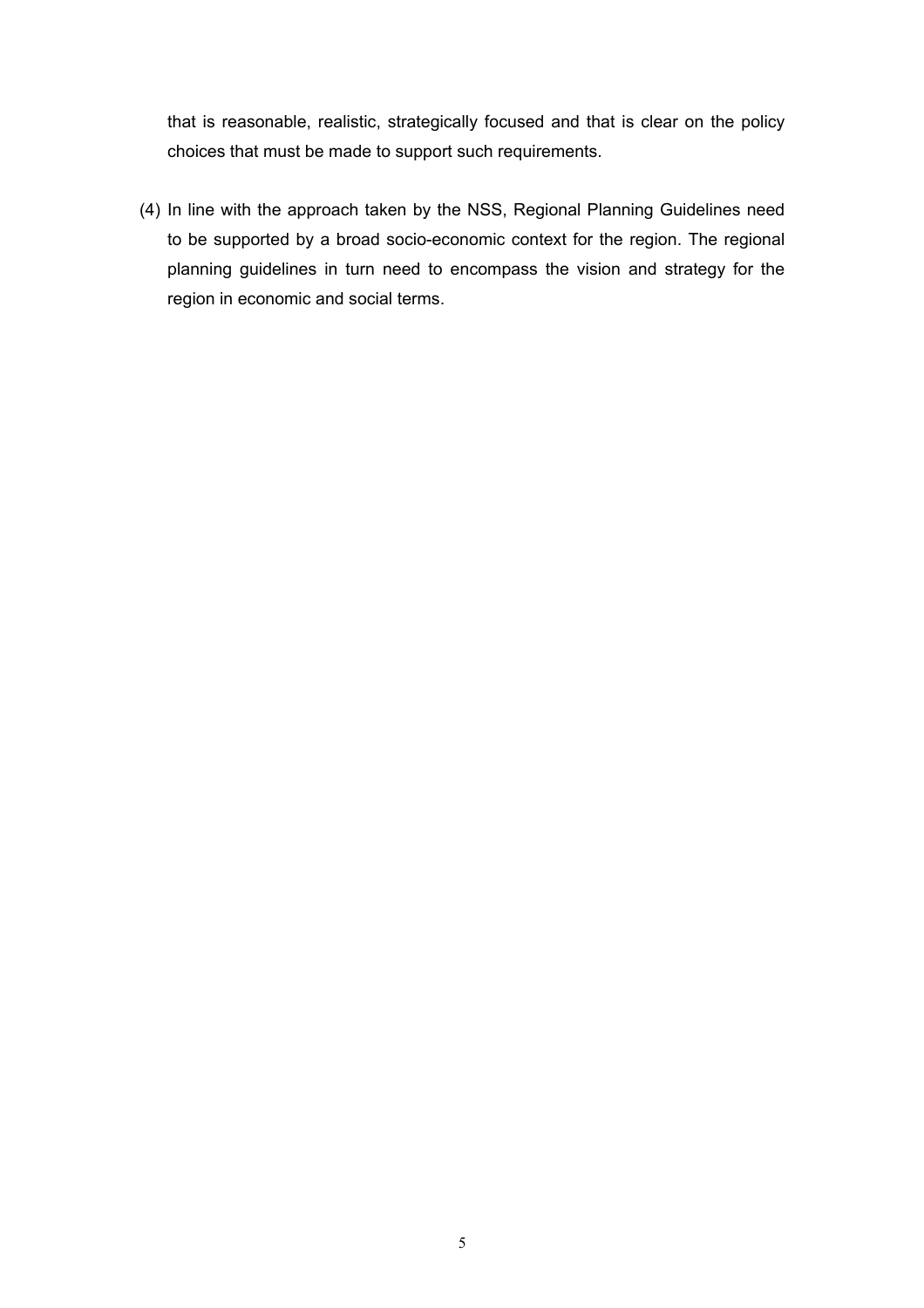# **Section 1: Introduction and Background**

# **1.1: Purpose of Guidance Notes.**

This document is designed to support a new strategic planning task – the preparation of Regional Planning Guidelines to give effect to and support implementation of the National Spatial Strategy.

The guidance notes are aimed at Regional and Local Authorities as partners in this new strategic planning task. The document outlines a framework for the overall process focusing on procedural matters and on the outputs required within and at the end of the process. This includes an indicative "template" for the guidelines document.

The objective of the guidance is therefore to assist Regional and Local Authorities in the major task of preparing Regional Planning Guidelines. The intention in issuing this guidance is to support the creation of a development vision built on consensus and ownership at regional level, linked to the NSS, while outlining the challenges to be faced and how those challenges will be addressed.

A strong development vision at regional level will provide a strengthened context for development plans at city and county level by highlighting areas where co-operation can yield both greater benefits for individual authorities and support the achievement of balanced regional development as envisaged by the National Spatial Strategy.

#### **1.2: Status of Guidance Notes.**

In preparing these guidance notes every effort has been made to avoid being overly prescriptive in a situation where local distinctiveness must be taken into account and where flexibility is required. These notes have been drafted to ensure that Regional Planning Guidelines strike an effective balance between being overly general on the one hand, and overly-prescriptive on the other. Regional Planning Guidelines need to provide a strategic context, at the regional level, for individual county and city development plans. These notes will be updated in the future as necessary in the light of experience gained in the initial round of preparing regional planning guidelines.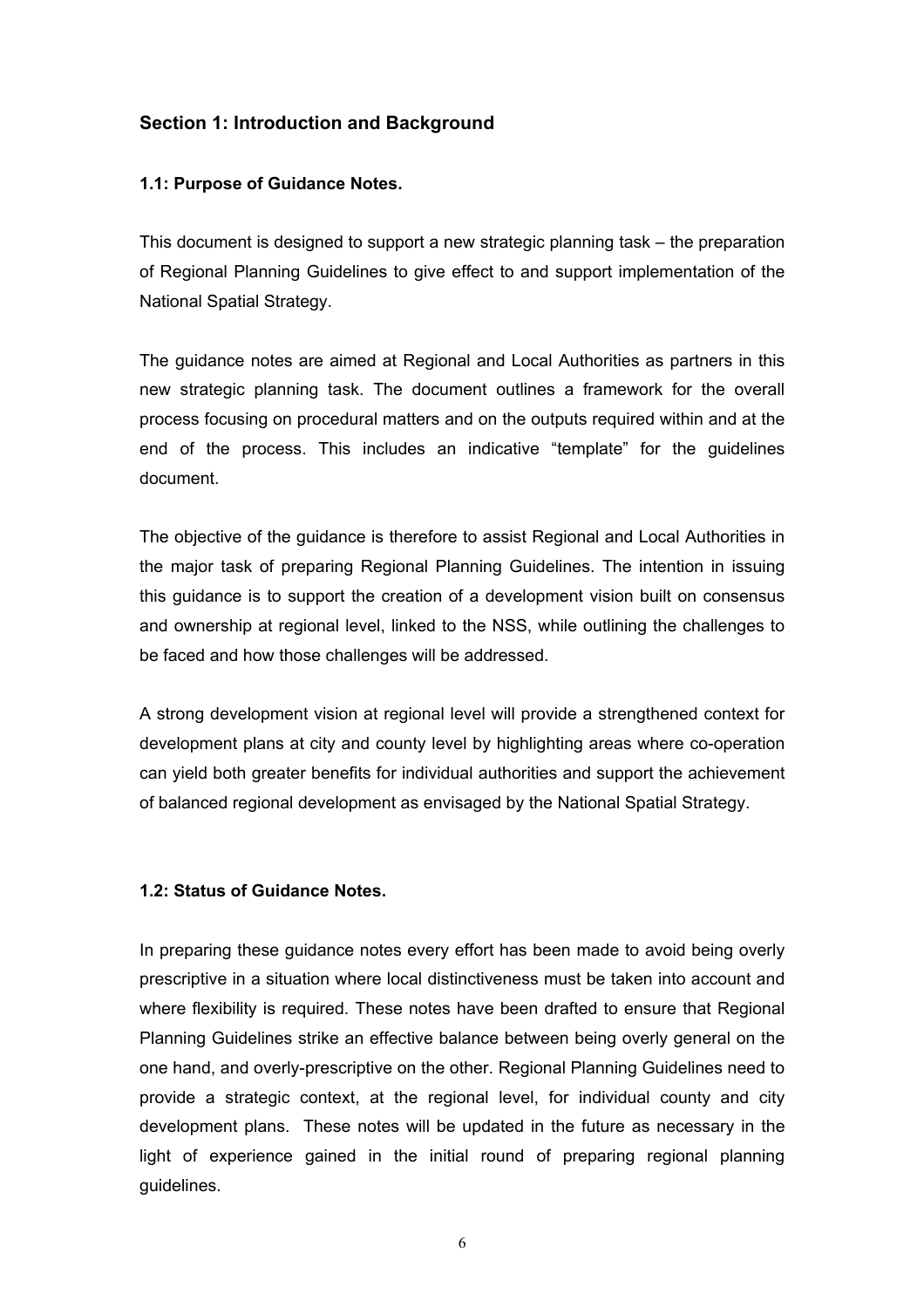These guidance notes are not formal Guidelines as provided for under Section 25(5) of the Planning and Development Act 2000. The notes however suggest a common approach to be taken in preparing regional planning guidelines, to ensure that these follow a recognisable common format and reach a minimum standard. Specific parts of the guidance notes, especially those in Chapters 3 (Process) and 4 (The Guidelines) are intended to be closely followed.

As a general principle, it is expected that Regional and Local Authorities would follow the approach set out in these guidance notes to ensure consistency in the overall approach taken in different regions.

# **1.3: Structure of Guidance Notes.**

These guidance notes are divided into four principal sections:

- Section 2: "Requirements of Overall Approach" outlines the overall objectives for the process and what the key outputs within and at the end of the process are expected to be.
- Section 3: "Process" outlines how the guidelines should be prepared.
- Section 4: "The Guidelines" describes some of the themes the guidelines will need to address including an indicative outline of what the guidelines should contain.
- Section 5: "Implementation" outlines how the guidelines will be implemented, particularly by reference to their interface with planning authorities and development plans at the county and city levels.

A series of appendices provides more detailed information on particular areas such as the legal provisions of Chapter III of the Planning and Development Act 2000.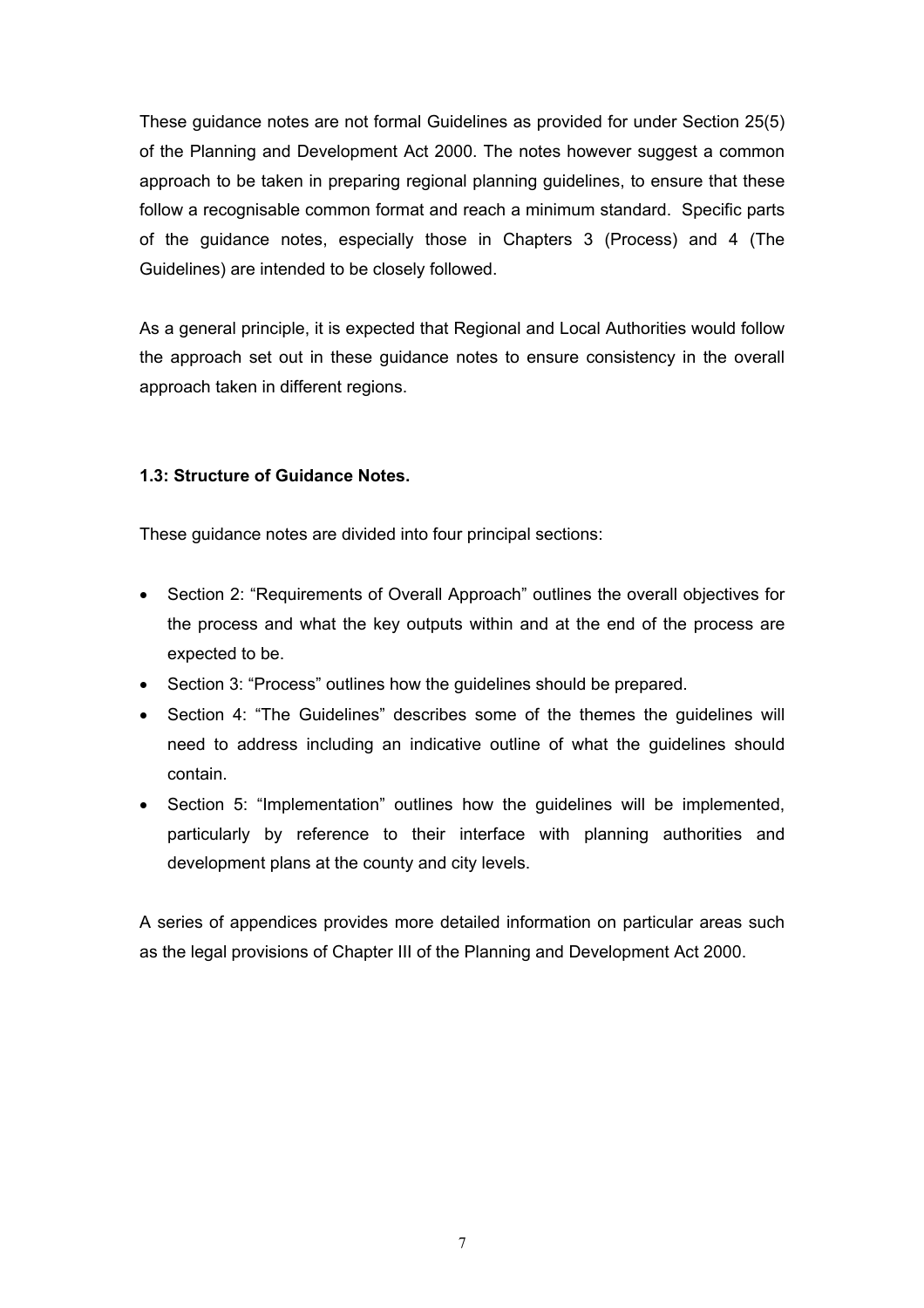#### **1.4: Regional Planning Guidelines – Status and Role.**

Appendix 1 summarises the main legal provisions of the Planning and Development Act 2000 in respect of the status and content of Regional Planning Guidelines, the procedure for making guidelines and the role of regional and local authorities in these areas.

The broad provisions of the Act can be summarised as follows:

- (1) Regional Authorities are ultimately responsible for the preparation and adoption of regional planning guidelines drawing upon support and inputs at local authority level.
- (2) Consultation is a key element of the process from an initial stage, with a view to ensuring the development of a framework for the region that constituent local authorities can support and that is consistent with the approach of the NSS.
- (3) Regional planning guidelines aim to establish a strategic planning framework for the development of the region in question addressing specified development issues.
- (4) Government policy must be taken into account in evolving regional guidelines as well as other specified issues such as the particular needs of the Gaeltacht and the need to provide information on likely effects on the environment of implementing the guidelines.

It is important to be clear on the overall purpose and role of regional planning guidelines. As a strategic framework for the region, regional guidelines should avoid areas of policy detail more appropriate to the city, county or local plan levels. Nonetheless, the framework should not be so broad as to create subsequent difficulties for local authorities in interpreting the framework or key policy aspects. It will be vital for the guidelines to be both clear and have a strategic regional outlook.

The process of developing a strategic planning framework at the regional level is dependent on having a socio-economic context or terms of reference for more detailed planning policies. Such a context sets the high level social and economic goals that physical planning policies are aimed to achieve.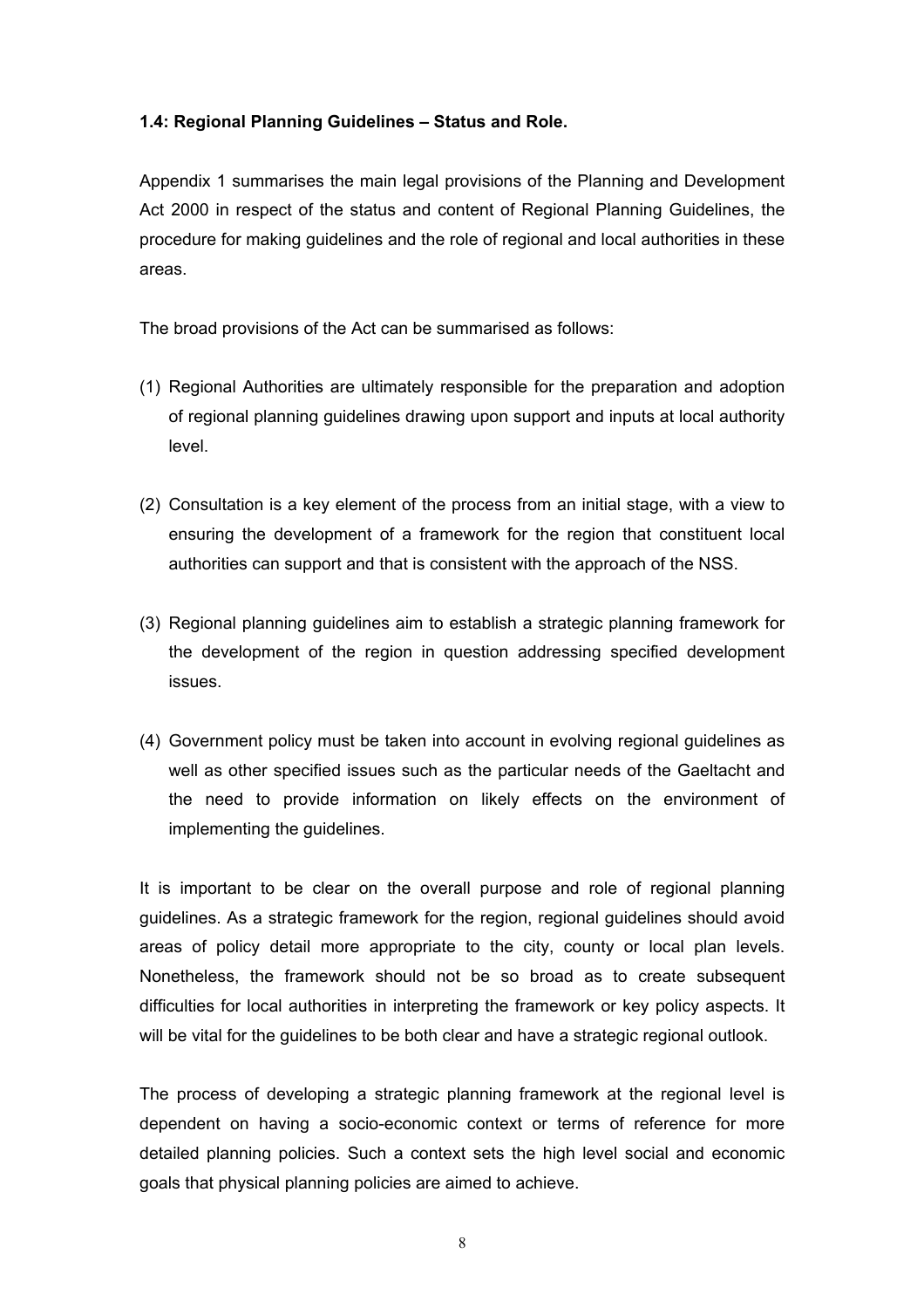Under *Article 14(g)* of the Regional Authorities' Establishment Order 1993, Regional Authorities are required to prepare "*regional reports"* covering the following:

- a review of the overall needs and development requirements of the region;
- a review of the development plans of local authorities in the region and where relevant, the development plans of local authorities in adjoining regions, with particular regard to the consistency between plans and the overall development requirements of the region;
- a review of the provision of public services in or relating to or affecting the region and other matters.

Article 14(g) of the Order requires a regional authority to produce a regional report every five years. The first reports were published in 1996. However, the next reports were postponed to enable account to be taken of the County/City Development Boards (CDB) Strategies and the National Spatial Strategy (NSS). Regional authorities are now being requested to produce a regional strategy instead of a regional report.

There is a good deal of potential overlap between aspects of regional planning guidelines and the task involved in preparing a regional report/regional strategy. Overlaps could arise particularly in the areas of research and analysis on matters such as population, development patterns, reviewing development and examining economic performance.

The regional strategy is intended to take a strategic overview of the development of the region, how it is progressing and what the strategic priorities are in policy and developmental terms.

Regional planning guidelines deal with many of the practical manifestations of the overall strategic policy and development priorities, e.g. how many houses will be needed in the region, how can settlement and transport be integrated. The provisions of the 2000 Planning and Development Act require regional guidelines to act as a planning framework. Such a framework needs to be set within a robust and appropriate set of broad strategic policy and development objectives. It makes sense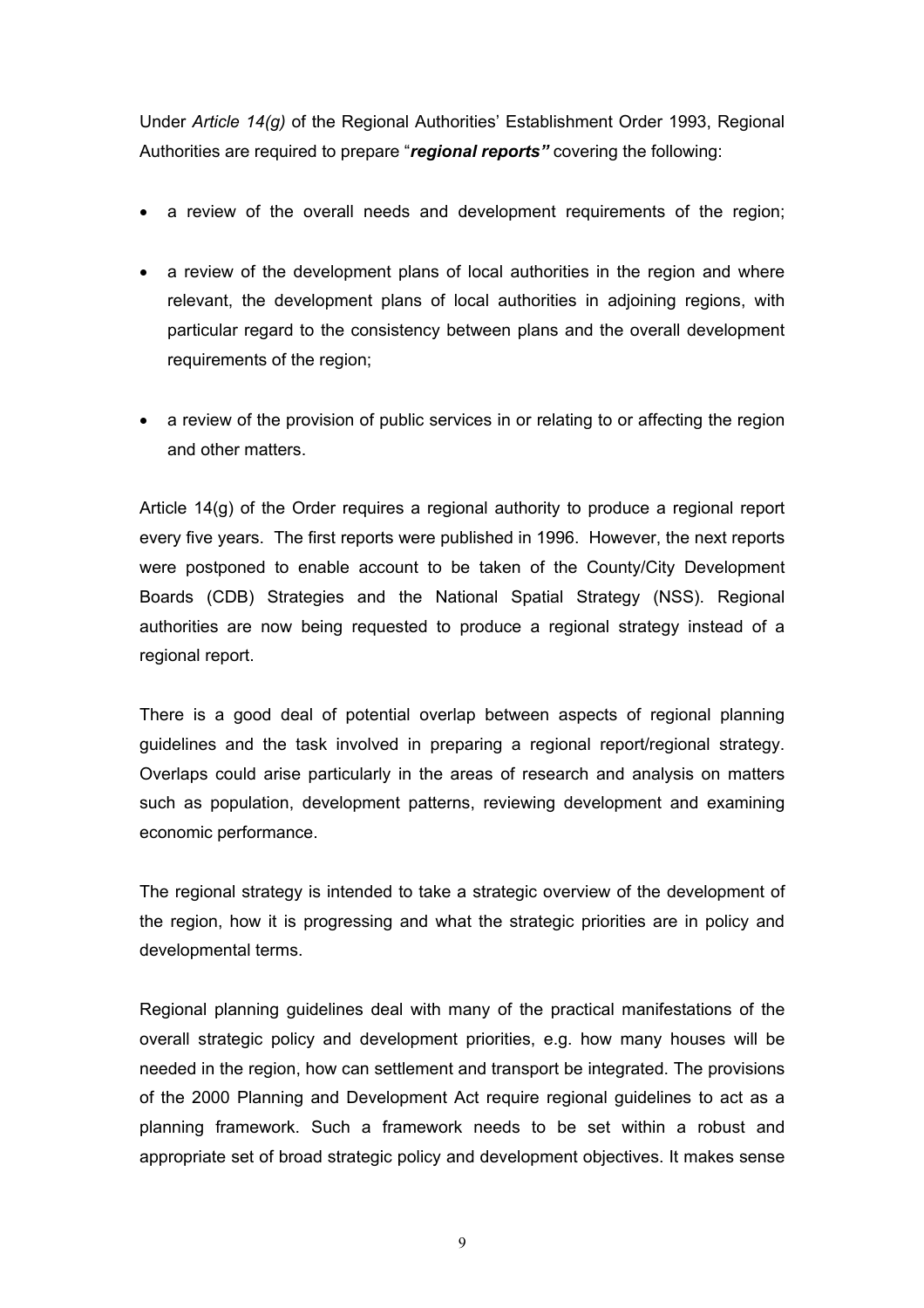therefore to draw the two processes together by preparing regional planning guidelines within the legislative framework of the Planning and Development Act, but incorporating within these guidelines a broad developmental context for the region.

These guidance notes show how both processes are to be integrated in preparing a single document for each region – *"Regional Planning Guidelines".* The final document will contain two distinct components:

- Part A the Strategy element: a synthesis of the "big picture" socio-economic development issues and opportunities in the region; and how these are to be addressed, building on previous exercises, such as the city and county development board strategies in the region, existing development plans, and preparatory work for the National Development Plan 2000-2006 mid-term review and the NSS.
- Part B the Regional Planning Guideline element: to provide more detailed guidance for development plans at county and city level as well as land use and transportation strategies. This guidance will involve setting out broad physical planning frameworks in areas such as settlement and transport to addressing the "big picture" development issues in the region.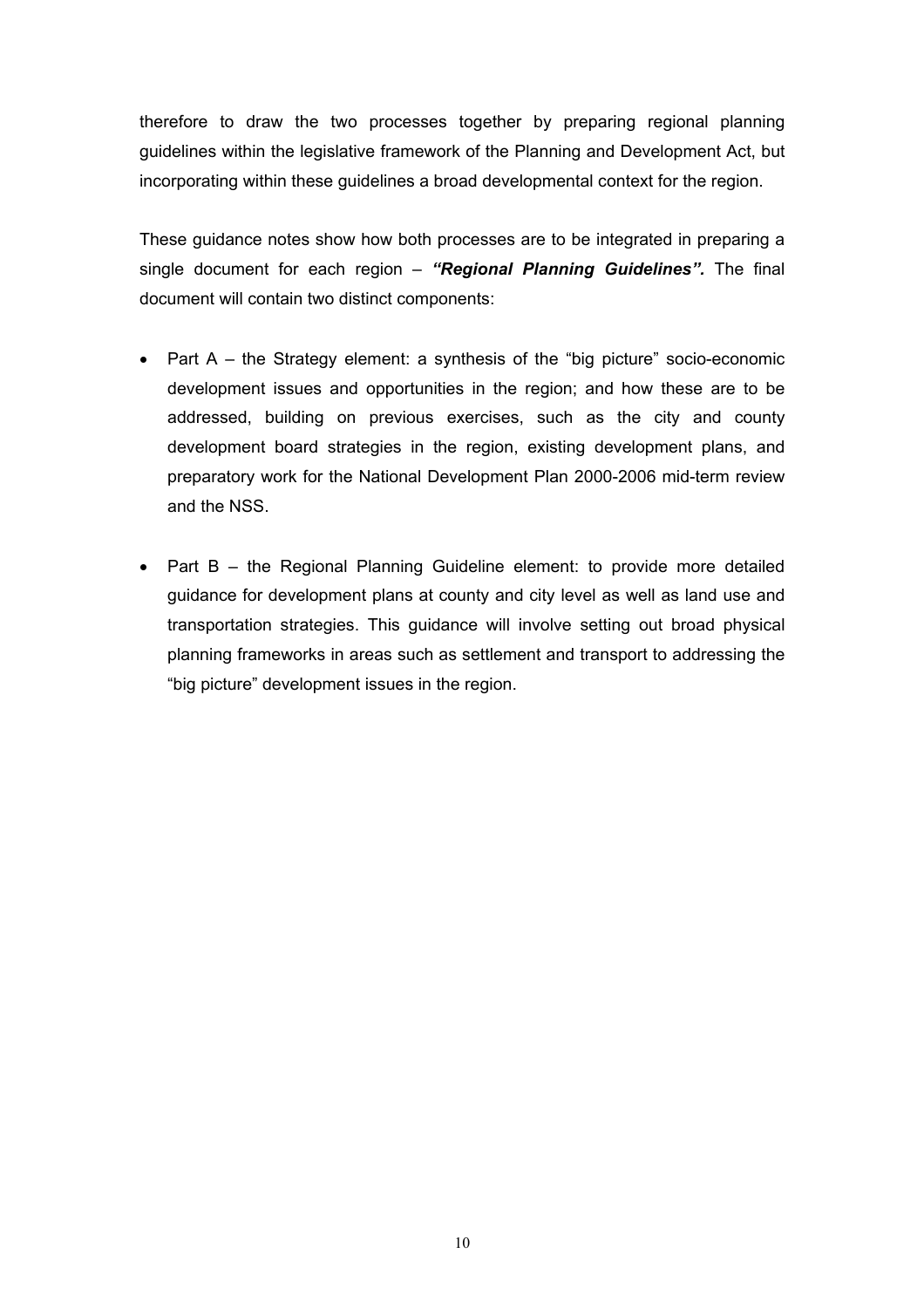# **Section 2: Requirements for Overall Approach**

# **2.1: Key parameters**

There are a number of key parameters to be borne in mind in terms of preparing the strategy and guideline elements of regional planning guidelines.

The guidelines will provide:

- strategic planning frameworks for the region to which they relate that integrate the approach taken in the NSS and broad socio-economic goals at the regional level with physical planning policies to progress these goals.
- a broad framework setting agreed overall objectives, targets and indicators for the region, which also identifies the agencies responsible for (and their role in delivering) these objectives.
- policies for which individual planning authorities will ultimately be responsible for implementation through their development plans and local plans. It is therefore vital to build consensus and secure political ownership by elected members in the process of preparing guidelines in order to establish a vision for the region that is shared by its constituent local authorities and forms the basis for a 20 year planning framework.

Individual planning authorities will continue to prepare and deliver their own more detailed plans at the county, city and local plan levels, focused on their particular issues and areas. However, the local authorities in each region will be expected to support the development of a shared vision for the region which they in turn will reflect in their more detailed plans at county, city or sub county level.

The regional planning guidelines must take account of the future development of the region for the period of the National Spatial Strategy – the period up to 2020.

Special efforts should be made to facilitate and structure public and institutional consultation to the widest degree practicable. The support of regional assemblies can also be called upon as appropriate.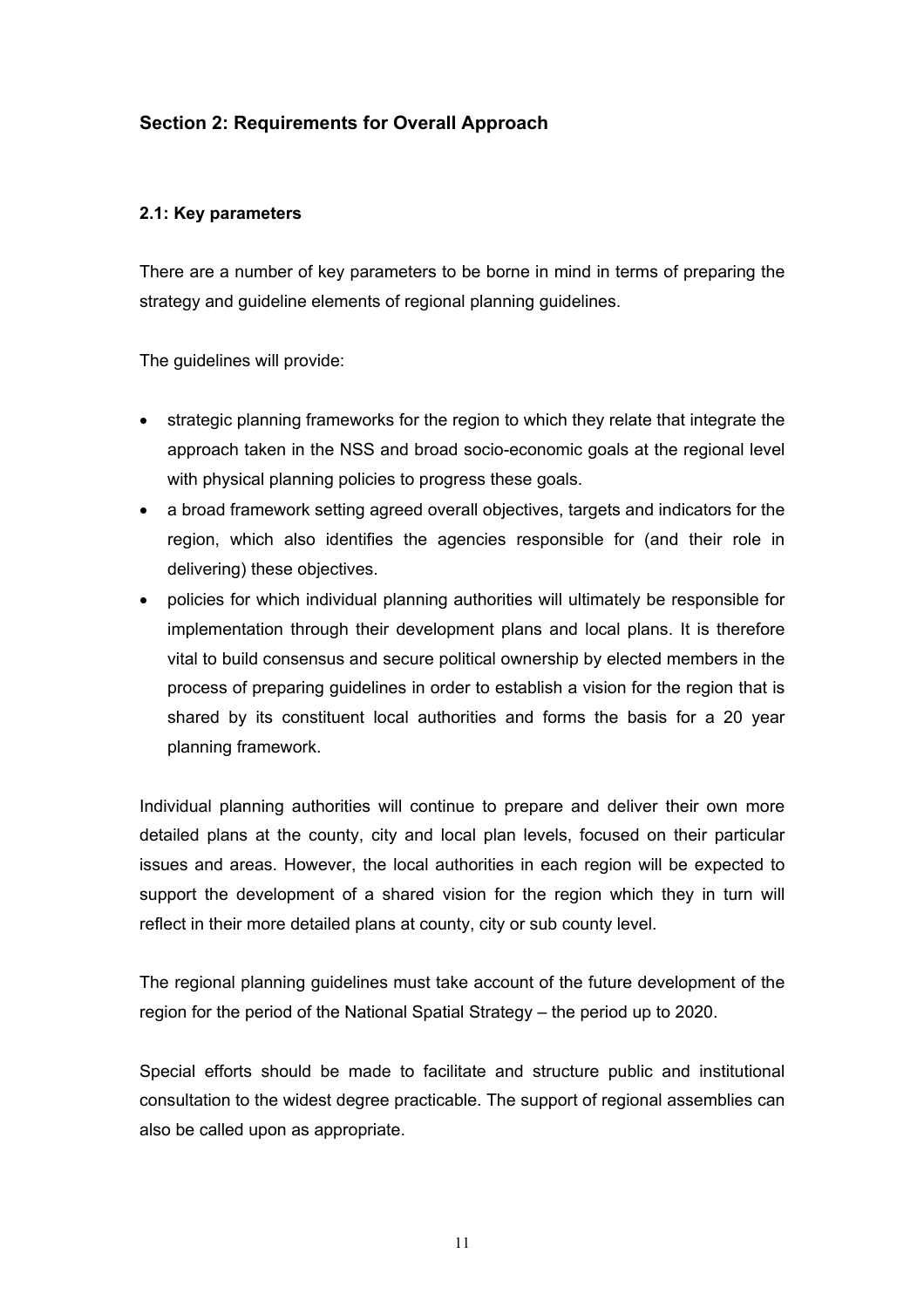#### **2.2: Key outputs**

It is envisaged that the guidelines will be prepared and adopted over the period to the end of the 1<sup>st</sup> quarter 2004. Work schedules and other arrangements need to be put in place on the basis of this timeframe.

A number of outputs will be required in the process of preparing the guidelines.

- (1) An analysis will need to be carried out to determine the "big picture" regional development elements of the guidelines.
- (2) There will be a need for discussion papers to support consultation with local authorities and agencies in the region as well as with the wider public. For example, it is desirable that a notice published pursuant to Section 24(2) of the Act by a regional authority stating its intention to make regional planning guidelines should indicate that a broad issues paper or other similar document is available to assist those wishing to make submissions. Such a document would be clear on the terms of reference for regional planning guidelines, should summarise the main issues likely to arise, and generally provide a vehicle for structuring debate.
- (3) There will be a need for robust analysis and justification for proposed policies relating, for example, to housing issues on the demand and supply sides, together with infrastructural and transportation issues in the context of preparing a regional settlement strategy. This will be particularly relevant in the consideration of the effects of the proposed settlement strategy on the environment.
- (4) Appropriate mechanisms such as steering and technical groups, both at regional and sub-regional level will need to be put in place to ensure the development of a vision for the region that is shared by constituent authorities and bodies and the wider public.
- (5) Regional authorities will be ultimately responsible for all of the above, working in partnership with the local authorities and will need to harness the expertise and local insights of these authorities.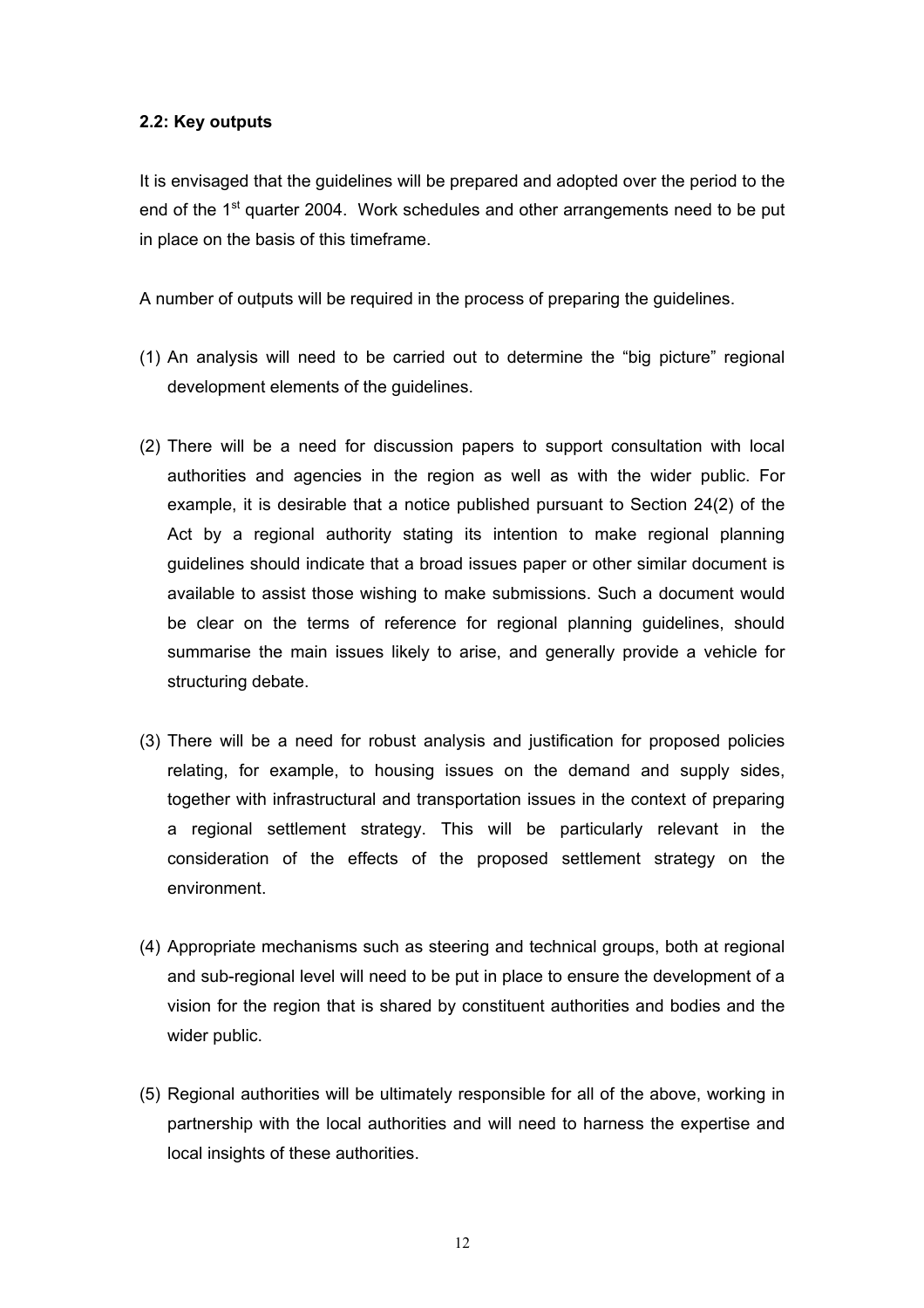#### **2.3: Links to other plans and programmes**

When making regional planning guidelines, regional authorities must take account of the proper planning and sustainable development of the whole of the region to which the guidelines relate, the statutory obligations of any local authority in the region and any relevant policies or objectives of the Government. Relevant Government policies and objectives can fall into a number of categories:

- key established policies including *inter alia* the National Development Plan and Operational Programmes supported by the NDP, the National Spatial Strategy, the White Paper on Rural Development, the National Anti-Poverty Strategy (NAPS), the National Sustainable Development Strategy, National Equality Policy, and Information Society Policy, National Roads Programme, national policies on the conservation of the natural and cultural heritage, water quality policies;
- new and emerging policies and programmes including policy areas which are continuing to develop such as national partnership agreements.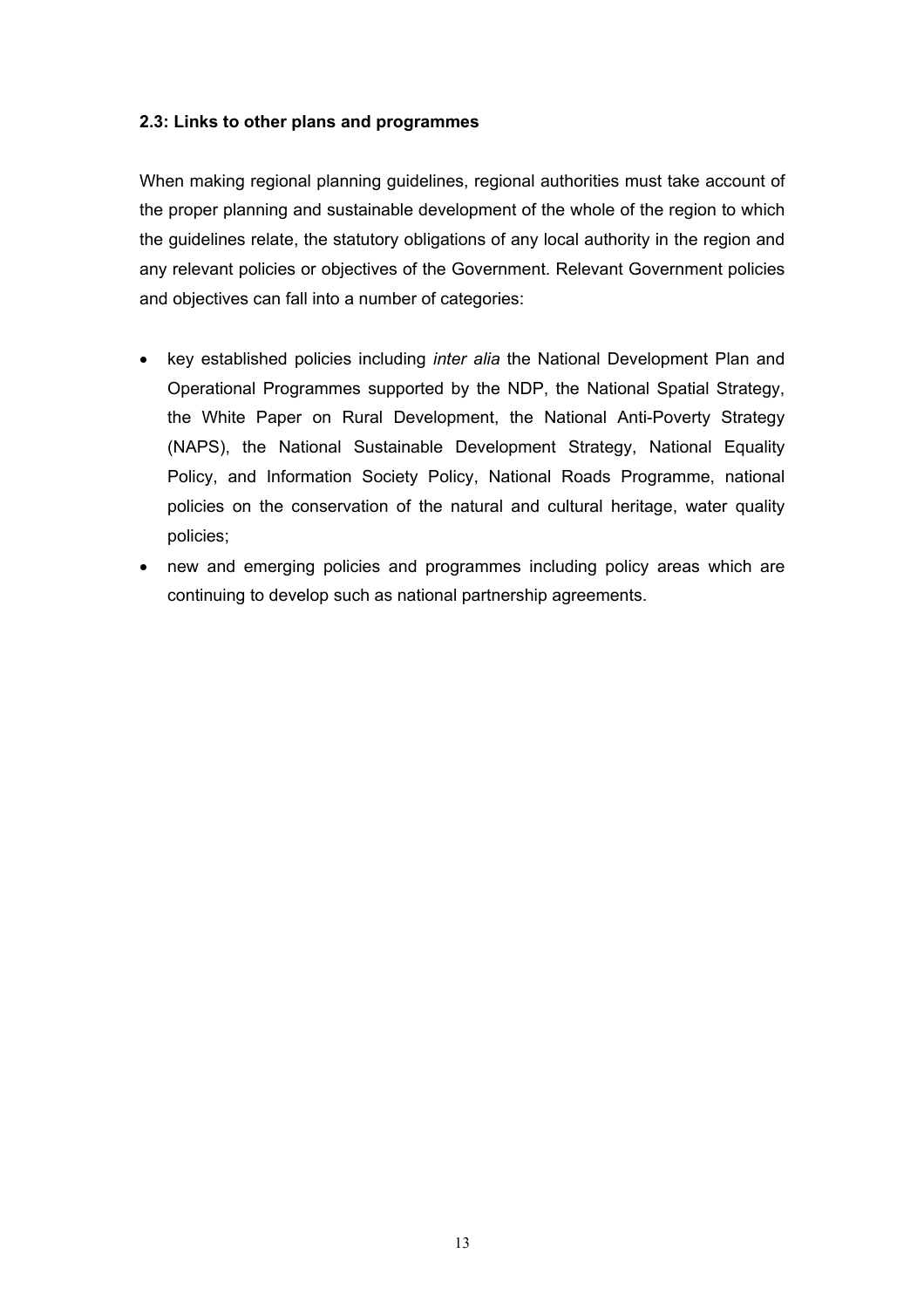# **Section 3: Process**

Section 2 outlined the purpose, nature and scope of the regional planning guidelines. This Section deals with the steps necessary to prepare the guidelines.

# **3.1: Key Principles**

A number of principles should be borne in mind in the process of preparing regional planning guidelines:

- a need to acknowledge the **distinct features** and situation of each County/City;
- acceptance and promotion of **proper planning and sustainable development** principles;
- **transparency and accountability** with regard to the process;
- **participation and inclusion,** ensuring that the views of all relevant interests are considered and that participation is facilitated;
- decision-making should be based on **consensus**;
- responsibility and ownership of the process should be **shared**;
- work on the guidelines should be **team-based**;
- an understanding of **sub County/City** issues/concerns;
- understanding and incorporation of issues in **adjoining regions** that impact on the region in question;
- role of the region in **the national and international context.**

# **3.2: Key questions that must be resolved**

The work of the regional authority and its local authority partners in preparing regional guidelines will have to answer four basic questions for the region:

- (1) *What are the "big picture" development issues and opportunities in the region today?* This will evolve from an understanding of the makeup of the area in social, economic, physical and developmental terms, key drivers in this makeup and what are the overarching trends. Addressing this question will also involve distilling the small number of main issues the region faces in the future as a result of this analysis.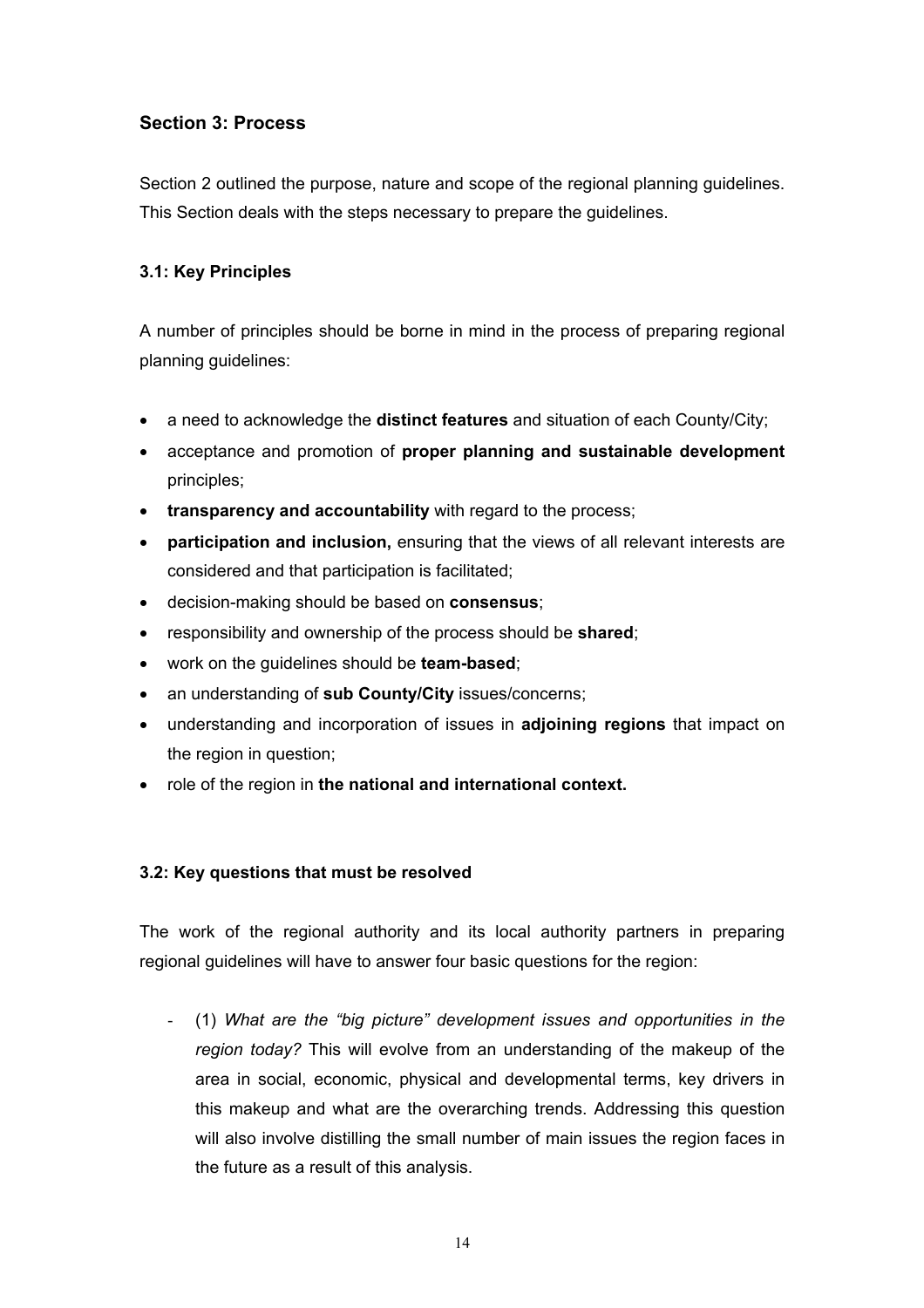- (2) *What is a realistic and robust vision of the region in the future?[1](#page-14-0)* Taking the NSS as a starting point and having regard to the relevant CDB strategies, addressing this question will involve outlining a number of elements in robust and realistic terms. These elements include the future makeup of the region, its core strengths into the future, how these strengths can be built upon, in terms of what the region can do for itself and how it can be supported at national level.
- (3) *What is the preferred strategy to realise the vision?* The responses to the initial questions will outline the present and future scenarios for the region. Addressing question (3) means teasing out how progression from (1) to (2) above will be achieved. This will mean charting out potential development paths and options, the issues that arise in response, together with roles and responsibilities. In addressing this question, it will be important to introduce an element of sensitivity analysis to take account of how responsive a preferred strategy is to changing circumstances – e.g. limitations on financial supports likely to be available for infrastructural investment.
- (4) *What are the implementation mechanisms?* When the preferred strategy is clear, it will be necessary to identify and sign off on the roles and responsibilities that will arise in implementing it including responsibilities of the local authorities and including specification of particular milestones to indicate the progress being made.

These four broad questions can be broken down into more specific issues, which regional authorities can analyse, drawing where appropriate on similar analyses at the city or county level by local authorities and the CDB's.

Figure 1 below details an illustrative list of such issues.

<span id="page-14-0"></span> $<sup>1</sup>$  Taking into account what is known in terms of trends, issues, capabilities in the region and</sup> beyond.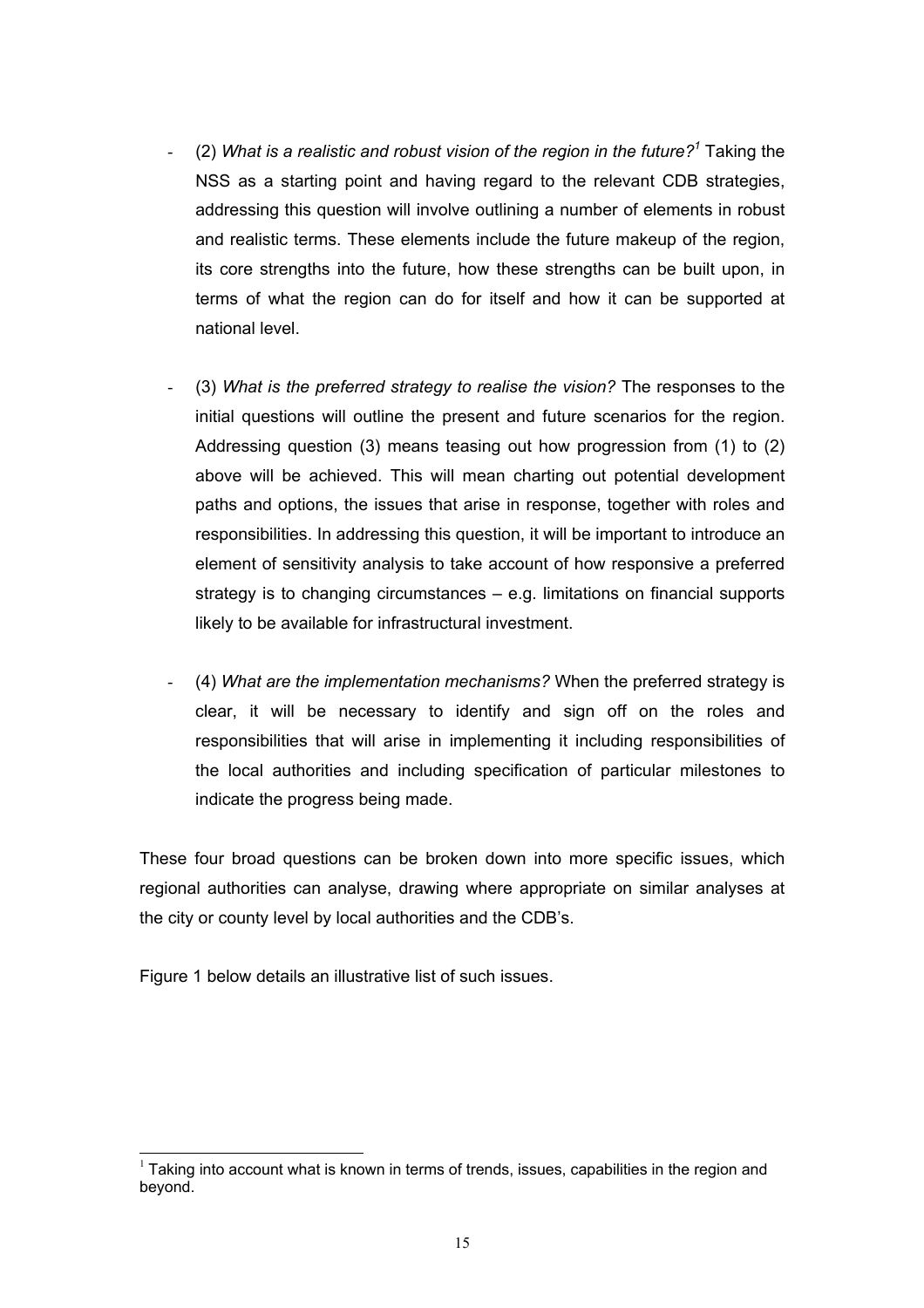| <b>Figure 1: Key Questions and Sub-Issues</b> |                                                                                                                                                                                                                                                                                                                                                                                                                                                                           |  |  |  |
|-----------------------------------------------|---------------------------------------------------------------------------------------------------------------------------------------------------------------------------------------------------------------------------------------------------------------------------------------------------------------------------------------------------------------------------------------------------------------------------------------------------------------------------|--|--|--|
| <b>Key Questions</b>                          | Sub-Issues                                                                                                                                                                                                                                                                                                                                                                                                                                                                |  |  |  |
| 1 "The big picture issues"                    | What is the region's spatial structure and population makeup?<br>Where do people live and work?<br>What drives the economy?<br>What are the key social features?<br>What services are available and from whom?<br>What are the region's strengths and weaknesses?<br>What does the NSS mean for the region?                                                                                                                                                               |  |  |  |
| 2 "A realistic and robust<br>vision"          | What realistic expectations and vision are there for the region in<br>2009, 2015, 2021?<br>How will it be different than it is today?<br>What will be the role of the NSS?<br>How will the economic structure change?<br>How should policies in the region respond to likely external<br>change?                                                                                                                                                                          |  |  |  |
| 3 "A preferred strategy"                      | What are the various development options available?<br>What strategy is being pursued now?<br>How might a new one differ?<br>What are the implications for settlement?<br>Can different economic choices be made, e.g. for inward<br>investment? Small Medium Enterprises (SMEs)?<br>Do the choices differ between areas within the<br>county/city/rural/urban?<br>Are the choices realistic?<br>How does the preferred strategy fit with those for adjoining<br>regions? |  |  |  |
| 4 "Implementation"                            | Can responsibilities and milestones be quantified, particularly<br>within development plans?<br>How will implementation of the quidelines be ultimately evaluated?                                                                                                                                                                                                                                                                                                        |  |  |  |

# **3.3: A step by step approach**

The key questions have been outlined above. Asking the key questions is only the starting point. Responding to them will require a thorough, systematic approach. The following is a recommended step by step approach. Figure 2 teases out in more detail some of the tasks within each step. Figure 3 details the indicative timeframe each step is anticipated to take.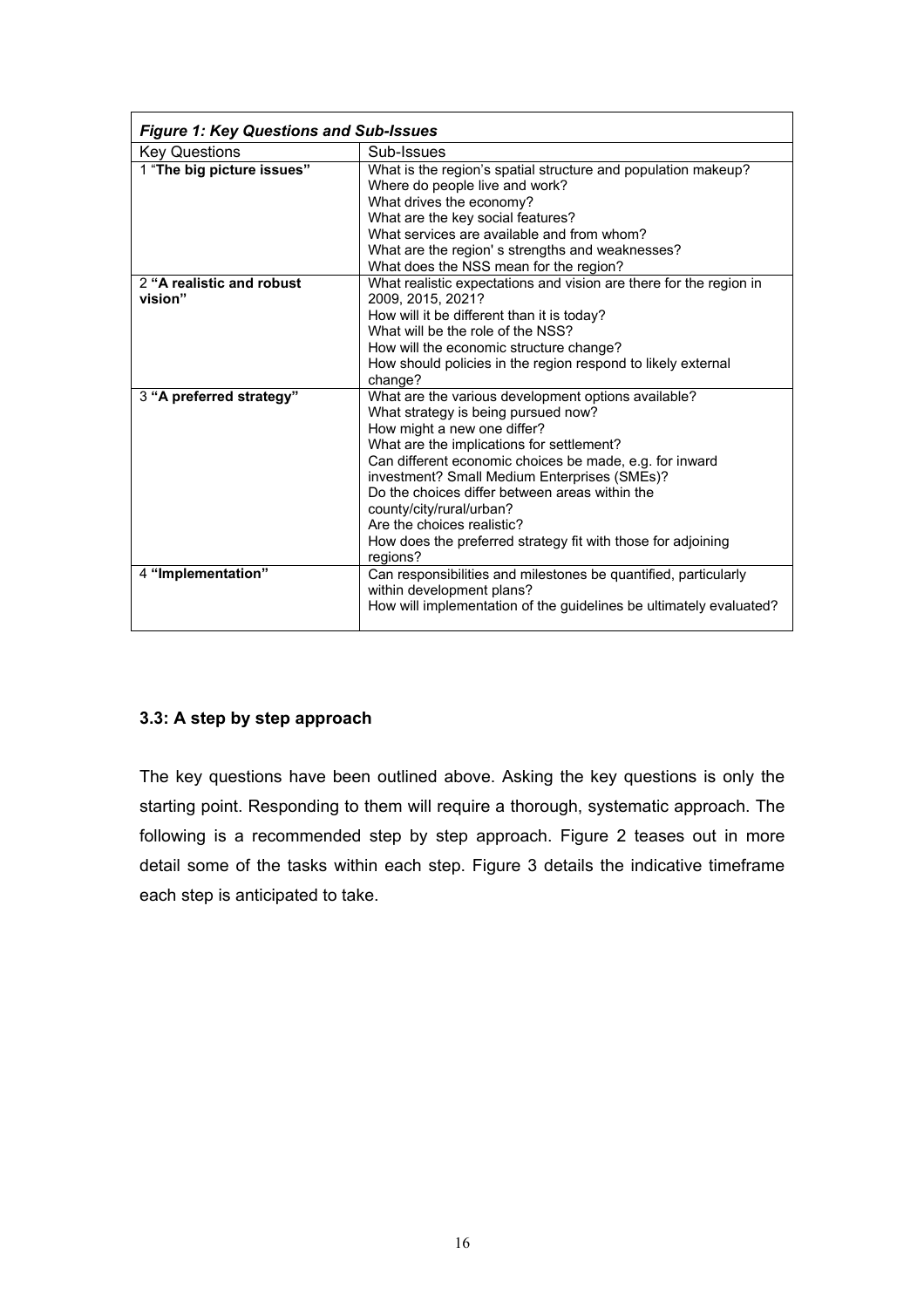# **Figure 2: Regional Planning Guidelines – Steps**

| Step 1:                     | The Regional Authority (RA) formally agrees to prepare guidelines and                        |  |  |  |
|-----------------------------|----------------------------------------------------------------------------------------------|--|--|--|
| <b>Process initiation</b>   | consults the Planning Authorities (PA s) within the region to agree on the                   |  |  |  |
|                             | necessary arrangements for making regional planning guidelines (RPG's).                      |  |  |  |
|                             | The RA meets to discuss the broad aims, format and timetable for the                         |  |  |  |
|                             | process, including the research and consultation elements.                                   |  |  |  |
|                             | Outputs:                                                                                     |  |  |  |
|                             | 1. Appointment of Project Manager and staff (+ recruitment of                                |  |  |  |
|                             | consultants, if any)                                                                         |  |  |  |
|                             | Agreed committees, expert groups etc.<br>2.                                                  |  |  |  |
|                             | Agreed work programme<br>3.<br>Agreed allocation of costs<br>4.                              |  |  |  |
| Step 2:                     | The Project Team collates relevant national, regional and local plans and                    |  |  |  |
| <b>Initial Issues Paper</b> | policies, and readily available research material such as NSS reports etc and                |  |  |  |
| and public                  | drafts a short initial Issues Paper for the RA. The aim should be to define the              |  |  |  |
| consultation                | main issues RPG's should address.                                                            |  |  |  |
|                             | <b>Outputs:</b>                                                                              |  |  |  |
|                             | RA publishes Issues Paper and notice of its intention to prepare RPGs, and                   |  |  |  |
|                             | invites submissions                                                                          |  |  |  |
| Step 3:                     | During the 8-week initial consultation phase, the RA begins to draft a set of                |  |  |  |
| Goal-setting and            | strategic planning goals for the region, whilst the Project Team carries out                 |  |  |  |
| research phase              | detailed research into the main issues. Both the overall goals and the                       |  |  |  |
|                             | research priorities are refined in the light of submissions received.                        |  |  |  |
|                             | <b>Outputs:</b>                                                                              |  |  |  |
|                             | 1.<br>Set of strategic goals agreed by the RA                                                |  |  |  |
|                             | Series of research papers on all key issues<br>2.                                            |  |  |  |
| Step 4:                     | The Project Team drafts Part A (Regional Strategy) for the approval of the RA                |  |  |  |
| Development of              | Output:                                                                                      |  |  |  |
| regional strategy           | Completion of regional strategy (Part A of the overall document)                             |  |  |  |
|                             |                                                                                              |  |  |  |
| Step 5:                     | Various development options for achieving the strategic goals for the region                 |  |  |  |
| <b>Identification and</b>   | are identified and systematically evaluated (including environmental                         |  |  |  |
| evaluation of RPG           | assessment - see section 3.10). Having considered the results of the                         |  |  |  |
| options                     | evaluation, the RA, in consultation with the relevant PA s, selects a preferred              |  |  |  |
|                             | option, which is then worked up into draft RPGs.                                             |  |  |  |
|                             | Outputs:                                                                                     |  |  |  |
|                             | 1.<br>Set of regional development options<br>2.                                              |  |  |  |
|                             | Evaluation of such options, and selection of preferred option<br>3.                          |  |  |  |
| Step 6:                     | Draft regional planning guidelines<br><b>Outputs:</b>                                        |  |  |  |
| <b>Public consultation</b>  | RA sends copies of draft RPGs to the prescribed bodies<br>1.                                 |  |  |  |
| on the draft RPGs           | RA puts draft guidelines on public display for 10 weeks and invites<br>2.                    |  |  |  |
|                             | written submissions                                                                          |  |  |  |
| Step 7:                     | The Project Team collates and analyses the submissions from the public and                   |  |  |  |
| <b>Consideration of</b>     | prescribed bodies, and submits its recommendations on any changes to the                     |  |  |  |
| submissions                 | draft RPGs to the RA. The RA considers the submissions and the responses,                    |  |  |  |
|                             | and decides whether to modify the draft guidelines.                                          |  |  |  |
|                             | Output:                                                                                      |  |  |  |
|                             | Report from the Project Team on the submissions                                              |  |  |  |
| Step 8:                     | The RA, following consultation with the PAs, makes the guidelines, and                       |  |  |  |
| <b>Making the RPGs</b>      | publishes notices in newspapers of the fact.                                                 |  |  |  |
|                             | Output:                                                                                      |  |  |  |
|                             | Regional planning guidelines (incorporating the regional strategy)                           |  |  |  |
| Step 9:                     | The PA's consider the need to vary or review their development plans in the                  |  |  |  |
| Implementation and          | light of the RPGs, and decide on other implementation measures. The RA                       |  |  |  |
| monitoring                  | establishes procedures for monitoring implementation (and subsequent<br>review) of the RPGs. |  |  |  |

Steps 1-2 should answer question 1 in paragraph 3.2 above.

Step 4 should answer question 2 and concludes the Regional Strategy element of the overall process.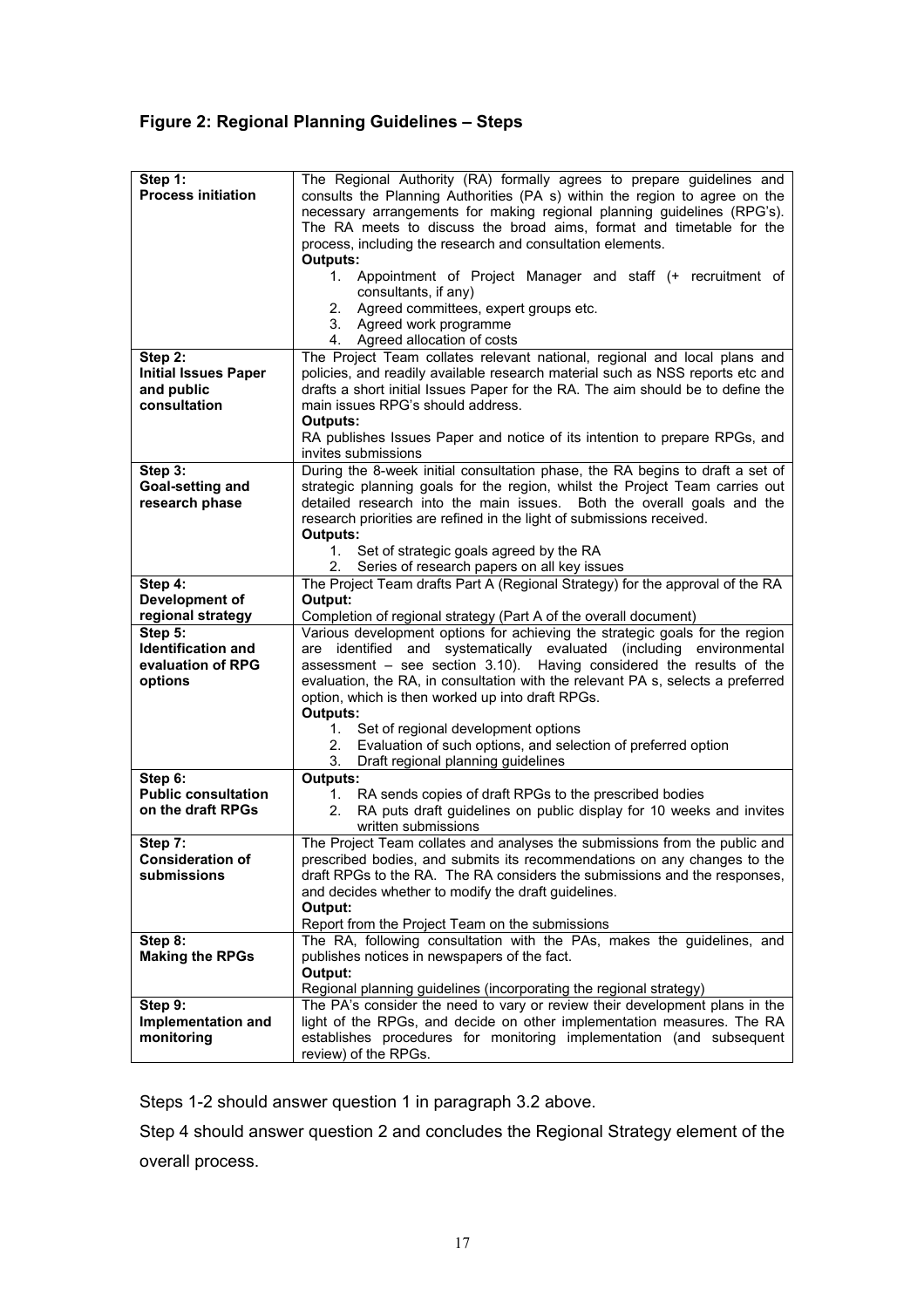Steps 4-8 should address question 3.

Steps 8 and 9 should address questions 3 and 4 and conclude the process in so far as the document is concerned but will also kick off an ongoing process of implementation and monitoring.

| <b>Step</b>      | Time required for each step                  | <b>Cumulative total</b>    |
|------------------|----------------------------------------------|----------------------------|
| (See Figure 3.3) |                                              | (time elapsed since start) |
| 1                | 6 weeks                                      | 6 weeks                    |
| $\mathbf{2}$     | 2 – 4 weeks to prepare initial Issues Paper  | $16 - 18$ weeks            |
|                  | 8 weeks (statutory) for initial public       |                            |
|                  | consultation                                 |                            |
| 3                | 10 weeks (of which the first 8 would overlap | $26 - 28$ weeks            |
|                  | with the initial consultation phase)         |                            |
| 4                | 4 weeks                                      | $30 - 32$ weeks            |
| 5                | 8 weeks                                      | $38 - 40$ weeks            |
| 6                | 10 weeks (statutory)                         | $48 - 50$ weeks            |
| $\overline{7}$   | $6 - 8$ weeks (depending on the volume and   | $54 - 58$ weeks            |
|                  | complexity of submissions received)          |                            |
| 8                | (end of process)                             | $(54 - 58$ weeks)          |

| Figure 3: Indicative Timeframes in preparing Regional Planning Guidelines |  |  |  |  |  |
|---------------------------------------------------------------------------|--|--|--|--|--|
|---------------------------------------------------------------------------|--|--|--|--|--|

#### **Project Milestones**

To prepare regional planning guidelines by the end of March 2004, it will be necessary to have completed particular steps outlined in figure 3 above by certain dates. The key steps include publishing the initial issues paper in step 2 and publishing the draft guidelines in step 6. Ideally, assuming a general start up of the regional planning guideline process by the end of February 2003, with step 1 taking March 2003, the issues paper should be ready for circulation at the end of April/early May 2003. Similarly, regional authorities should aim to put the draft guidelines on display on or about the end of December 2003 – early January 2004.

Differing circumstances in each of the regions will necessitate interpreting the timescales in figure 3 in a flexible manner. It may be possible to carry out some of the workloads in different steps in parallel e.g. by bringing forward background research work while the initial issues paper is on public display.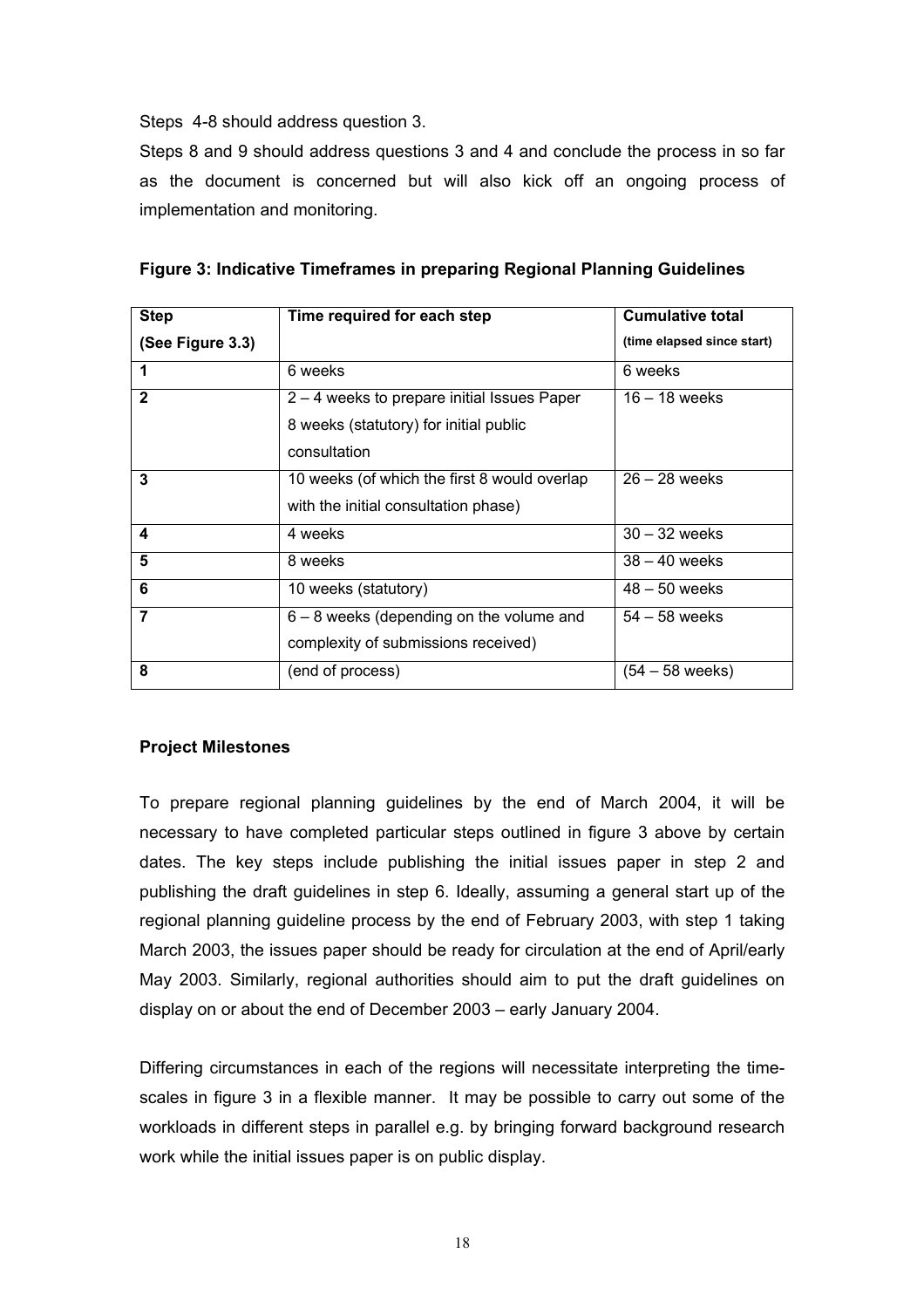#### **3.4: Project management**

Regional planning guidelines are being prepared throughout the country for the first time (except in the Greater Dublin Area, where the Strategic Planning Guidelines published in 1999 will be reviewed). A significant amount of national, regional and local data will have to collected and analysed. The process will involve public consultation, together with ongoing liaison with a wide range of public and private sector bodies and voluntary organisations. Presentations will have to be made to regional and local authority meetings, and a communications strategy implemented to ensure that local people are kept informed of the issues and progress in making the guidelines. Finally, the Guidelines must be written and illustrated in a manner that is clear, coherent and in conformity with statutory and national policy requirements.

All of this underlines the need for good project management of the process from start to finish. Within the framework provided by these guidance notes and regulations made under Section 25(3) of the Planning and Development Act 2000 it is a matter for each regional authority to arrange, in consultation with the relevant planning authorities, its own organisational and staffing resource requirements. It is strongly recommended that consideration be given to appointing a project manager who will be answerable to the authority for delivery of the project within an agreed time-scale. The project manager will be expected to focus exclusively on the regional planning guideline process. Such a person is likely to come from a senior position in the regional or local authorities concerned. The person involved will need to command the confidence of both elected members and local authority managers, and will need to have the requisite experience and personal skills to oversee the complex process described above.

In the Greater Dublin Area, such a project management function is performed by the "Technical Director" for the Strategic Planning Guidelines.

Day-to-day functions of the project manager would include:

- Management of administrative and technical staff assigned to the project
- Overall responsibility for maintenance of IT systems, databases, correspondence, etc.

19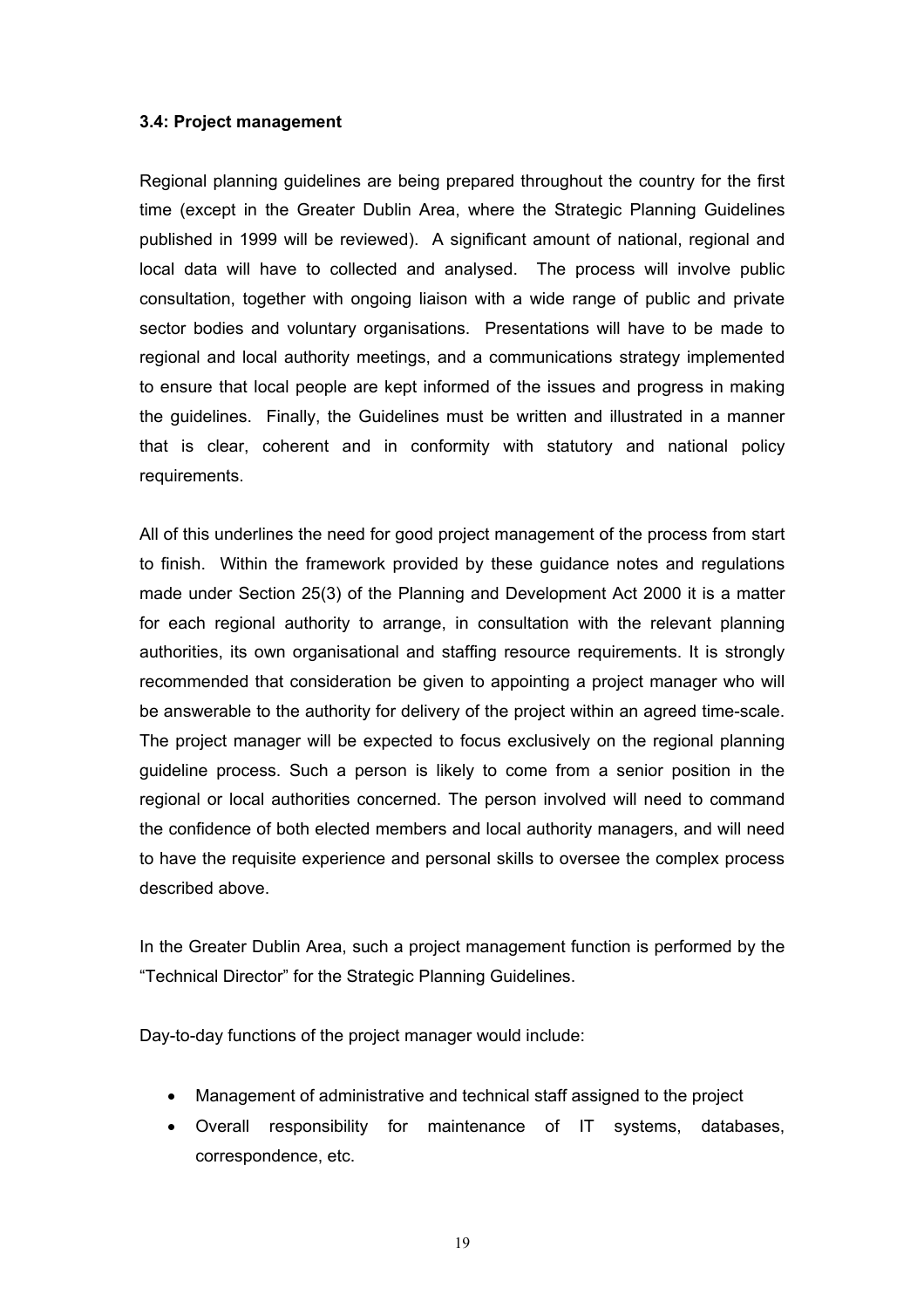- Recruitment, briefing and payment of consultants (if any)
- Day-to-day liaison with elected members, local authorities, Government Departments, State agencies, etc.
- "Quality control" of research reports, and major input to the drafting of all reports to the Regional Authority, including the text of the draft guidelines
- Liaison with adjacent regional authorities.

Effective project management is also dependent on proper support. It is therefore also recommended that the project manager should be supported at an operational level within both the regional authority and local authority structures.

The support at regional authority level is described in the next section. Support at local authority level should take the form of a technical liason group drawn from officers of the local authority in the relevant areas and at senior level feeding in to the regional planning guideline project manager. To co-ordinate this process of inputs, each local authority should nominate a single senior officer to act as the designated "day to day" contact point between the project manager and the local authorities and make the necessary resources available to facilitate interaction.

# **3.5: Steering Arrangements**

There will be a need for a steering committee under the auspices of the regional authority with executive responsibility for managing the delivery of the regional guidelines. It is envisaged that this committee would meet at monthly intervals. The project manager responsible for the day to day production of the guidelines and outputs described in section 3.3 would report to the steering committee.

The steering committee will be comprised of:

- The chairperson of the regional authority.
- The director of the regional authority.
- The project manager.
- The county or city manager for each planning authority in the region.
- A representative of the Department of the Environment and Local Government.
- A representative of the Department of Transport.
- A representative of the State development agencies in the region nominated by Forfas in consultation with the regional authority.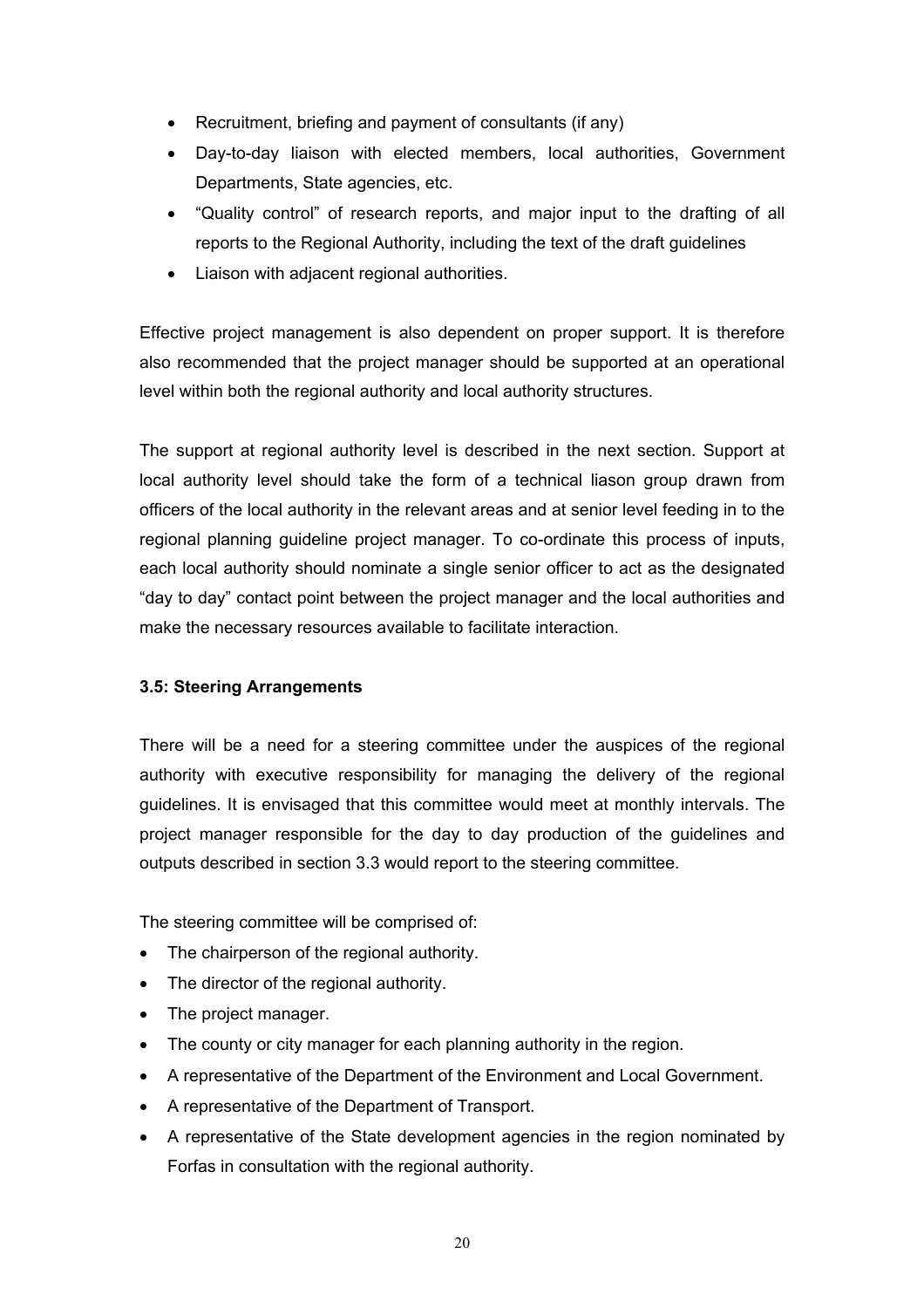It will also be necessary to put together a small working group of no more than about five members, to support the project manager on day to day issues. The composition of this working group will be a matter for the steering committee to decide. The working group's membership may be drawn from the steering committee or may include other appropriate personnel e.g. Directors of Service for planning and development or other senior planning officials and Directors of Service for Community and Enterprise.

Provision should be made for interaction and liaison between the steering committee and the working group to review progress and debate particular issues of a procedural or strategic planning nature that may arise.

The steering committee will also need to be supported by "technical committees" assembled to consider specific technical issues. The membership of such committees should be drawn from the relevant planning authorities and public bodies.

To exchange best practice at an overall level between regions, the Department of the Environment and Local Government, together with regional and local authorities will maintain an ad-hoc co-ordinating group to meet at quarterly intervals or at other times as necessary.

This group will comprise of:

- (i) Regional Authority Directors
- (ii) The designated local authority manager for each region
- (iii) Relevant DOELG officials.

The group will monitor and review progress in the preparation of regional planning guidelines with a view to exchanging information on best practice and expediting the overall process. It is also envisaged that from time to time in relation to broad strategic issues, this group, or a representative sub-group, will liaise with the Interdepartmental Committee being set up to support the implementation of the NSS to address particular issues such as infrastructure investment programmes.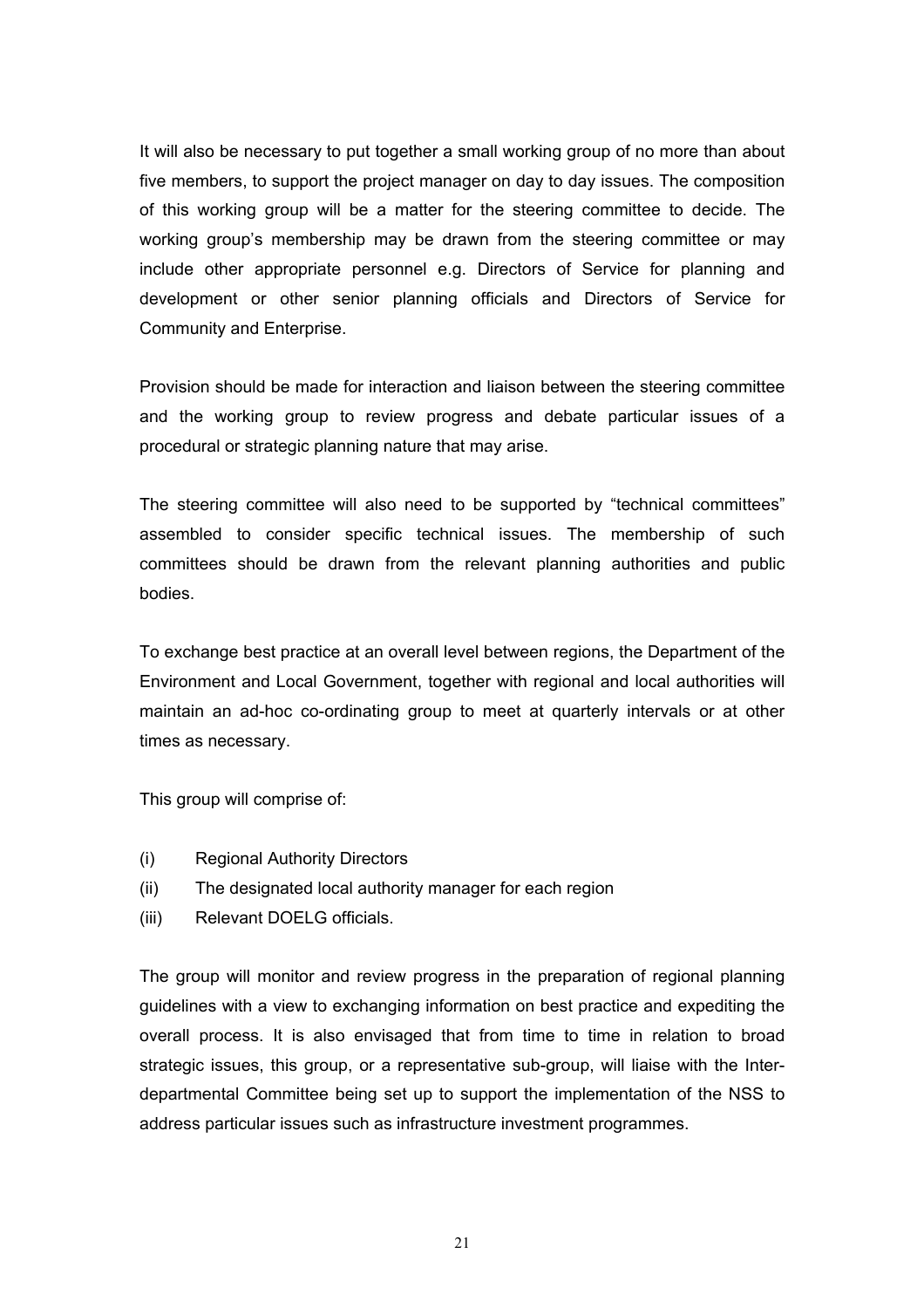#### **3.6: Achieving consensus**

Overall responsibility for overseeing the preparation of, and making, regional planning guidelines is vested in the members of the regional authority, in the same way as members of local authorities have responsibility for development plans and local area plans.

It is vitally important, therefore, that the statutory and policy framework within which regional authority members must exercise this responsibility is clearly explained to them at the outset of the process. While it is a matter for each authority to order its business, it is essential that each member of the authority is fully briefed on all relevant issues, policy and research papers, and submissions received following public consultation. This will be essential to facilitate members of the regional authority in making an informed decision on the regional planning guidelines.

The final stages of the process will involve integrating many different considerations. Appropriate consultative arrangements will need to be in place between regional and local authorities to facilitate the development of draft regional guidelines to be adopted by the members of the regional authority as statutory guidelines.

If the adopted regional guidelines are to be as effective as possible in providing the regional context for city, county and local development plans and land-use and transportation strategies, such guidelines must be based on an agreed strategic vision for the region, clearly and rationally explained. The strength and clarity of such a regional strategy will depend on the ability of the members of the authority to arrive at a consensus view on the major issues facing the region as a whole, in the light of national policy set out in the NSS.

The chairperson of the authority, its director, the designated manager in the region and the project manager for the process each have key roles in supporting the development of a consensus based approach.

Furthermore, the strategic vision for the region needs to be developed on a shared basis with all of the planning authorities in the region. While the regional planning guidelines, when adopted, will have statutory backing, their effective implementation will be greatly facilitated if the overall approach they adopt is supported by local authority members.

22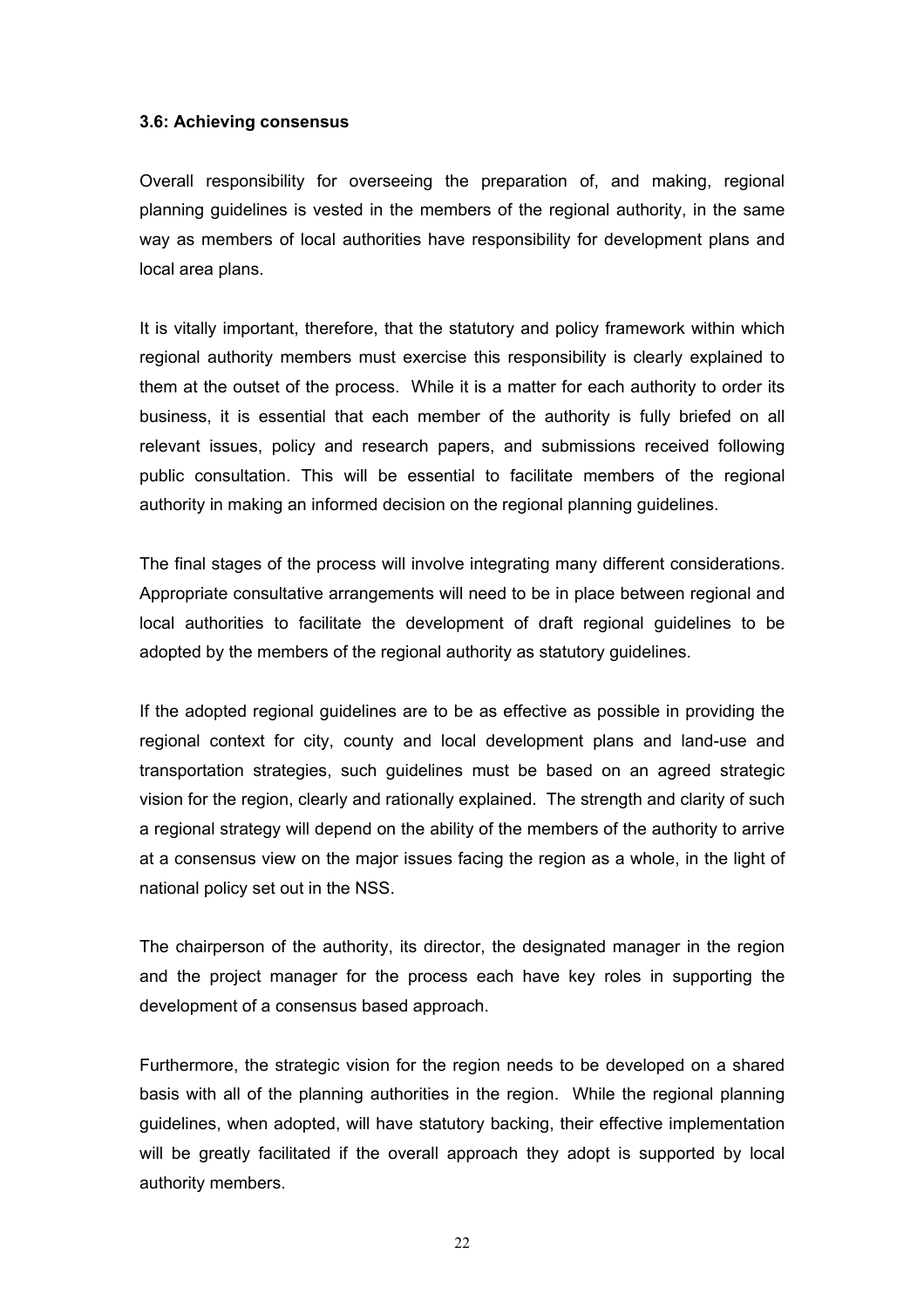Strategic Policy Committees and Corporate Policy Groups in local authorities will serve as an important link between regional and local authorities during preparation of the regional planning guidelines. It is therefore recommended that the Strategic Policy Committee with responsibility for development and planning in each planning authority and the Corporate Policy Group should be availed of to provide a mechanism for debate on position papers generated in the course of preparing the guidelines and other matters. The overall aim of this is to ensure that local authority members are regularly briefed and up-dated on the progress in developing guidelines and have opportunities of making inputs at the appropriate times.

Figure 4 outlines how the different elements involved in the preparation of the guidelines will fit together.



**Figure 4: Suggested RPG Organisational Structure<sup>2</sup>** 

<span id="page-22-0"></span> $2$  It is envisaged that this structure will need to be modified in individual circumstances, e.g. in the Greater Dublin Area where the Dublin and Mid East Regional Authorities will jointly review the Strategic Planning Guidelines.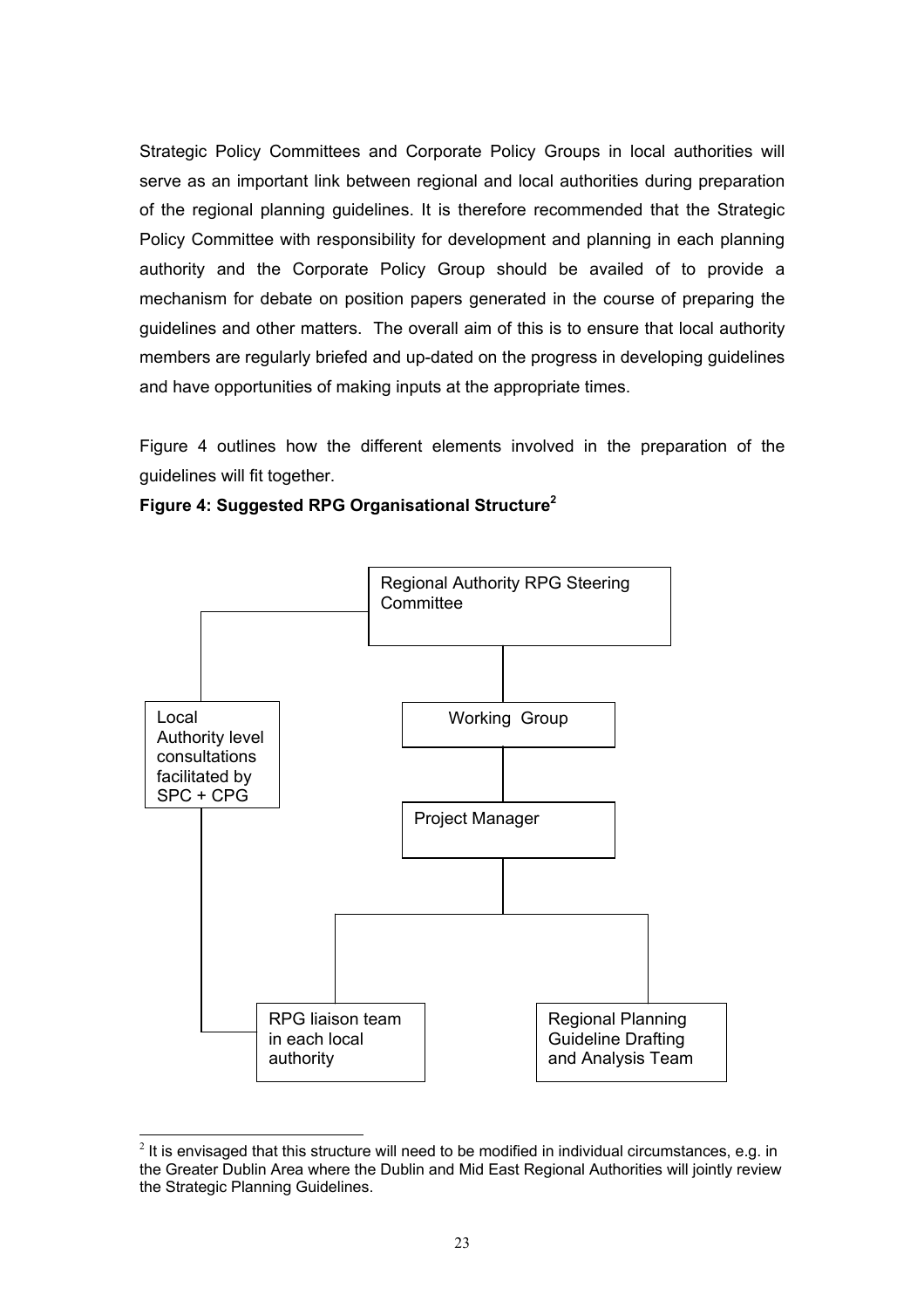#### **3.7: Public Consultation**

Regional planning guidelines provide a strategic planning framework for the development of the region and its constituent areas at the county, city and local levels. It is important therefore that every opportunity is taken to ensure both public awareness of the process of preparing regional guidelines and to demonstrate responsiveness in that process to the views of the general public.

It is envisaged that in addition to more formal consultative arrangements between regional authorities, local authorities and other bodies as described at sections 3.4 and 3.5 above, a communications strategy should be agreed at the outset of the process to build public awareness and ownership of the process.

Formal interaction with the public is required at two stages.

- (1) A formal notice to be published pursuant to section 24(1) of the Act specifying the matters to be considered in the guidelines and inviting submissions.
- (2) A formal notice to be published pursuant to section 24(4) of the Act outlining that the draft of the regional planning guidelines have been made, specifying where the draft guidelines can be obtained or viewed and inviting submissions on the draft.

In addition to the above, every effort should be made to facilitate public input into the process on the broadest basis practicable, bearing in mind the need to strike a balance between the time available and taking an inclusive approach to all groups or individuals who have a contribution to make. Facilitating such inputs may involve interactive websites containing information sheets and copies of position papers and structured interaction with key bodies such as the County and City Development Boards, state agencies and the social partners.

#### **3.8: Arrangements in the Greater Dublin Area**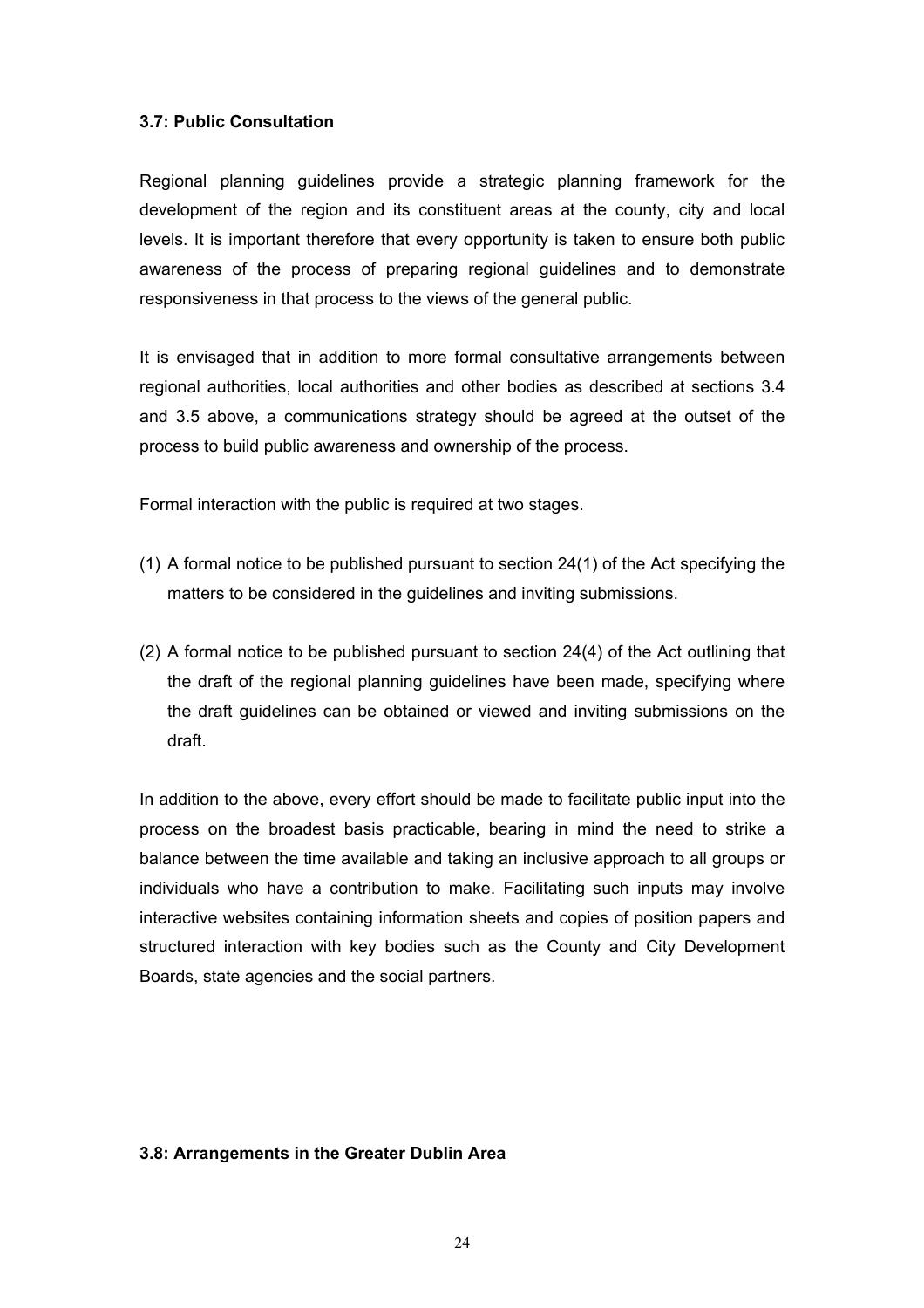The Strategic Planning Guidelines (SPGs) for the Greater Dublin Area (GDA) were published in March 1999 by the seven city and county councils within the GDA and by the Department, in conjunction with the Dublin and Mid-East Regional Authorities. Under section 21(4) of the Planning and Development Act, 2000, the SPGs are deemed to have the effect of regional planning guidelines as if made under Part II of the Act.

The National Spatial Strategy states that regional authorities will immediately commence the preparation of regional planning guidelines under the Act to give effect to the NSS at regional level. Section 27(1) of the Act requires planning authorities to have regard to any regional planning guidelines in force for its area when making and adopting a development plan.

The Strategic Planning Guidelines were drawn up in 1999 for the GDA as a whole because it was recognised that land use and transportation planning should be integrated within a coherent strategy to guide the future planning of both land use and transportation in the Greater Dublin Area.

Similarly, whilst the original Dublin Transportation Initiative, published in 1995, comprised the "journey to work" area for Dublin, covering only parts of Cos. Meath, Kildare and Wicklow, the DTO Strategy 2000 –2016 ("A Platform for Change") was extended to include the entire GDA. This enlarged study area reflects the increasing influence of Dublin on the surrounding counties, the extended journey to work patterns and the expansion of employment opportunities to these areas. It is also the same area as that covered by the Strategic Planning Guidelines."

The NSS, in setting out a regional approach to spatial planning policy to be developed further by regional and local authorities, stated that:

*"The Dublin and Mid-East regions (the GDA) are considered jointly in this section because of their strong functional relationship and the fact that Strategic Planning Guidelines for the two regions are already in place."*

It is clear, therefore, that land use and transportation planning for the two regions should be carried out on the basis of the GDA as a whole and by the Dublin and Mid East Regional Authorities on a joint basis.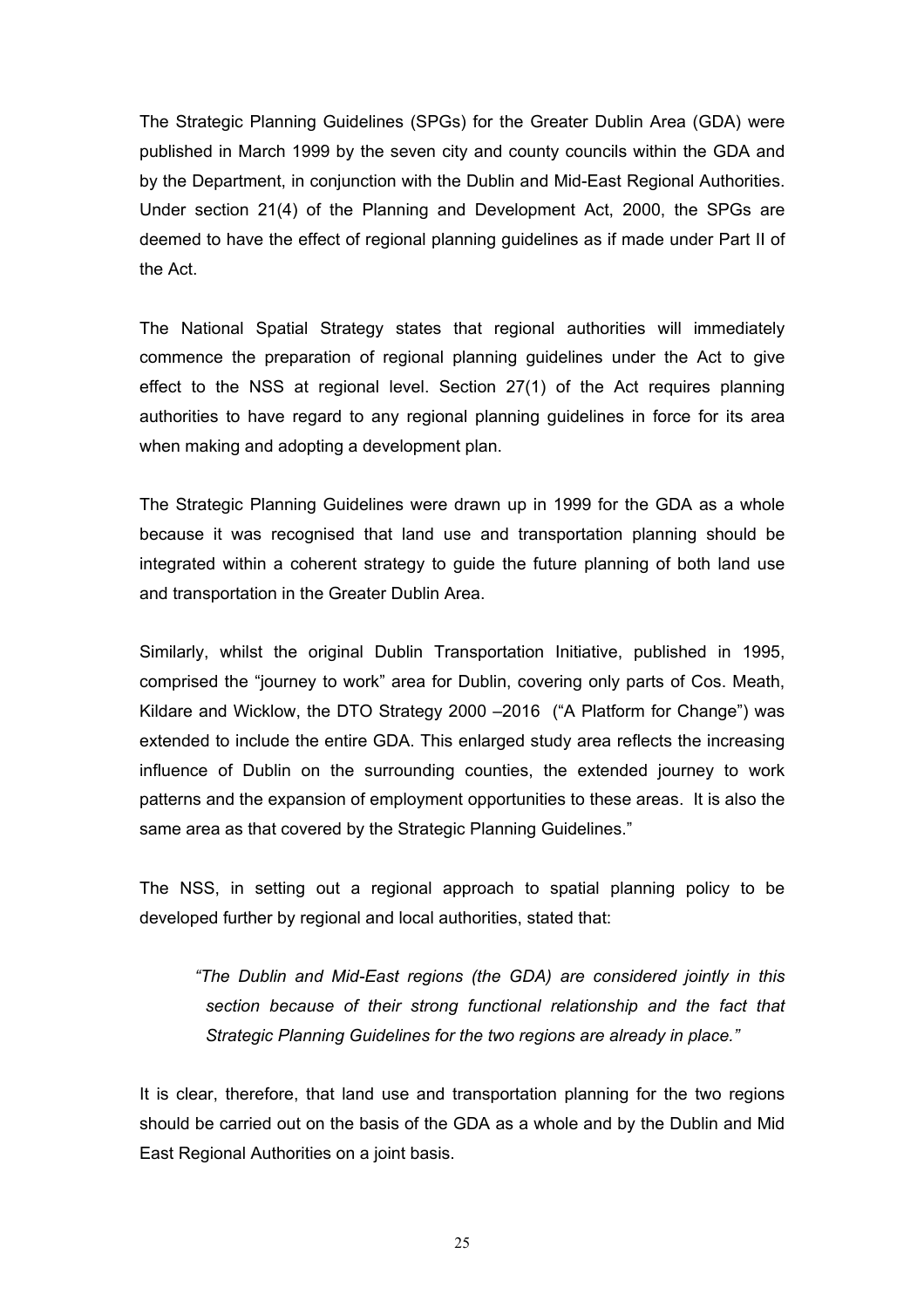It is also clear that the review of the strategic planning guidelines should now encompass a joint vision for the Greater Dublin Areas socio-economic development to be developed and shared by both the Dublin and Mid East Regional Authorities. That vision should take account of the distinct urban and rural components of the Area. The new document should include both Part A (the strategy element) and Part B (the regional planning guidelines element) – see paragraph 1.4 above.

In terms of steering and other procedural points, the following should be noted:

- Consideration should be given to any adjustments needed in relation to the existing steering committee to bring the arrangements for the GDA into line with those applicable elsewhere.
- The steering committee should be a joint Dublin and Mid East Regional Authority committee.
- Consideration should be given to using the existing technical group as the working group to support the day to day work of the existing SPG Technical Director in preparing draft material including the guidelines themselves.
- The SPG steering committee should meet on a monthly basis focusing on broad issues that require debate and clarification.
- Given the central importance of addressing strategic land use and transportation issues within the GDA, consideration should be given to including a representative of the Dublin Transportation Office and the Department of Transport on the Technical Working Group.
- Arrangements should be made for the Strategic Policy Committees for planning and development in the seven local authorities that make up the Greater Dublin to contribute to the process of reviewing the Strategic Planning Guidelines as facilitated by the Dublin and Mid East Regional Authorities.

The regional authorities may also wish to consider the appointment on a joint basis of other groups of an advisory nature to assist the process, such as relevant experts on urban development issues etc.

# **3.9: Taking account of issues outside a Region**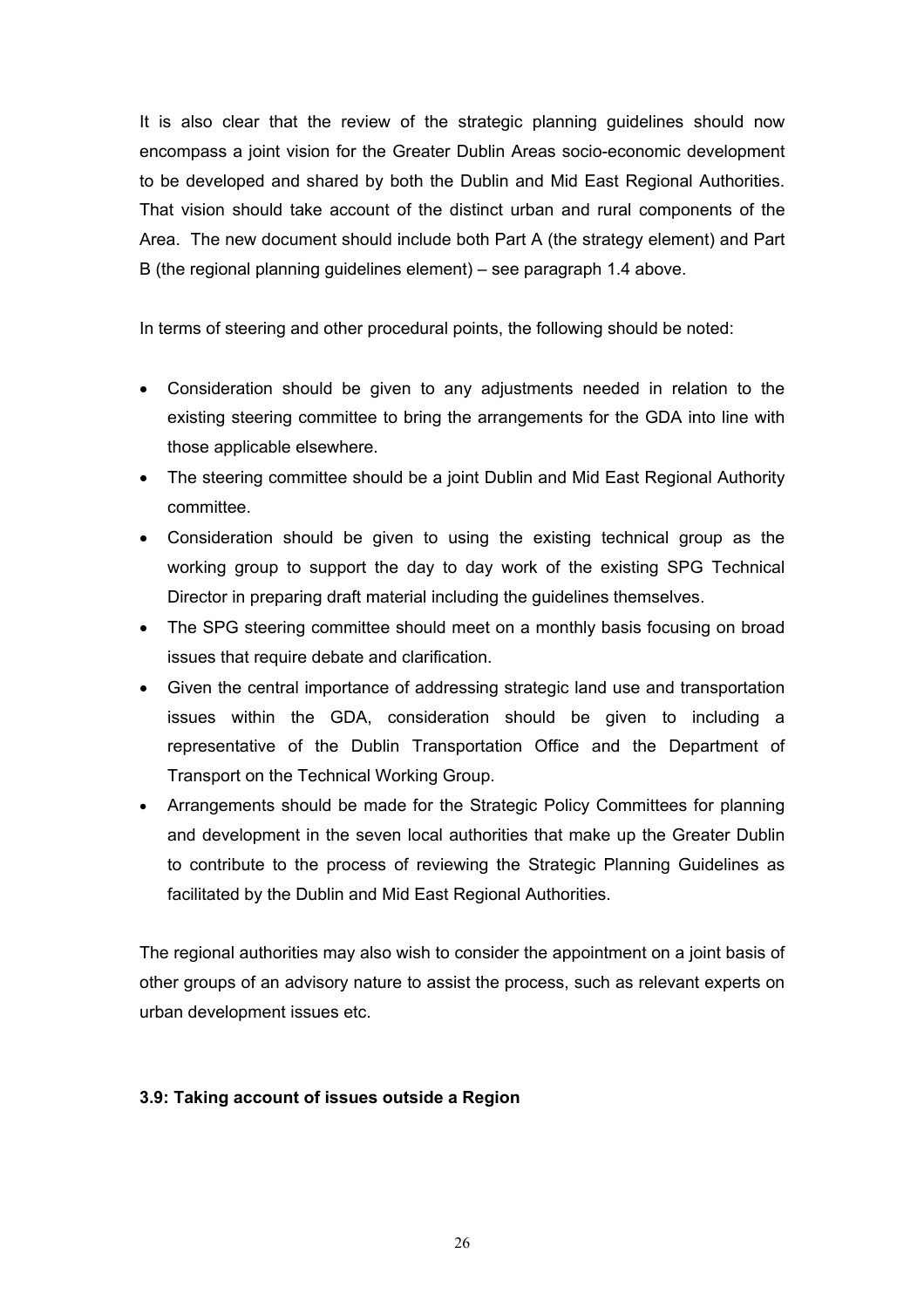Issues that arise outside a particular regional authority area but that affect development in that region must be taken into account in the preparation of regional guidelines and consultative mechanisms need to be put in place to facilitate this.

All regional authorities should put in place a consultative mechanism with any regional authority area they adjoin. This should be activated particularly when development options and the assessment of options are considered in steps 5 and 8 discussed in section 3.3 above.

In addition to the above, some regions will need to put in place ongoing consultative arrangements where the issue of overlapping issues is more acute. Examples here include consideration of the role of Drogheda (part of the Border region) in the context of the review of the Strategic Planning Guidelines for the Greater Dublin Area. Another example would be consideration of the parts of the environs of Athlone in Co Roscommon (part of the Western Region) as part of preparing regional planning guidelines for the Midlands. In addition, to progress the concept of the gateways of Cork, Galway, Limerick/Shannon and Waterford acting in partnership to promote critical mass, the regional planning guidelines for the relevant regions might contain co-ordinated proposals to progress this matter - prepared on a consultative basis.

Instances will also arise where other external issues need to be taken into account. Examples include the interrelationship between the Regional Development Strategy for Northern Ireland "Shaping our Future" and regional planning guidelines for the Border Region. Other examples include potential transboundary co-operation between the South-East region and South Wales and consideration of the Dublin – Belfast corridor in the context of reviewing the Strategic Planning Guidelines for the Greater Dublin Area.

In this regard it will be a matter for the regional authority concerned to put in place any liaison mechanisms with the support of the Department of the Environment and Local Government.

#### **3.10: Gaeltacht Issues**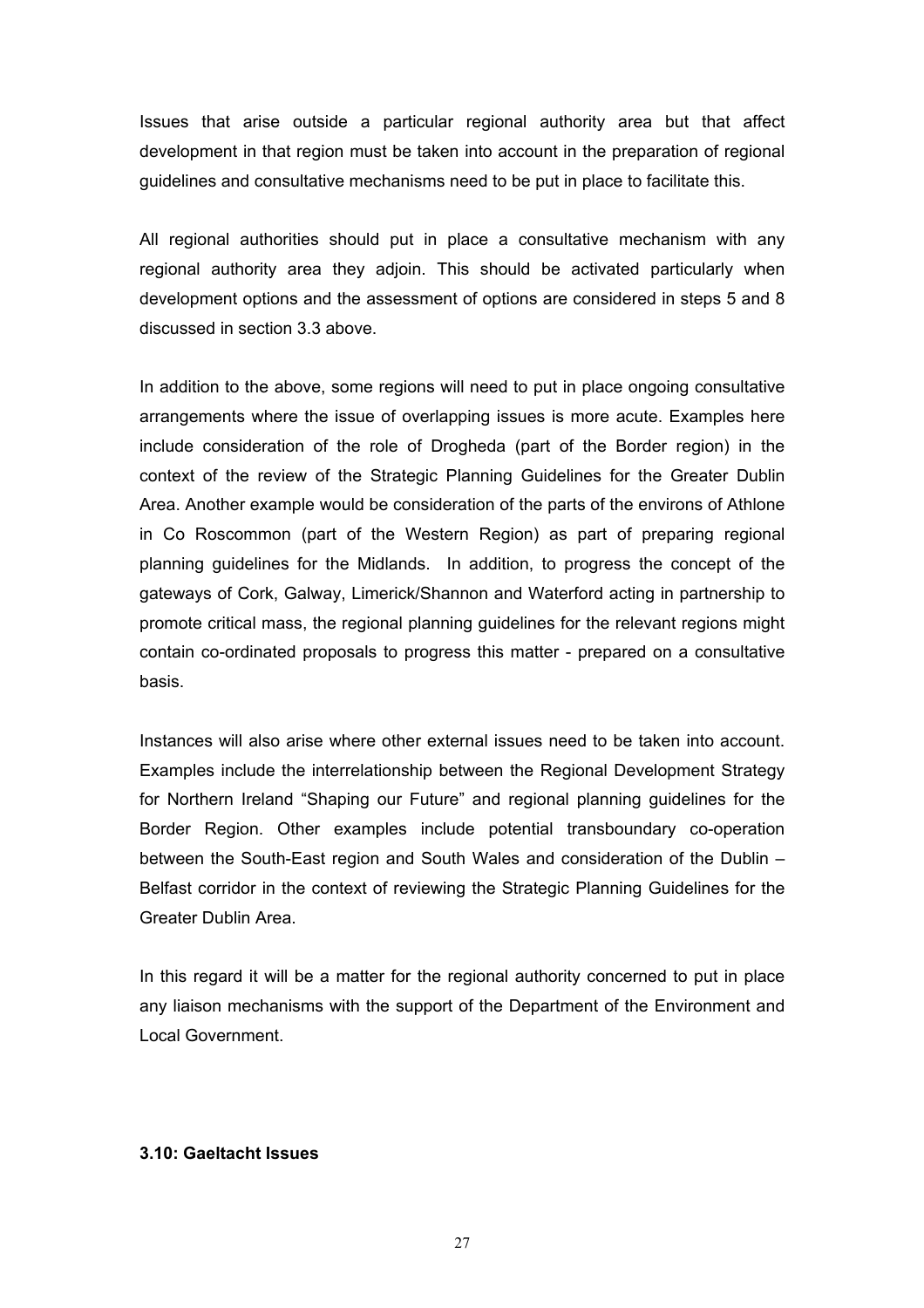Regional Authorities are reminded, when making regional planning guidelines which affect the Gaeltacht, of the need, as provided for by Section 23(4)(b) of the Act, to take into account protection of the linguistic and cultural heritage of these areas.

#### **3.11: Environment and Sustainability**

Section 23(3) of the 2000 Act requires that regional planning guidelines shall contain information on the likely significant effects on the environment of implementing the guidelines (similar provisions apply to development plans and local area plans).

This provision anticipated the introduction of the EU Directive on Strategic Environmental Assessment (SEA). The Directive was subsequently adopted in June 2001 and will come into force in July 2004. The Directive will not apply to the preparation of the first round of regional guidelines (including the review of the 1999 Strategic Planning Guidelines for the Greater Dublin Area). However, regional authorities are encouraged to adopt the spirit of the Directive in giving effect to the requirement in section 23(3) of the 2000 Act. It is suggested that a separate chapter should be prepared on information on the likely significant effects on the environment. Insofar as is practicable, the Directive's requirement in relation to the content of the "environmental report" should be followed. There are two broad intentions of the SEA Directive:

- (1) Firstly to ensure that environmental considerations are explicitly taken into account at the formative stage in plan preparation and,
- (2) Secondly that environmental bodies and the general public should be afforded an opportunity to comment on these environmental considerations as well as on the draft plan.

Taking the first point above and looking back at the steps described in section 3.3, ways in which environmental and sustainability measures can be integrated into the process will include:

• **In Steps 2 and 3:** To include sustainability as a core element of the approach in preparing RPG's, to include reports of environmental bodies in the synthesis of existing analyses, and to include a broad outline of the current state of the environment in the initial position paper.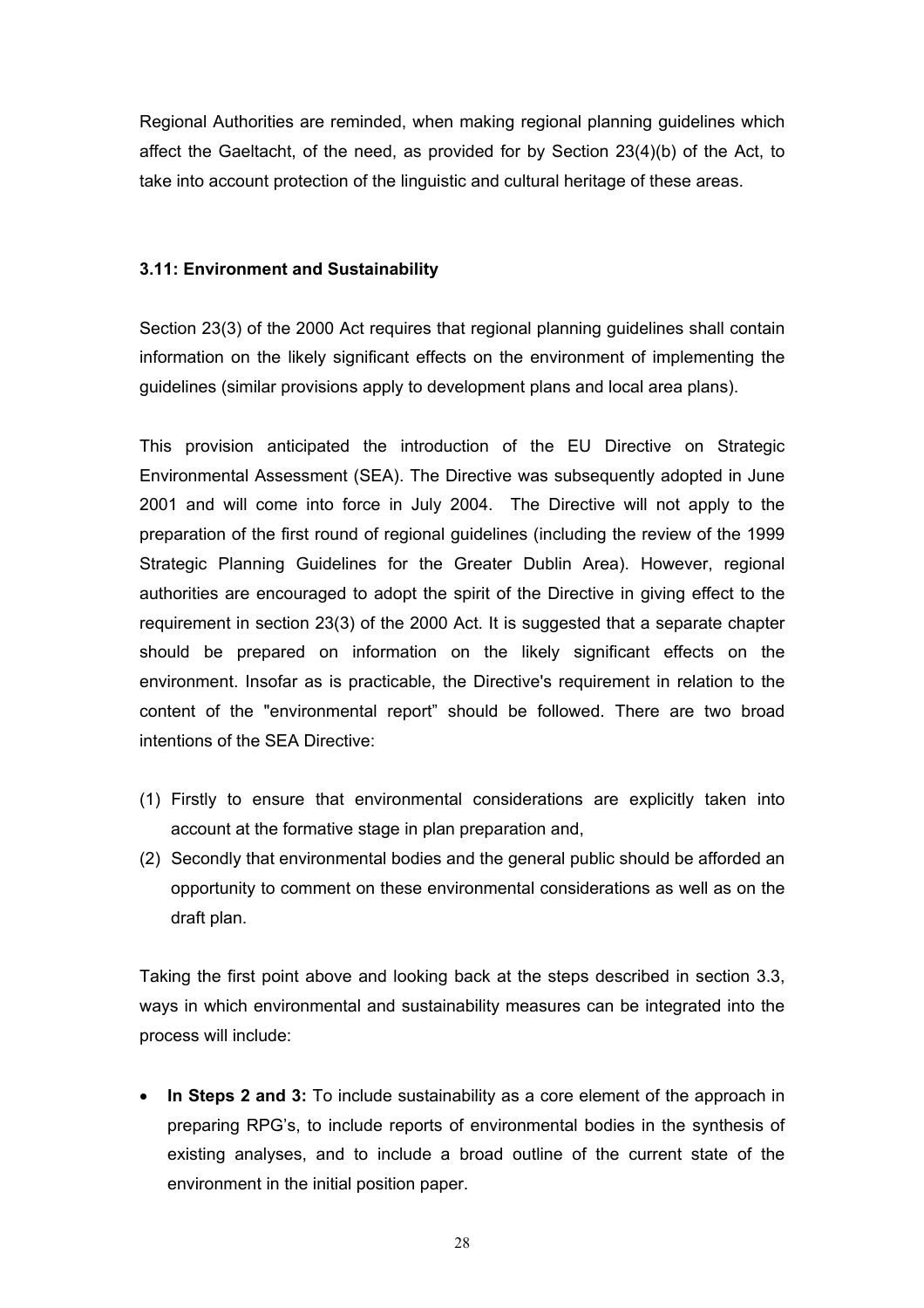- **In Step 4:** To include environmental objectives of relevance to the regional planning guidelines such as air and water quality, waste management, energy utilisation and transportation in the goal setting phase.
- **In Step 5:** The evolution and assessment of development options for the region must take account of the likely significant effects on the environment and seek to minimise any adverse effects. This step should therefore include an assessment of the individual and emerging preferred development option or options with key environmental, sustainable development and physical planning considerations, objectives and criteria at national, regional and local levels. For example, this will involve examining the relationship between various development options and aspects of the natural and cultural heritage such as statutory Nature Reserves, National Parks, Natural Heritage Areas, Special Areas of Conservation, Special Protection Areas, Heritage Sites, sensitive landscapes, coastlines and areas of important recreational amenity. The above activities should be encompassed in a separate chapter to be prepared as part of the eventual published regional planning guidelines.
- **In Step 6:** The chapter on likely significant effects on the environment should be displayed as part of the documentation subject to public consultation.
- **In Step 7:** Consideration of submissions should also be conducted in the context of environmental concerns and objectives as in earlier steps.
- **In Steps 8 and 9:** Environmental/sustainable development targets/objectives should be incorporated into the process for making Regional Planning Guidelines and the process of monitoring and implementation thereafter.

While the chapter on the likely significant effects on the environment of draft guidelines will not be as detailed as an environmental impact statement for a specific development, the broad headings in relation to environmental impacts are similar. The headings will include impacts on human beings, fauna, flora, soil, water, air, climate, material assets, cultural heritage, landscape, and the interrelationship between these factors.

The Department will publish technical guidance on SEA in late 2003 in advance of the Directive coming into force. In the interim, regional authorities should identify the likely significant impacts of key strategic elements of their draft guidelines (e.g. in relation to regional settlement strategy) under each of the above headings. A matrix could be created showing key regional objectives on one axis, and environmental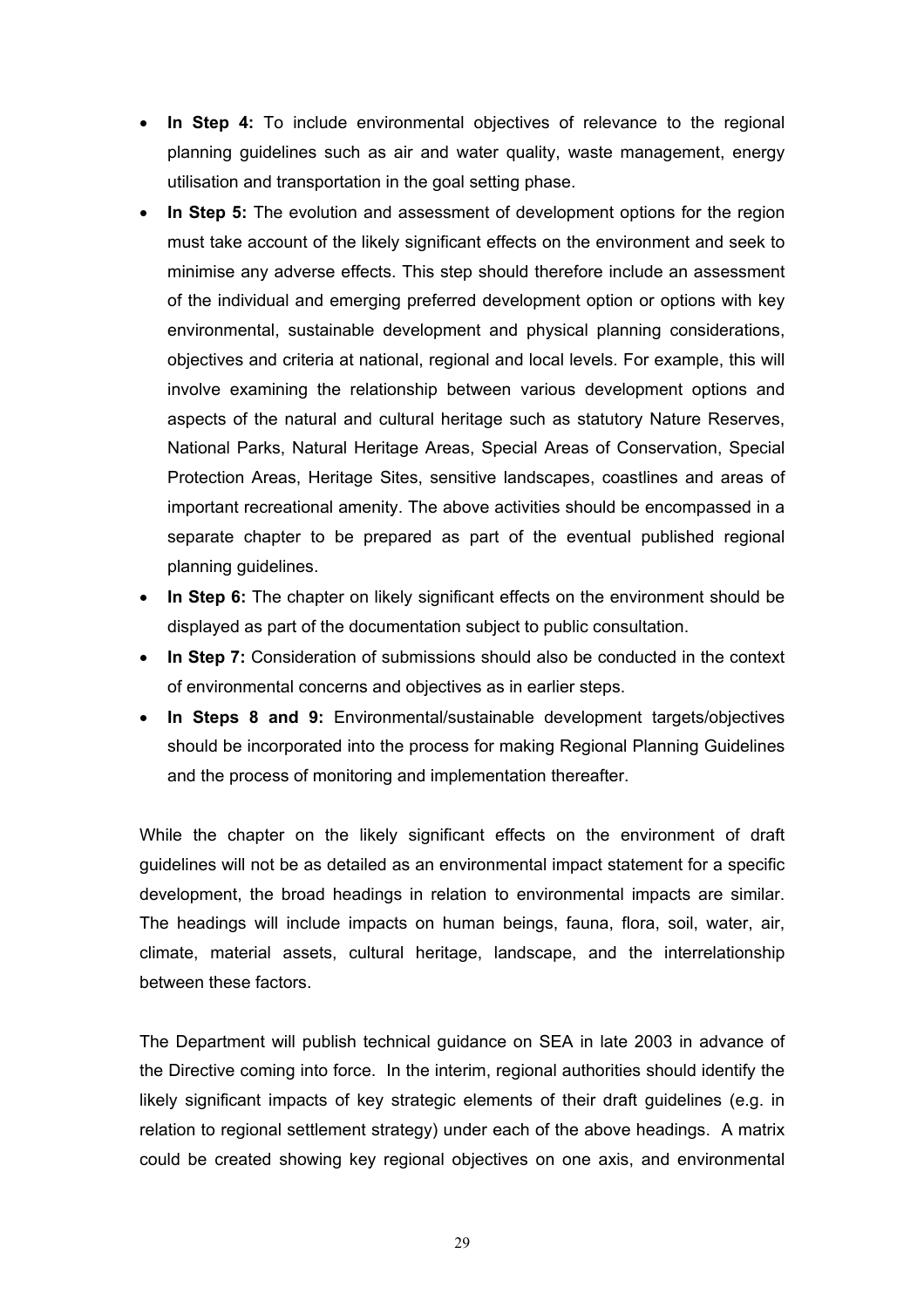topics (human beings, fauna, etc.) on the other. Likely significant impacts can be broadly assessed as being beneficial, neutral, or adverse. Where potential significant adverse impacts are identified, consideration needs to given to modifying the relevant planning objective, where possible; if that is not feasible, mitigation measures should be proposed.

The environmental assessment should conclude with a statement as to why the broad strategy underlying the draft regional guidelines has been selected as being the best option in terms of the proper planning and sustainable development of the region.

# **3.12: Making of Regional Planning Guidelines – Legal Requirements**

The main legal requirements in the process of preparing and making regional planning guidelines are summarised in Appendix One. Some broad overall points should be noted:

- The making of Regional Planning Guidelines is reserved to members of the Regional Authority (or two or more Authorities acting jointly, as the case may be).
- Members must receive a copy of all written submissions received following the display of the draft Guidelines. It would be helpful in this connection for the Project Manager to:
	- a) List the various submissions;
	- b) Summarise the main issues raised; and
	- c) State the recommendations of any committee(s) established to consider the submissions.
- Any proposed modifications to the draft guidelines should be checked against the document as a whole, to avoid potential ambiguity or conflict.
- Notification of the making of the Guidelines should be published in regional as well as national newspapers.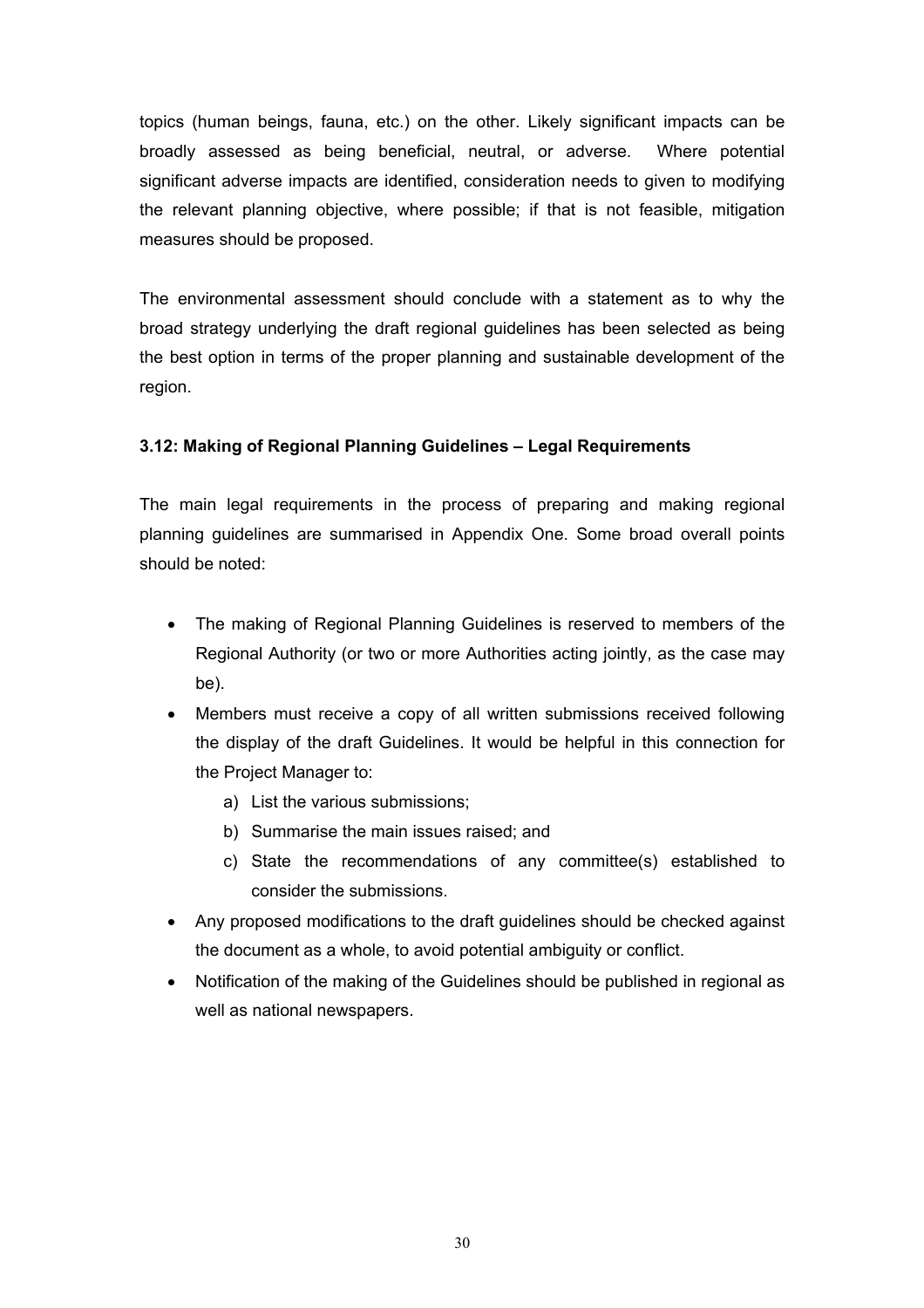# **Section 4: The Guidelines**

# **4.1: Core Features**

At the end of the process, regional planning guidelines, incorporating a clear development strategy for the region must be published as one document for each region.

The core features of the document will include:

- being **well presented, readable and easily followed;**
- containing a series of **chapters, with clearly defined and headed sections and subsections;**
- being **publicly available** on the widest basis practicable;
- adequately **reflecting the comprehensive, detailed and extensive analysis and consultation** which will underlie it without becoming overly long, particularly in presenting the development framework for the region and specific actions that arise in this context;
- **achieving a balance** between presenting a comprehensive analysis and a clear message so that the document is concise, readable and with supporting material being appended;
- being published in hard copy, but also electronically (if possible, to be available on the internet);
- **using maps and charts** where possible that illustrate basic features, facts and analysis - in particular where these are central to the choice of subsequently selected development strategy options;
- containing **clear intra and interregional elements** that identify the key elements of the guidelines that apply within regions and those that relate to interrelationships with other regions;
- containing **clear recommendations** that flow from any policy statements providing a focus for policies at development plan and other areas such as transport, to work with and develop.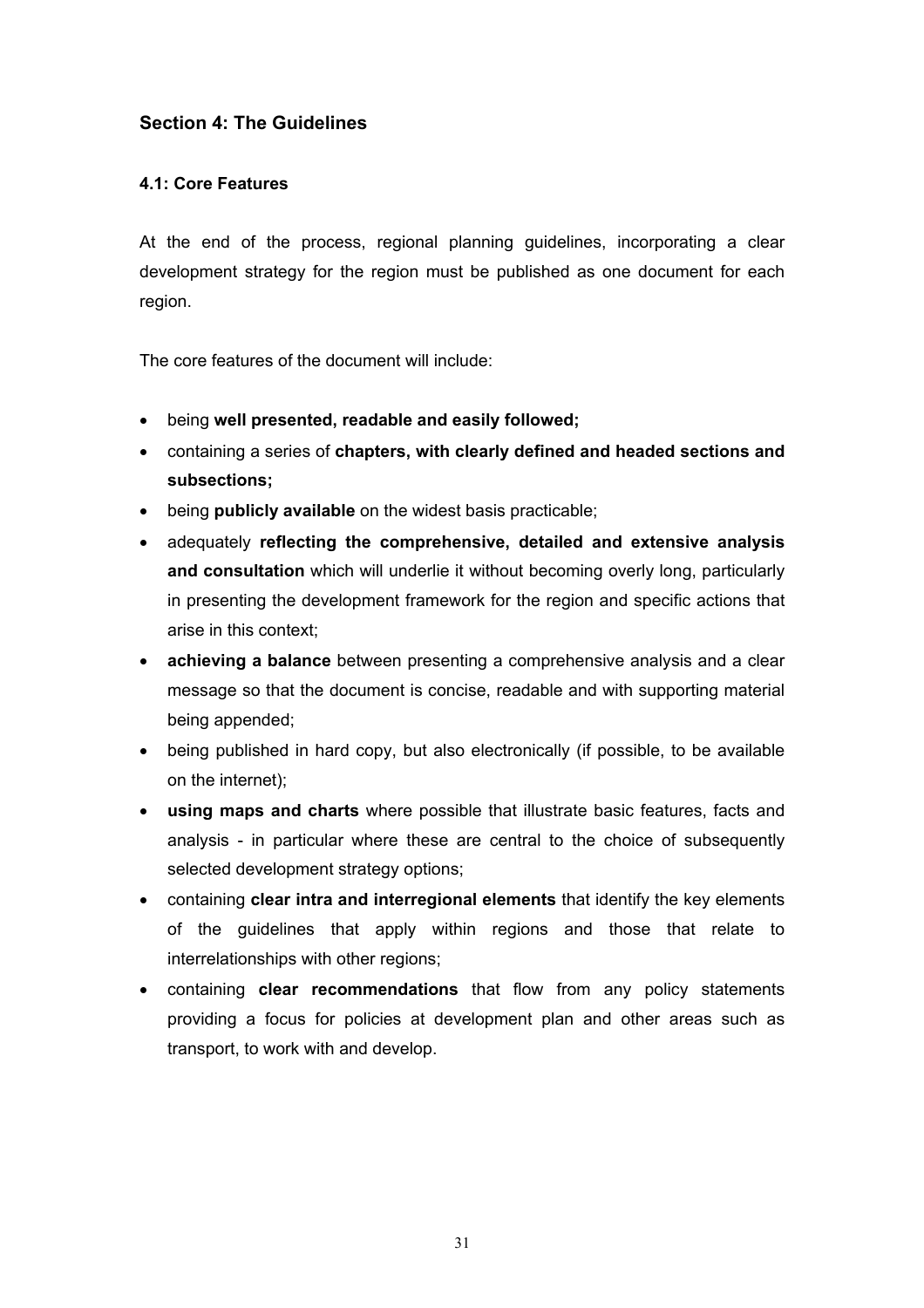# **4.2: Structure of Guidelines**

Regional planning guidelines will need to address the issues specific to each region. Therefore only an indicative outline of the structure of the eventual document can be provided in these guidance notes.

The structure should consist of an overview of the guidelines followed by two main parts, each containing a number of sections, the titles of which are suggested below:

• **Overview**: comprising of a summary of the main messages within the document

# **Part A: An overall development strategy for the Region**

- Section 1: Context and Aims
	- Link to NSS
	- Outline of approach taken
	- Summary of what the document aims to achieve
- Section 2: The Region Today Main Development Issues
	- The key issues relevant to strategic planning and socio-economic and physical planning in terms of broad trends, housing, employment, provision of services, accessibility, environmental issues, social and cultural development.
- Section 3: The Development Strategy Goals and Objectives
	- Overall goals for the region including more detailed objectives in terms of
	- How to develop the strengths of the region.
	- How to implement the NSS
	- How other towns and villages and rural areas will fit with the NSS

#### **Part B: Strategic Planning Guidelines for the Region**

- Section 4: The role and scope of the Planning Guidelines
	- The development plan as a catalyst for sustainable development
	- Issues to be addressed
	- Development Principles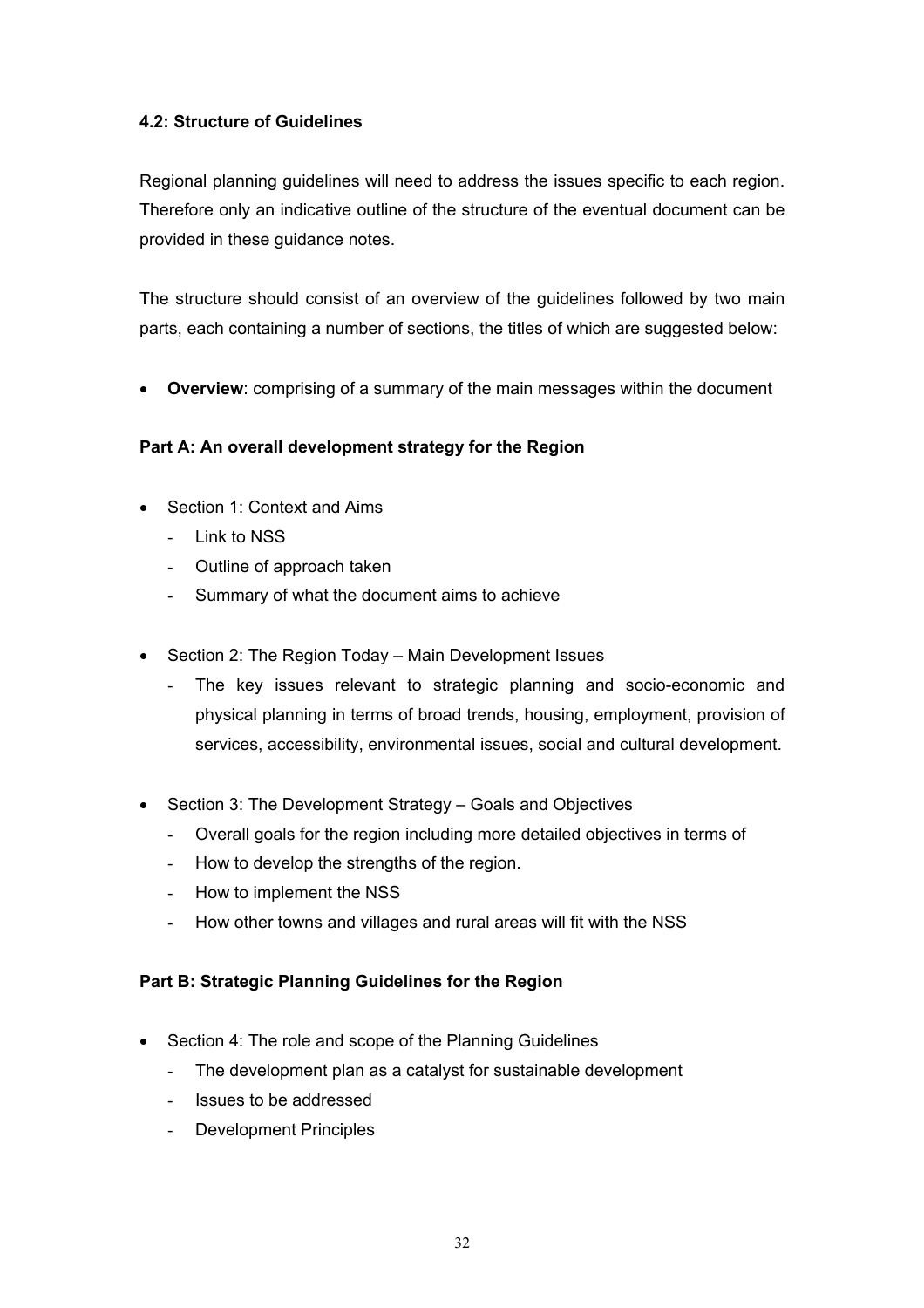- Section 5: Strategic Development Options and Scenarios
- Section 6: Assessment of Options (Including Environmental Assessment)
- Section 7: Recommended Option
	- Outline of implications for county/city development plans.
- Section 8: Next Steps

A further development of this structure is contained in Appendix Three.

#### **4.3: Overview of Contents**

The central objective of regional planning guidelines is to provide a long-term strategic planning framework for the development of the region. "Strategic" refers to those policy directions which transcend the boundaries of individual planning authorities, and which relate to the role of the region in delivering the National Spatial Strategy. These strategic policies will in turn be translated into development plans. It is important, in order to retain a strategic focus, that regional guidelines should not become involved in detailed issues which are properly the concern of such development plans and of the local authorities. The aim should be to provide the essential regional context – and no more – for local development plans and strategies.

It therefore follows that regional guidelines need to be of practical use to local authorities in exercising their development plan functions. Being of practical use includes both pointing the way in which development plans at more local levels can serve strategic objectives to benefit local areas, such as supporting public transport investment or enterprise development, as well as assisting in outlining the scale of future development requirements.

It is important to recall however, that outlining future requirements, in terms of future population and issues arising in the housing, transportation and other infrastructural areas, needs to be done in a way that is compatible with the strategic outlook of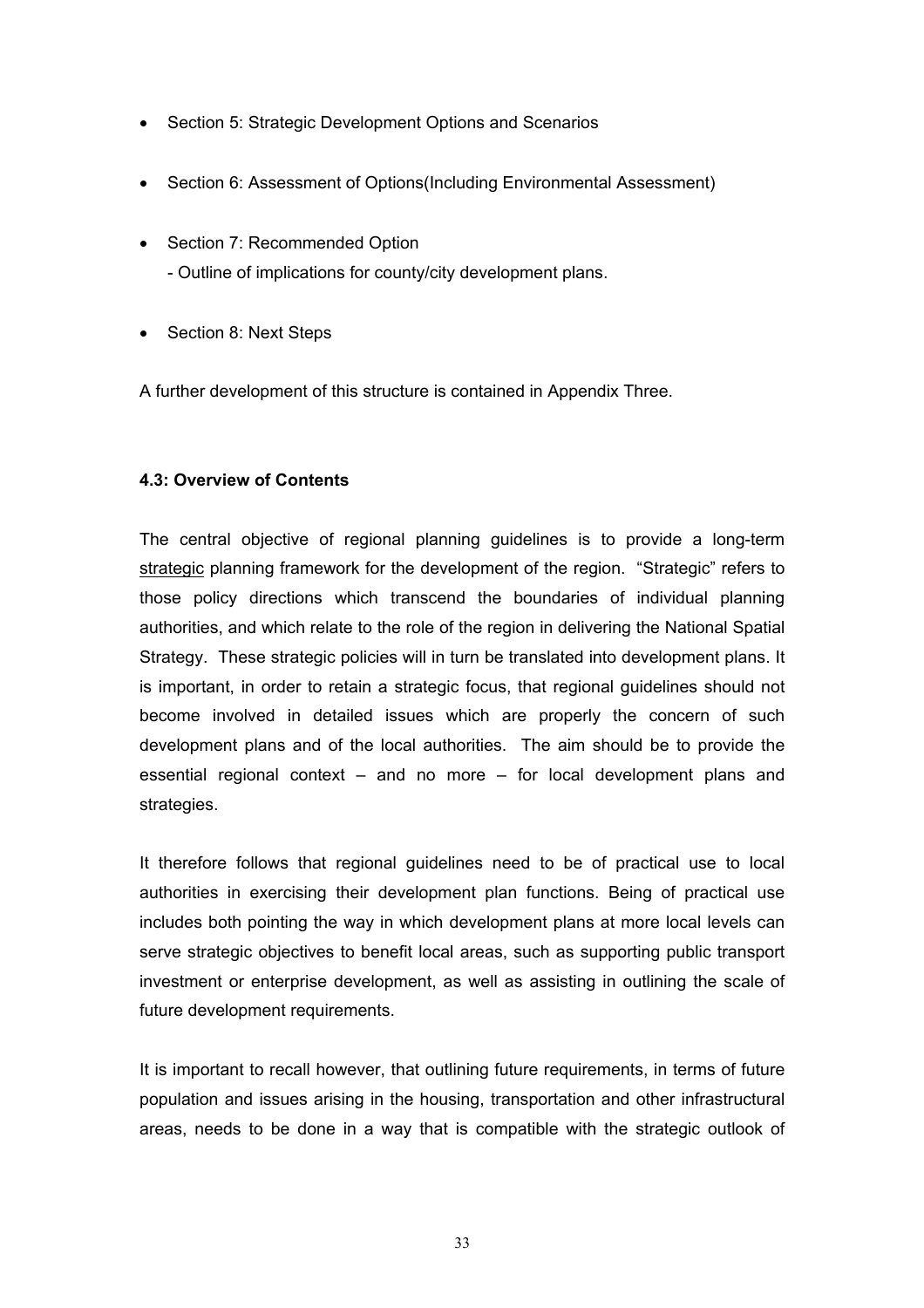regional planning guidelines. It would be unduly prescriptive to identify particular levels of needs in specific places. That is the job of the development plan process.

The role of regional planning guidelines is to determine overall orders of magnitude, the roles of different types and scales of cities and towns and the roles of different types of rural areas into the future.

With a robust and realistic policy framework in place at regional level, it is also to be anticipated that regional planning guidelines will provide a clearer basis for interaction with national level organisations such as government departments and agencies. An example of such interaction would be in the transport area where explicit support for a particular settlement strategy in the context of regional planning guidelines with further support at the county/city level will support a strong case for public transport investment.

In addition to the above, the strategic planning framework to be provided by the regional guidelines and to be contained in Part 2 of the indicative structure will comprise of a number of core elements:

#### **4.3.1: Estimates of future population and household levels:**

Section 2 of the NSS sets out the regional breakdown of population distribution in 2002, and estimates of the regional breakdown in 2020 based on (a) current demographic trends, and (b) economic growth projections. The 2002 Census preliminary report figures for the Border and Midlands regions exceeded the NSS "current demographic trends" population projections for 2020. In contrast, lower than expected growth occurred in the Greater Dublin Area. Regional population projections will therefore need to be reviewed when the full results of the 2002 census are published in mid 2003.

While both sets of projections are illustrative in nature, the main conclusion to be drawn from them is that implementation of the NSS will yield higher regional population growth than would be the case without a spatial policy framework. As the pace of regional development accelerates, this will also create additional requirements for housing in the regions outside Dublin. These requirements will be particularly pronounced in the Gateways, Hubs and other strategic centres such as the county towns.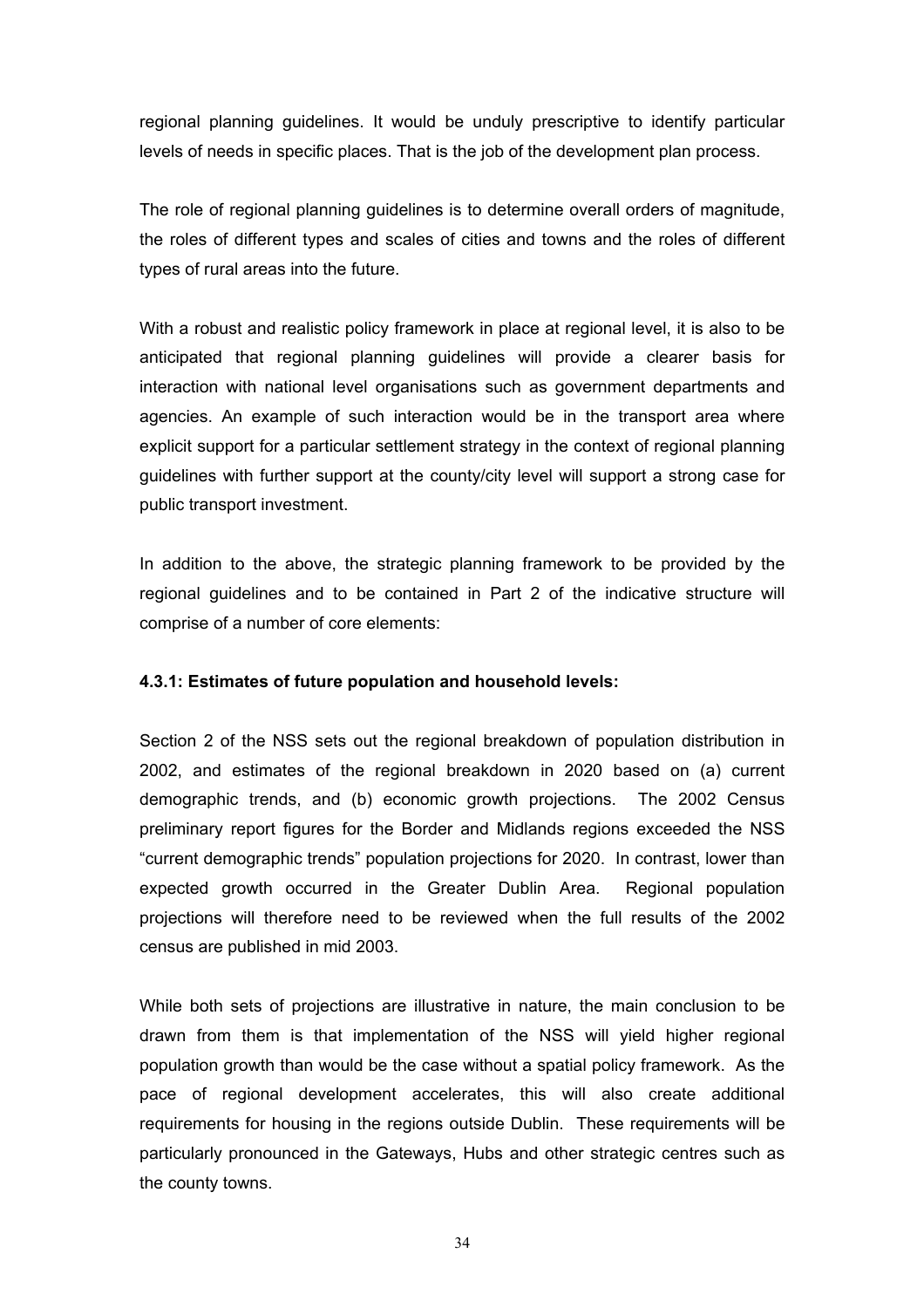Table 2.5 in the NSS contains regional household distribution estimates for 2020 based on the two sets of population projections. These estimates provide the longterm context for the preparation of regional planning guidelines, because it is essential that local development plans provide adequate zoned land to meet likely future demands.

When the 2002 census results become available, Regional Authorities should work forward from the NSS estimates with those results to determine broad needs over the lifetime of the regional planning guidelines. These projections should be preferably structured in terms of short range – ie 6-12 year forecasts to fit in with development plan timeframes and longer-term forecasts for the 2020 horizon.

Section 3.4 of the NSS contains population projections for the Gateways and their surrounding catchments for 2020 and beyond.

It should be noted that the suggested population levels for Gateways and Hubs are indications of the levels to which these will need to grow to fulfil the functions envisaged for them under the NSS. The rate at which growth can actually take place will vary depending on a wide range of factors relating to population and economic growth and local circumstances. The indicative population levels will not necessarily be attained therefore in the period up to 2020. It is important that regional planning guidelines should take a realistic approach to the growth levels likely to be achieved, as a basis for planning to support infrastructural investment within each region.

#### **4.3.2: Strategic Regional Development Land Requirements:**

When the NSS regional population distribution estimates are updated in the light of the detailed returns from the 2002 Census, more up-to-date projections of future household formation should be prepared for each region covering the 2020 horizon of the regional planning guidelines. These projections should be preferably structured in terms of short range – ie 6-12 year forecasts to fit in with development plan timeframes and longer-term forecasts for the 2020 horizon. These projections are needed as a basis for providing a regional strategic context for city and county housing strategies.

It is of crucial importance to the successful implementation of the NSS that adequate and timely provision is made for zoned and serviced land in each region to meet the

35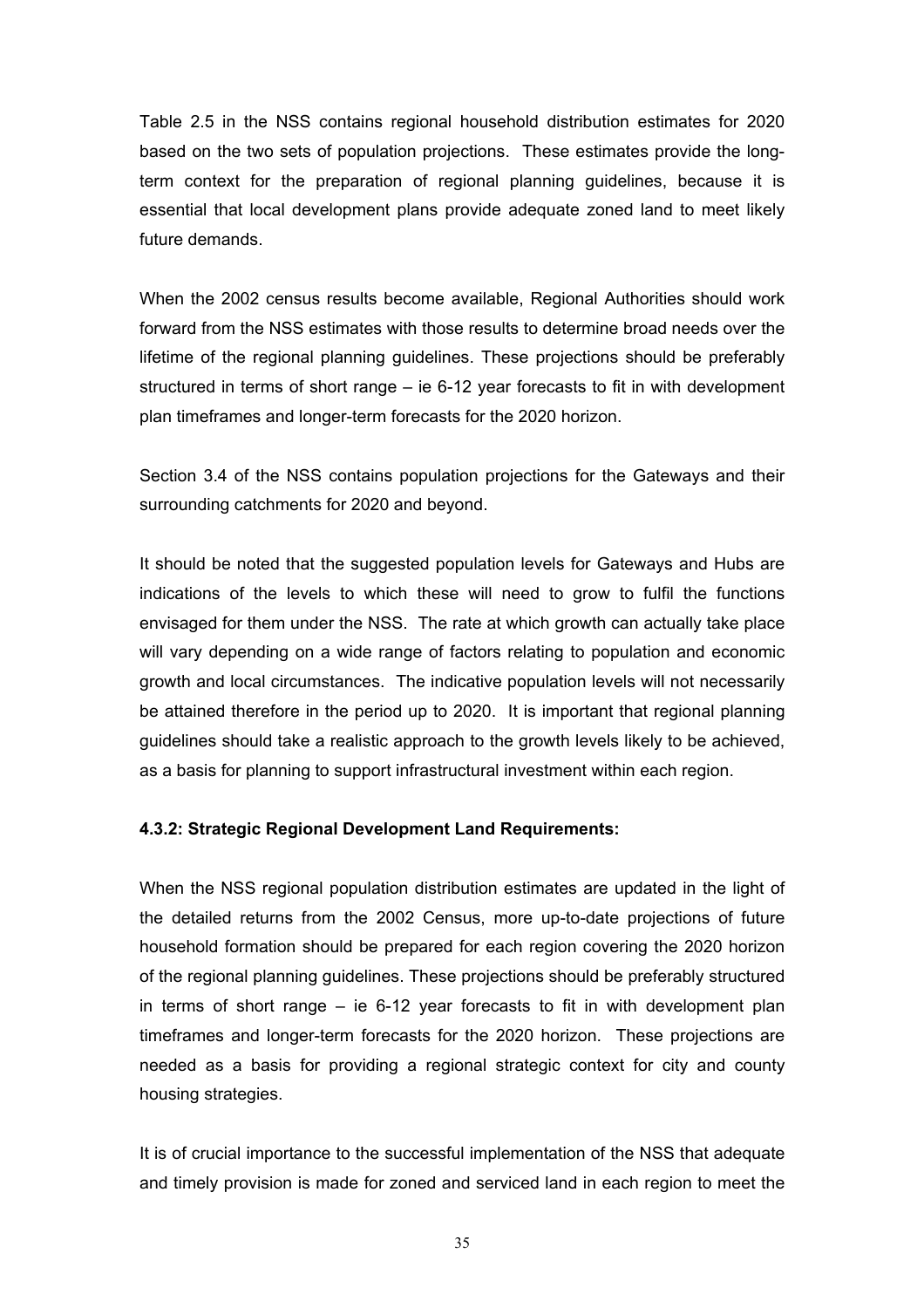anticipated additional growth levels envisaged in the NSS. However, the timely provision of development land must also be balanced against over-zoning and premature development giving rise to excessive demands for public infrastructure. When translating estimated demand for new housing to meet the growth in household numbers over the lifetime of the regional planning guidelines, regard should be had to the minimum residential density levels recommended in the Department's guidelines for planning authorities (1999). These densities will promote patterns of sustainable development by encouraging consolidation of existing cities and towns and by facilitating efficient use of public transport.

Section 5 of the NSS provides additional guidance in relation to the provision of housing land, in line with assessment of housing needs, within urban areas. In particular, Box 5.2 sets out a broad evaluation framework when considering the location of housing lands in urban areas.

#### **4.3.3: Recommended regional settlement strategy:**

This strategy will ideally have a broad-brush approach containing interrelated urban and rural elements.

The regional maps in Section 4 of the NSS provide the starting point for each region. These diagrammatic maps show Gateways, Hubs, county towns and smaller towns, together with national transport corridors and access routes to peripheral areas. Locations for urban strengthening opportunities are shown, and the role of different cities and towns within each region is outlined.

The regional planning guidelines will need to work within this approach and extend it, focusing particularly on the broad regional roles of towns other than the Gateways and Hubs. Also of relevance will be how their development will support the development of the region, how this can be progressed and how they fit with the Gateways and Hubs.

One of the fundamental tenets of the NSS is the intrinsic interdependence of urban and rural areas supported by complex flows of people and services. It follows that a strong, spatially-balanced urban structure must be matched by specific strategies for rural areas and strengthened rural communities, which are set out in broad, overall terms in Sections 3.5 and 5.3 of the NSS.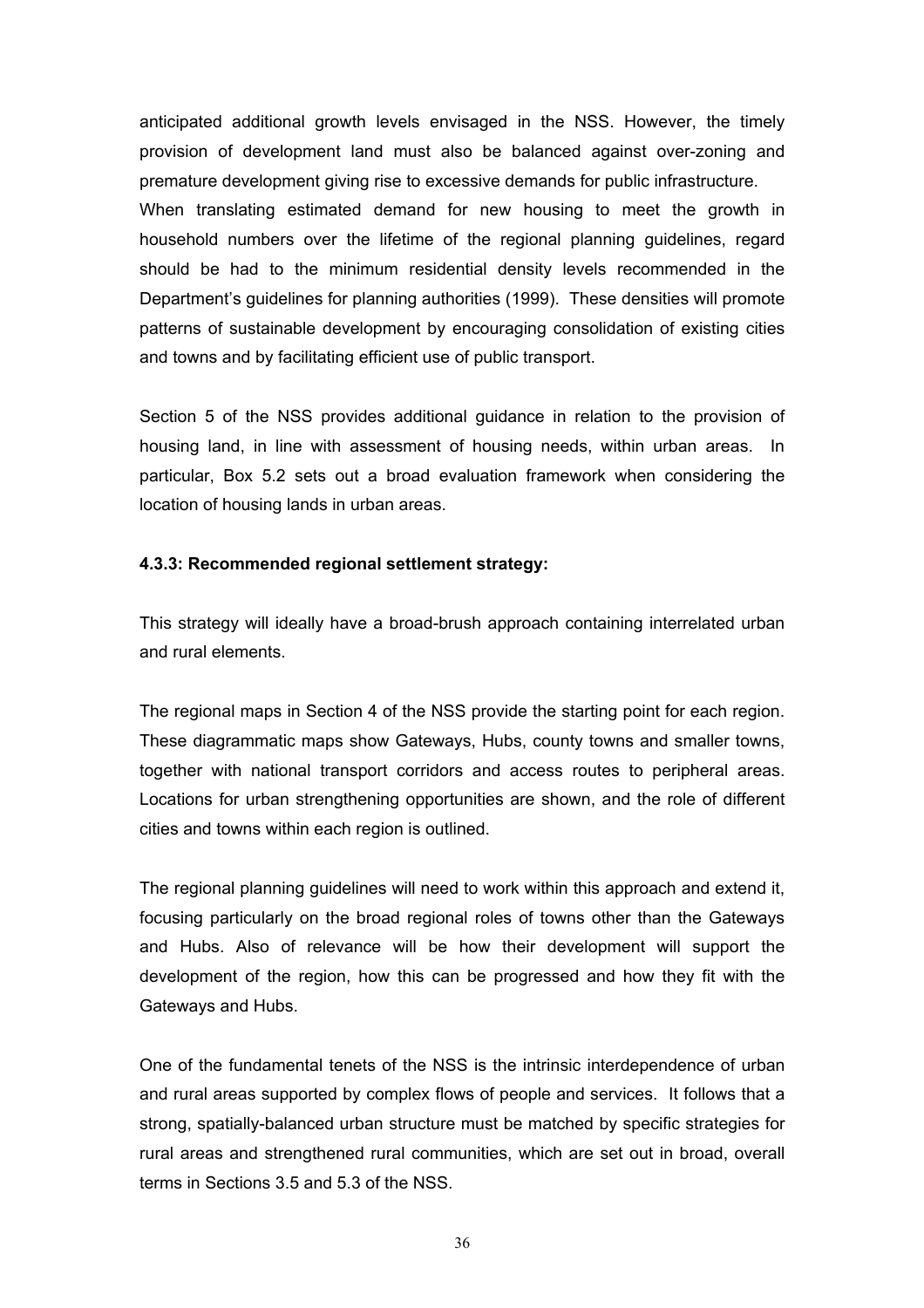Regional planning guidelines should therefore consider carefully the characteristics of the broad types of rural areas and the rural economy within their region. Particular attention should be paid to NSS policy in relation to rural housing need and demand issues.

The NSS provides the essential building blocks for devising regional settlement strategies. However, there are other important sources include any existing regional plans or studies (such as the Cork Area Strategic Plan 2001-2020), integrated landuse and transportation plans in Gateways and Hubs, and regional retail planning strategies.

#### **4.3.4: Supporting the Regional Enterprise Agenda:**

Section 5.2 of the NSS relates to economic development and spatial patterns of enterprise activity. Future trends in enterprise development are discussed, as is the role of the development agencies. It is important that these agencies play a formative role in shaping regional employment strategies, which translate the national approach put forward in the NSS.

The widely distributed and strong characteristics of existing indigenous enterprise will play an important role in achieving balanced regional development. This will be enabled through the agencies embedding and building on the existing enterprise base with a particular focus on innovation. Identifying and encouraging new start-up companies with strong growth potential will remain a key priority. New opportunities will continue to be identified for economic development in the regions, including expansion investments by Dublin-based companies.

Strategic reserves of lands for enterprise development should continue to be developed. These should provide high quality setting and location, easy access to key infrastructure such as transport, energy, water services and communications, well integrated with the spatial structure of adjoining urban areas and their educational facilities.

Locations in or close to the Gateways should also, where appropriate, have access to streamlined planning processes such as the Strategic Development Zone mechanism under the 2000 Planning and Development Act.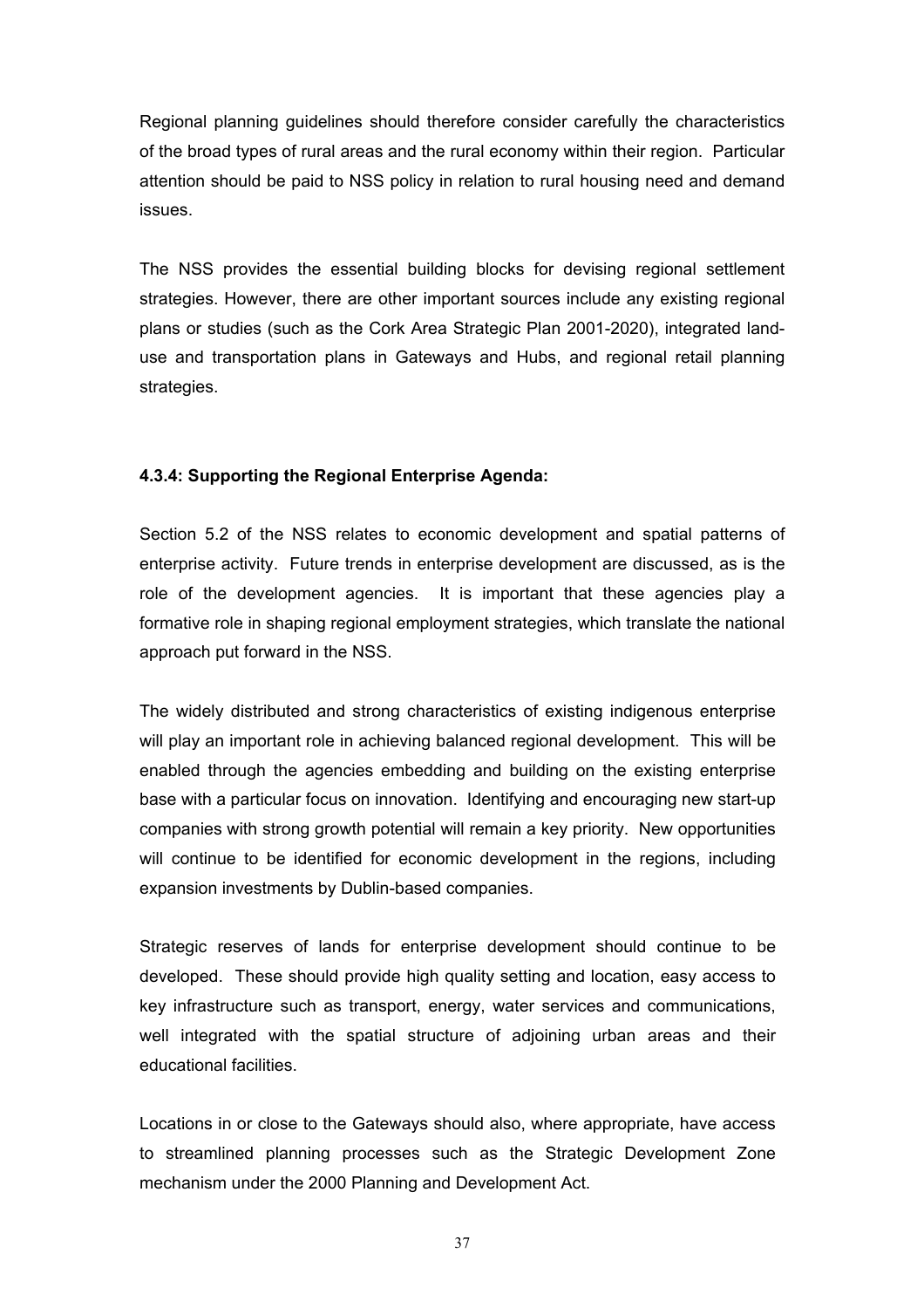National and regional capacity for innovation, research and development must be bolstered, focusing on the quality of third level education and research facilities as well as encouraging the emergence of particular centres of excellence.

It will be important to ensure that regions have the required access to international markets for goods, services and labour mobility, and have the capacity to attract mobile investment, with the support of the strategic development of infrastructure such as telecommunications, energy networks, regional air and sea port services.

The necessary key infrastructures for the Gateways and Hubs, including reliable energy networks, waste management facilities, and advanced broadband telecommunications must be co-ordinated.

Regional planning guidelines can act as a catalyst to harness potential for significant economic development opportunities through effective cross-border co-operation between large cities or towns such as Derry-Letterkenny, Monaghan-Armagh, Cavan-Enniskillen and Dundalk-Newry and through further enhancing the emerging Dublin-Belfast economic corridor.

Section 5 of the NSS also discusses employment in tourism, and in agriculture, marine and natural resources.

#### **4.3.5: A regional transportation framework:**

Section 2.6 of the NSS deals with strengthening areas and places. Among the factors needed to support increased economic activity and regional competitiveness are:

- Integrated land use and transportation strategies
- A focal point for national, regional and local road and public transport systems, with good access to the national road and rail network and access to airports and deepwater ports
- Effective urban transport systems, including facilities for pedestrians and cyclists.

Map 3 in the NSS ("National transport framework") shows strategic radial and linking corridors, together with international access routes. These transport corridors are shown in more detail in the regional maps in section 4 of the NSS, and should be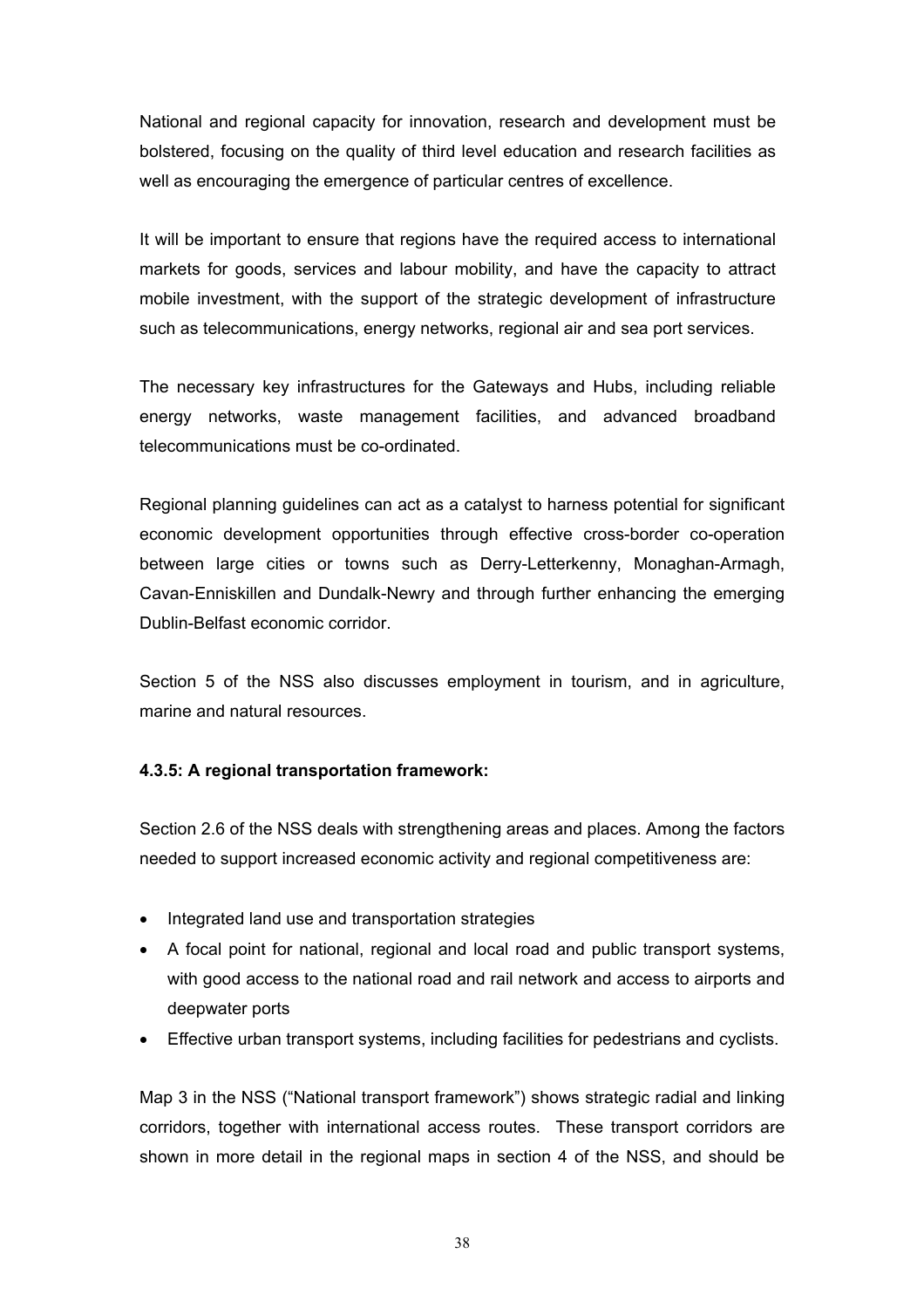incorporated in regional planning guidelines. Furthermore, the regional guidelines need to address how these link to all parts of the regions in terms of roads and other links that perform important intra-regional roles.

In addition, there is a pivotal role for regional planning guidelines to provide a policy context at regional level that will support implementation of aspects of the national transport framework. For example, the issue of enhanced rail access between Galway and Cork examined in the context of the emerging Strategic Rail Review is contingent on putting in place a development strategy that supports investment by encouraging the development of compact and sustainable urban settlements along the rail corridor.

Regard should be had to the conclusions of current integrated land use and transportation plans and draft plans for urban areas. This Department will shortly issue technical guidance on the preparation and implementation of integrated frameworks for Gateways and Hubs.

#### **4.3.6: Recommended infrastructure strategy:**

Sections 3.7 and 3.8 of the NSS deal with key infrastructure. Physical networks of infrastructure such as roads, public transport, energy and communications are of particular relevance to the NSS, since they themselves have a spatial impact and also influence the location, timing and extent of development. Other economic infrastructure, such as water services and waste, and social infrastructure, relate to particular locations and is also needed to support balanced regional development.

Strategic infrastructure priorities are listed in section 3.8, and should be examined within the process of preparing regional planning guidelines. It may also be necessary for any maps prepared to highlight strategic infrastructure corridors for the provision of electricity transmission, gas pipelines, telecommunications or other strategic requirements that can then be incorporated into development plans at more local levels.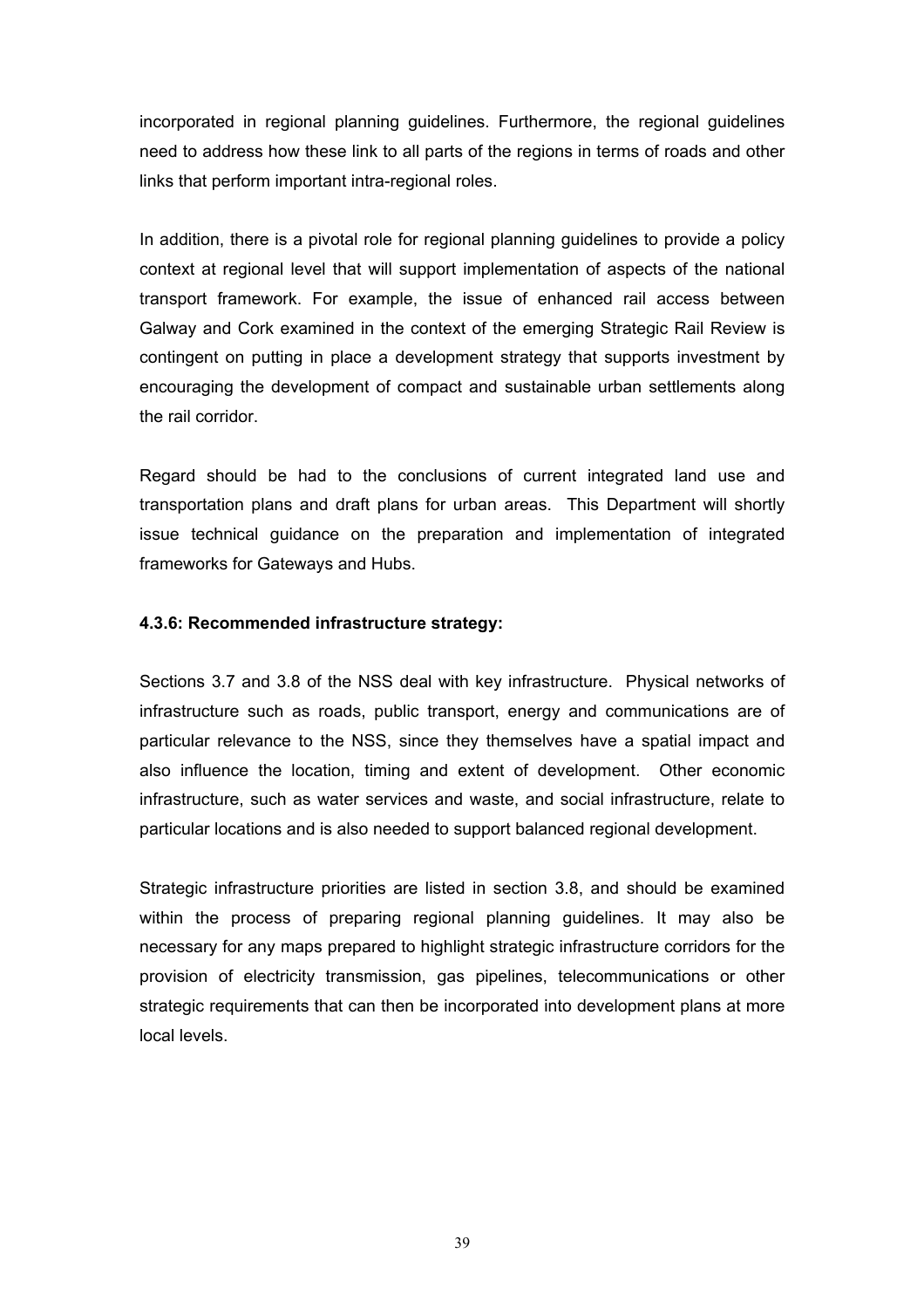#### **4.4: Presentation**

The guidelines must be drafted, considered, adopted, published and acted on. The following are some practical guidelines to help ensure quality and good general presentation:

- **succinctness**: the Strategy should not be a detailed record of the process outlined in Section 3. It should be a distillation of the key points that have emerged from the process. Only include information relevant to the final development framework;
- **early contents page**: specify the structure in as much detail as possible as early as possible. Drawing up a Contents Page early on (based on Figure 4.1) is a useful discipline, and a means of getting agreement about what the Strategy document should contain. It should be considered as part of Step 1 in the preparatory process;
- **simple language**: write in simple short sentences and avoid unnecessary jargon;
- **length**: don't be either overly short or overly long
- **central editing**: use a small central editing team
- **editing**: while many people will contribute to the drafting process, it is highly advisable for the project manager to act as or appoint an agreed and acceptable "editor-in-chief". The editor in chief should not have to write everything but should collate material drawn from a variety of sources, reflect what has already been agreed, probe what is still unclear and finally put it all into a common style.

#### **4.5: Imagery**

Use of charts, diagrams and maps will be an essential feature of the guidelines. This is especially so with documents that must act as "big picture" spatial frameworks. Such "pictures" are often a good substitute or companion for words. The term "infographics" refers to the use of simple pictorial diagrams that get across information.

Each regional planning guideline document should end up with a single overall strategy map that summarises the key elements of the guidelines such as the urban structure, rural policies, transport networks and links to other regions and areas. An example of such a map is the strategy map for the Strategic Planning Guidelines for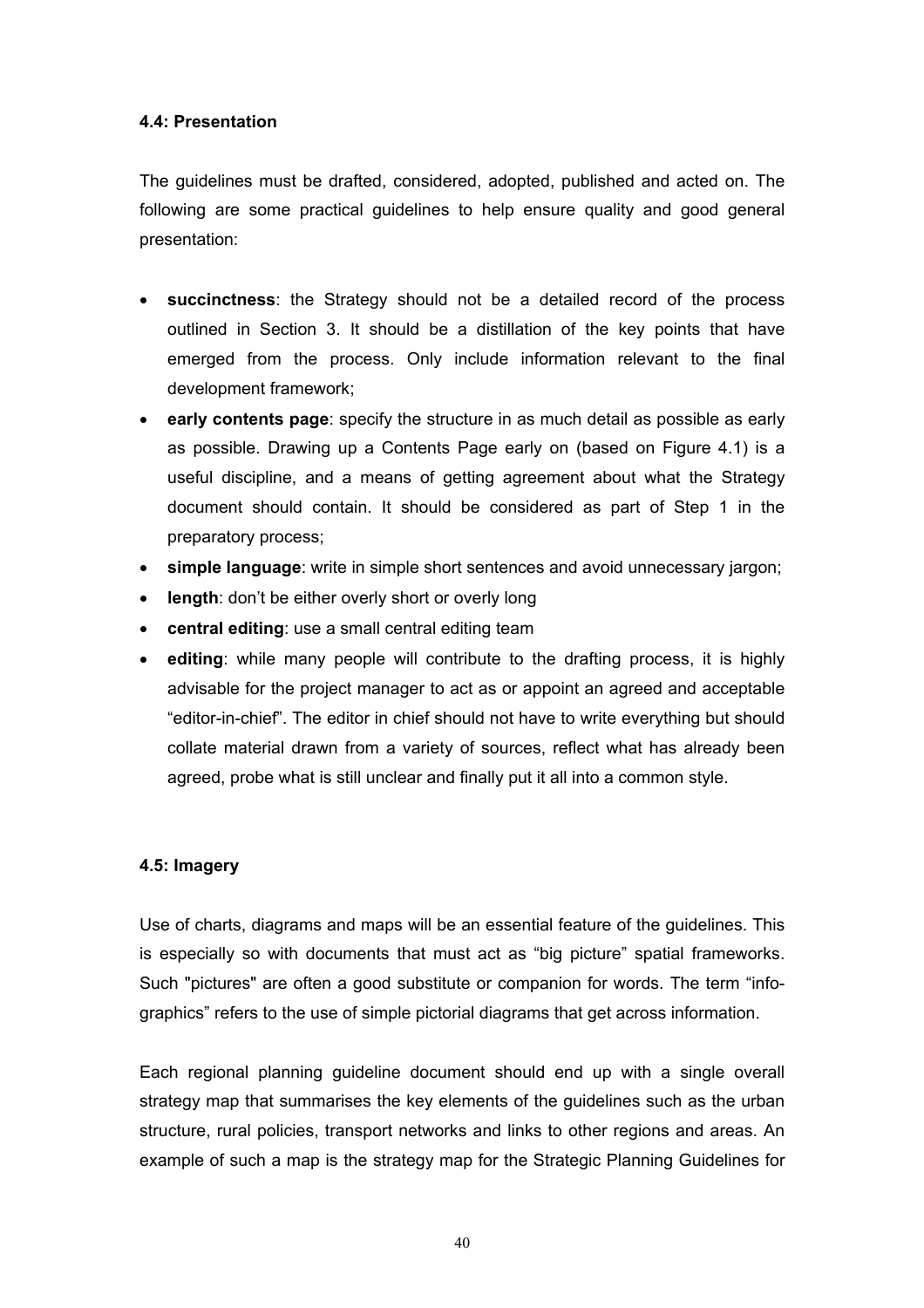the Greater Dublin Area. Other examples include the regional maps in the National Spatial Strategy.

Charts and background maps also help to break up overly long sections of text. Practical suggestions are:

- charts, diagrams and maps should genuinely make text clearer or shorter. If they do not, or if they themselves require extensive explanation, they are not helpful;
- make sure diagrams are directly relevant rather than just interesting;
- the final choice of all visual aids is best left until late in the preparatory process, when lines of argument have already been thrashed out.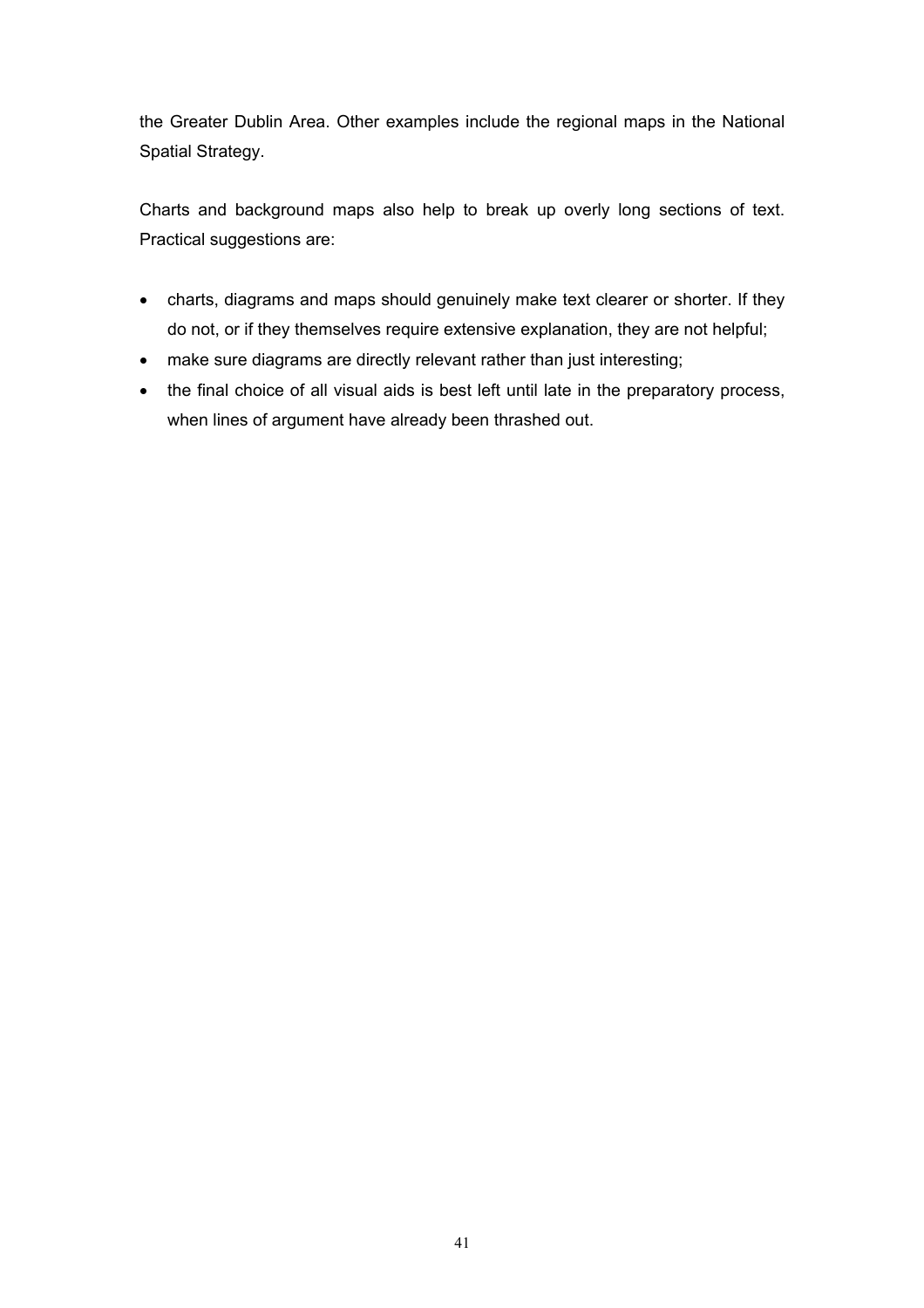# **Section 5: Implementation**

#### **5.1: Regional Guidelines and the Development Plan Process**

Section 27 of the 2000 Act requires planning authorities, following the making of regional planning guidelines for their area, to review the existing development plan and consider whether any variation is necessary in order to achieve the objectives of the RPGs.

Regional authorities should consider the possibility of retaining the Steering Committee (or similar) to monitor implementation of the RPGs within the region, and also to prepare the ground for subsequent reviews of the guidelines. It is envisaged, for example, that the director of each regional authority could prepare an annual update report for consideration by the Steering Committee and by the authority.

# **5.2: Supporting Implementation**

How implementation happens in a given region will depend on local circumstances. However implementation will be assisted if:

- a conscious attempt is made by the regional authority to "**get out and promote**" the guidelines: The written document is on the one hand the culmination of one process and on the other hand the start of another; As soon as the guidelines are agreed, prepared and published, someone, e.g. the Director, must go out and about to explain, to remind, to give feedback, and to win over key agencies and organisations to its implementation;
- the document "**has clear targets and result areas**" including identifying, in partnership with the local authorities and other agencies such as providers of public transport or promoters of economic development, who is responsible for progressing these targets and when. This might be organised around an annual implementation programme focused on an annual implementation report;
- **"there is a clear future role for Working Groups etc**": Groups which have existed during the preparatory process should not necessarily be disbanded as soon as the preparatory process ends. They may be suitable candidates to be reconstituted into ongoing sub-groups, committees etc.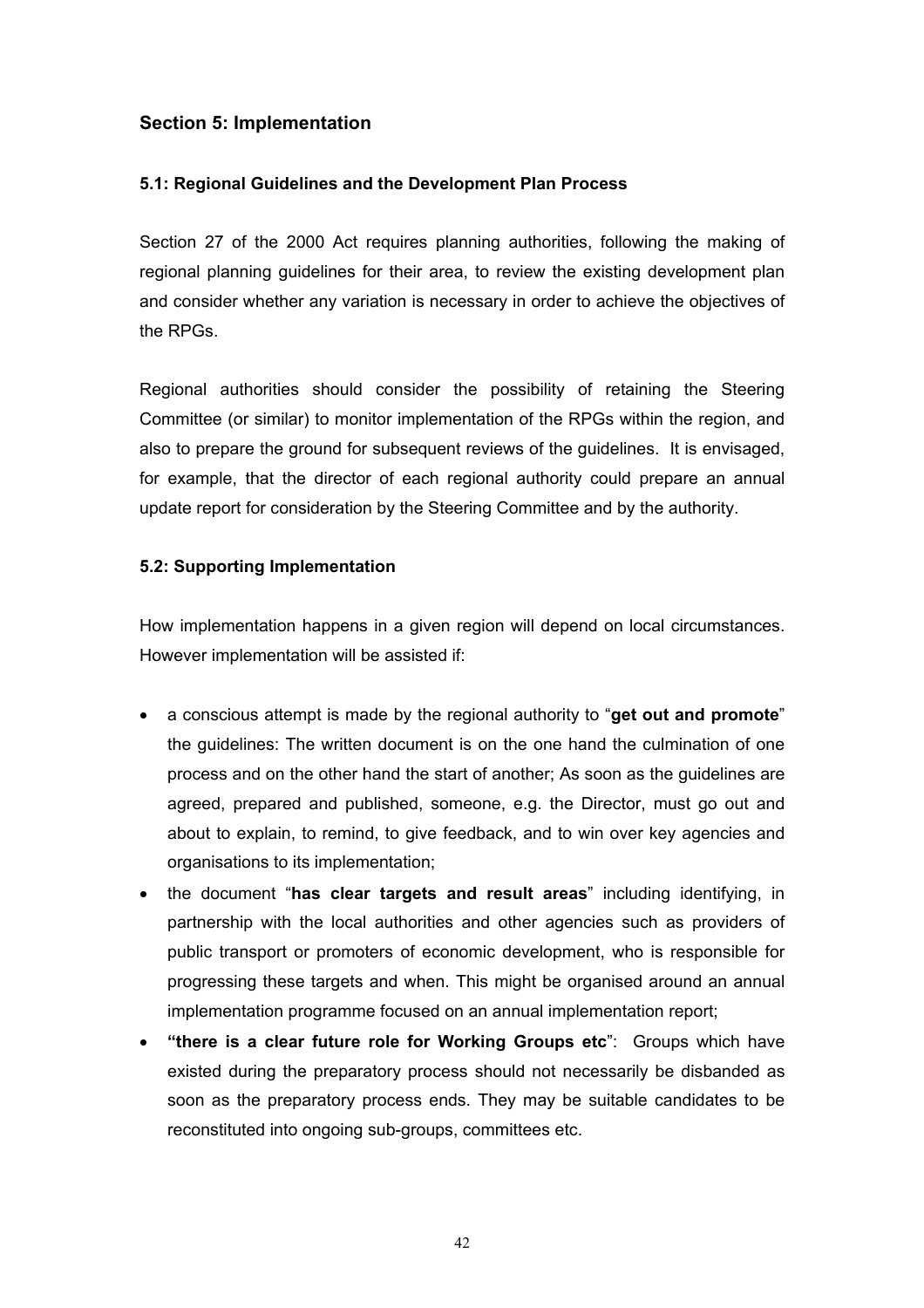# **5.3: Monitoring and Evaluation**

Regional planning guidelines should address arrangements and systems for monitoring and evaluation.

- **Monitoring** refers to the regular tracking of activity and immediate outputs on a reasonably short-term basis, and addressing the question of whether agreed activities and commitments being carried out?
- **Evaluation** refers to identifying impact, including longer-term impact.

Regional Authorities should consider preparing:

- six monthly monitoring reports by the Regional Directors to review progress against key result areas, and inform:
- annual Implementation Programmes;

#### **5.4: Importance of Strategic Approach**

The impact of regional planning guidelines will crucially depend on the extent to which a balance is achieved between deriving a vision for the region that constituent local authorities can share, but that also represents an opportunity for progress and positive change. Establishing that policies and actions are changing to implement the regional planning guidelines will be an important aspect of monitoring the implementation process. Signs to look out for are:

- evidence of increased local authority co-operation, e.g. use of each other's services/facilities, presence on each other's committees, carrying out of joint projects;
- evidence of individual bodies' objectives at local authority and other regional and or national levels, e.g, Government Departments and agencies reflecting the wider vision for the region;
- evidence of new thinking and different choices being made, e.g. member organisations doing different things, or doing some things differently, because of what the regional strategy and planning guidelines have said.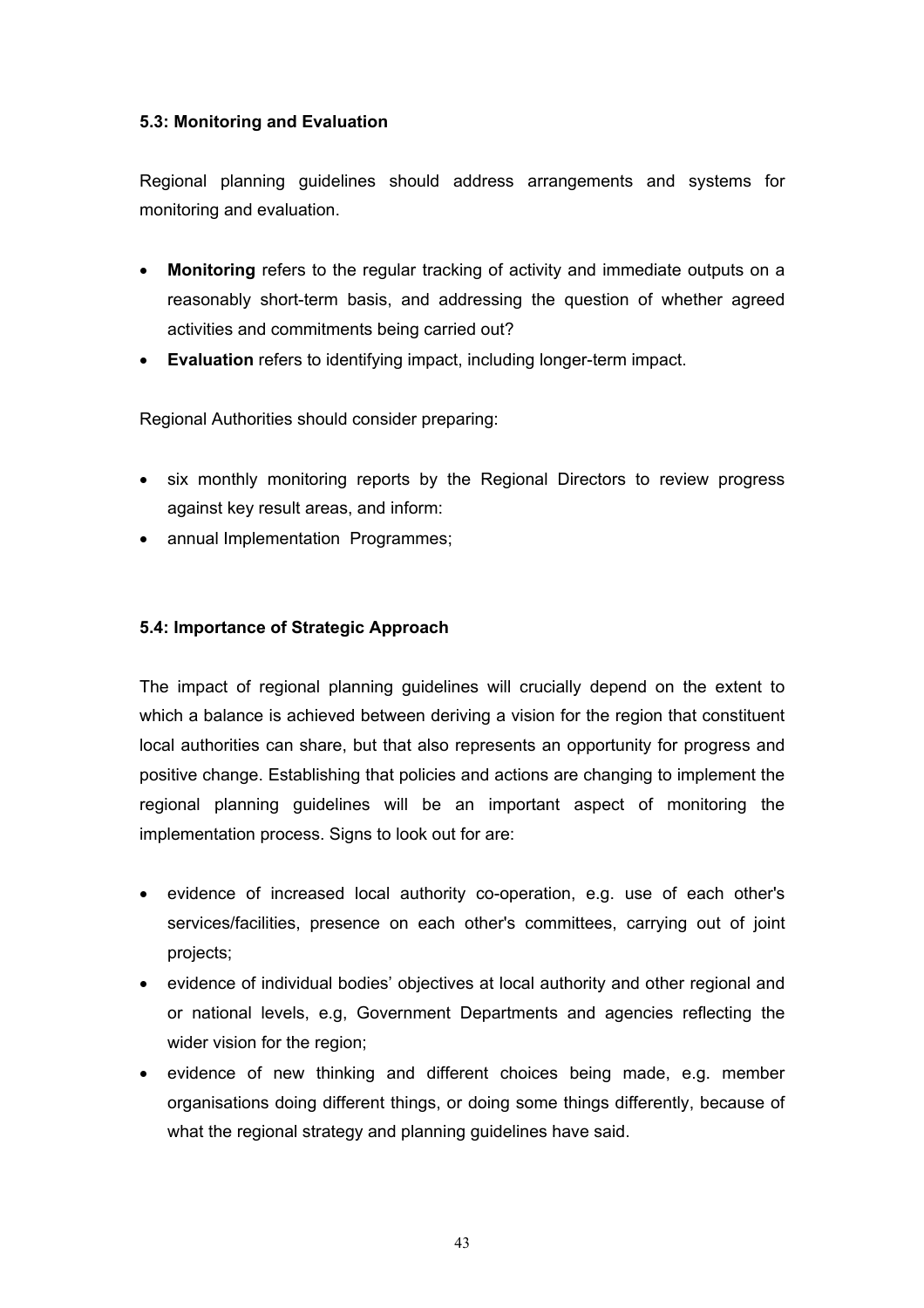# **Appendix One: Outline of statutory provisions for Regional Planning Guidelines**

The provisions referred to are contained in the Planning and Development Act 2000 (Number 30 of 2000).

**Section 21**: The power to make regional planning guidelines is vested in regional authorities, which have certain discretion in making the necessary arrangements. The Strategic Planning Guidelines for the Greater Dublin Area, which were published in 1999, are given statutory recognition.

**Section 22**: Regional authorities commence the process by consulting with the planning authorities within the region to agree on the necessary arrangements for making the guidelines; planning authorities are required to assist in making such arrangements, which may include the provision of financial assistance, the services of staff and the provision of accommodation, where necessary. (See also Section 25, below).

**Section 23**: The objective of the regional planning guidelines shall be to provide a long-term (12-20 years) strategic planning framework for the development of the region. Issues to be addressed (see below for details), in accordance with the principles of proper planning and sustainable development, include:

- **Projected population trends, and settlement and housing** strategies
- **Economic and employment trends**
- **Location of industrial and commercial development**
- Transportation, including public transportation
- **Water supply and waste water facilities**
- **Energy and communications networks**
- **Provision of educational, healthcare, retail and other community** facilities
- **Preservation and protection of the environment and its amenities.**

Regional planning guidelines shall contain information on the likely significant effects on the environment of implementing the guidelines (see below).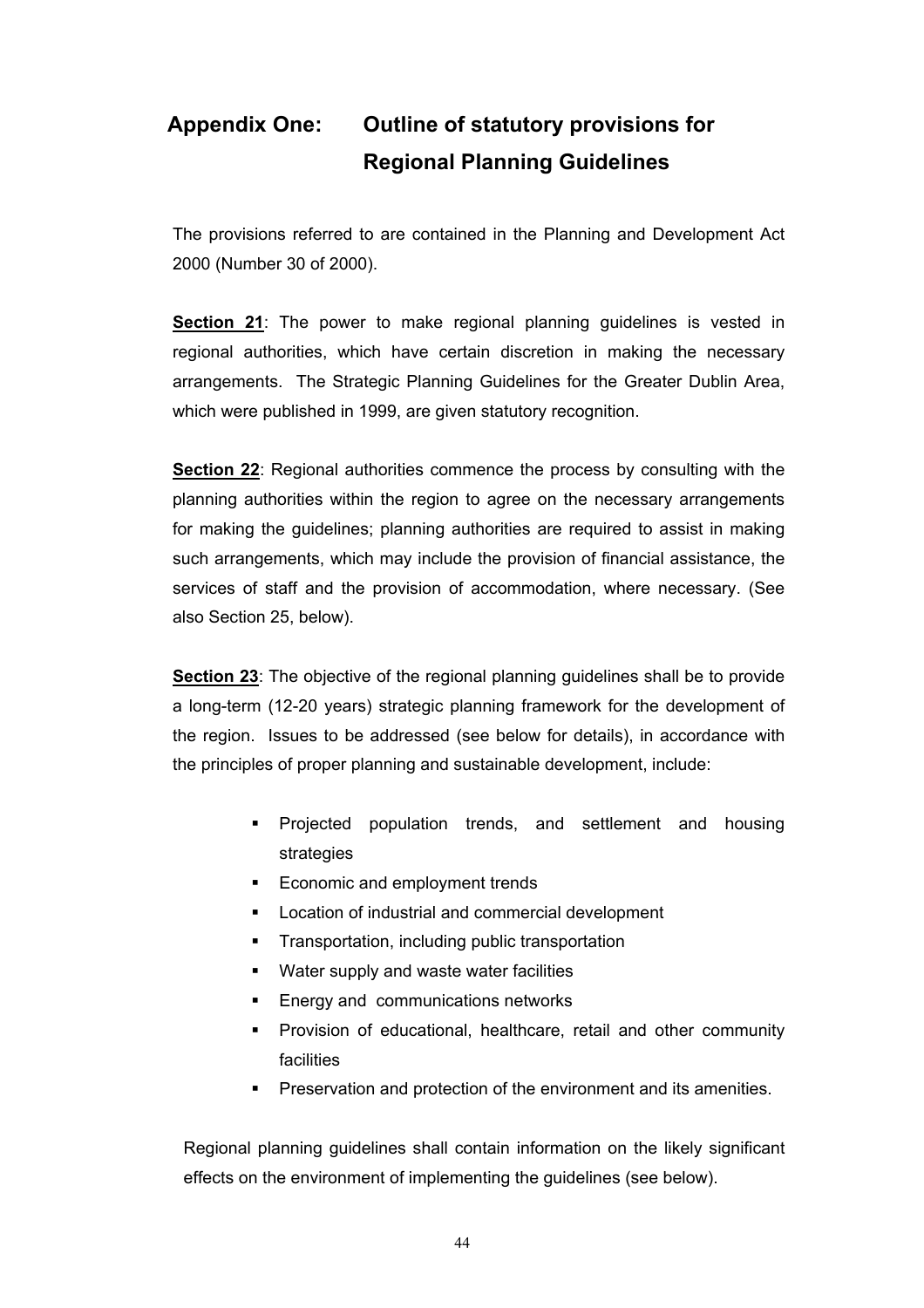Regional authorities, when making regional guidelines, must take account of Government policies.

When making guidelines which affect the Gaeltacht, the regional authority shall have regard to the need to protect the linguistic and cultural heritage of the Gaeltacht.

**Section 24**: Once the necessary arrangements have been agreed with the relevant planning authorities, the regional authority publishes notice of its intention to make regional planning guidelines, indicating the likely issues, and invites written submissions (at least 8 weeks must be allowed). Having considered submissions received, the authority prepares draft guidelines, which are sent to prescribed bodies and put on public display (for at least 10 weeks).

Following consideration of submissions from prescribed bodies and the public, the authority makes the guidelines subject to any modifications considered necessary, and publishes notification of this fact. Copies must be made available for public inspection.

**Section 25**: When agreeing arrangements between the regional authority and the relevant planning authorities, matters to be considered shall include the establishment of committees to oversee preparation of the guidelines, and the membership and role of such committees. The making of the guidelines is reserved to members of the regional authority, however, following consideration of any reports received from the committees.

**Section 26**: Regional guidelines must be reviewed after 6 years.

**Section 27:** A planning authority shall have regard to any regional guidelines in force for its area when making and adopting a development plan (provided the guidelines are not more than 6 years old). The Minister may direct planning authorities to comply with regional guidelines. (The Minister is also given power under various sections to make regulations or to issue guidelines in relation to regional planning guidelines).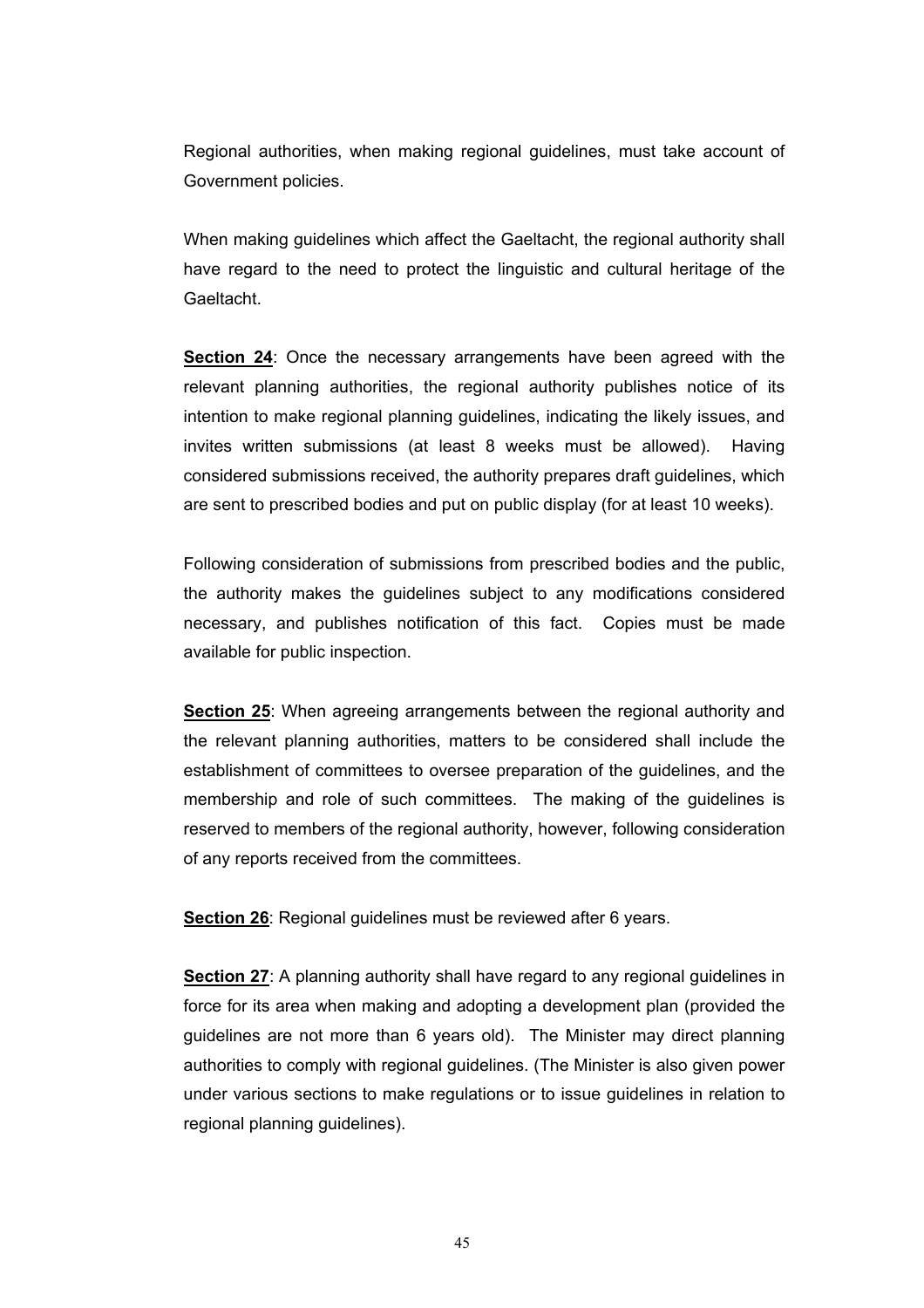Following the making of regional planning guidelines, planning authorities must review existing development plans and consider whether a variation is needed to bring them in line with the guidelines.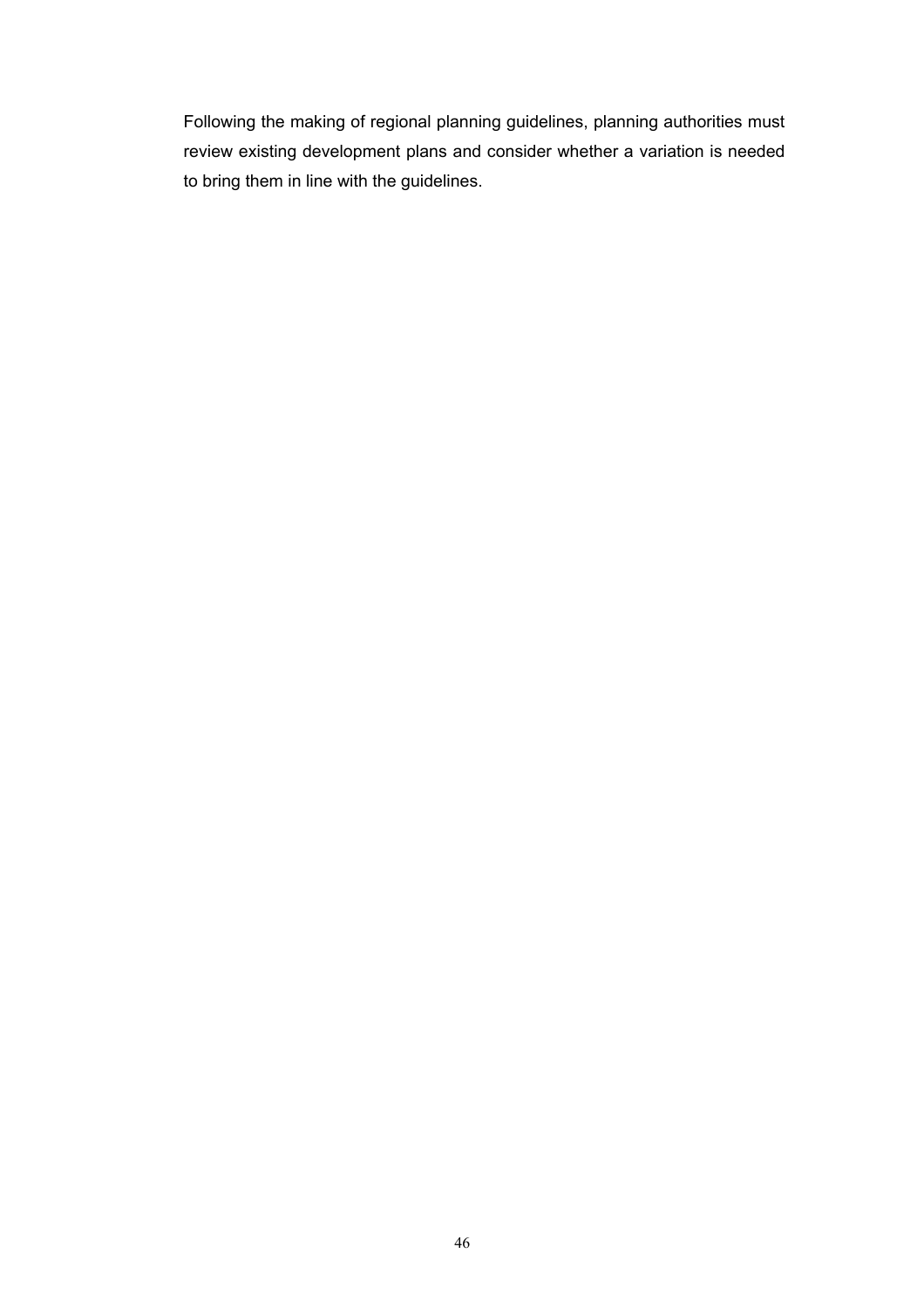# **Appendix Two: Regional Strategies**

# **1.4: Regional Strategies – Status and Role.**

Reference has been earlier in this document to a *"Regional Strategy"* element of *Regional Planning Guidelines*. What is meant by this?

Since the Regional Reports were published in 1996, a considerable number of important and relevant developments have occurred which impact to varying degrees on the Regional Authorities and on their Regional Strategies. Many of these are reactions to the major economic change brought about by rapid economic growth since the mid 1990s, growth which was largely unanticipated even at the time of preparation of the previous Regional Reports viz:

- the country has been split into the two new NUTS II regions and the new Regional Assemblies established – as groupings of NUTS III regions, i.e. Border Midlands and Western, and Southern & Eastern, against the backdrop of the National Development Plan.
- the County and City Development Boards have been established and have each recently prepared a Strategy for Economic, Social and Cultural Development of their county/city;
- the National Spatial Strategy (NSS) has been published.
- Chapter III of the Planning and Development Act 2000 provides a mechanism for preparing long-term strategic planning frameworks by regional authorities for their areas to be titled "Regional Planning Guidelines"
- a series of other regional and county-level planning exercises have been undertaken. This includes county/city housing strategies, regional waste management plans and retail strategies.

These developments must all be taken into account in preparing the Regional Authorities' Regional Strategies and in the case of the Dublin and Mid-East Regional Authorities, the Consultation Paper *New Institutional Arrangements for Land Use and Transport in the Greater Dublin Area.*

The key element in the above from this guidance document's perspective are the parallels between Regional Strategies and Regional Planning Guidelines. There is a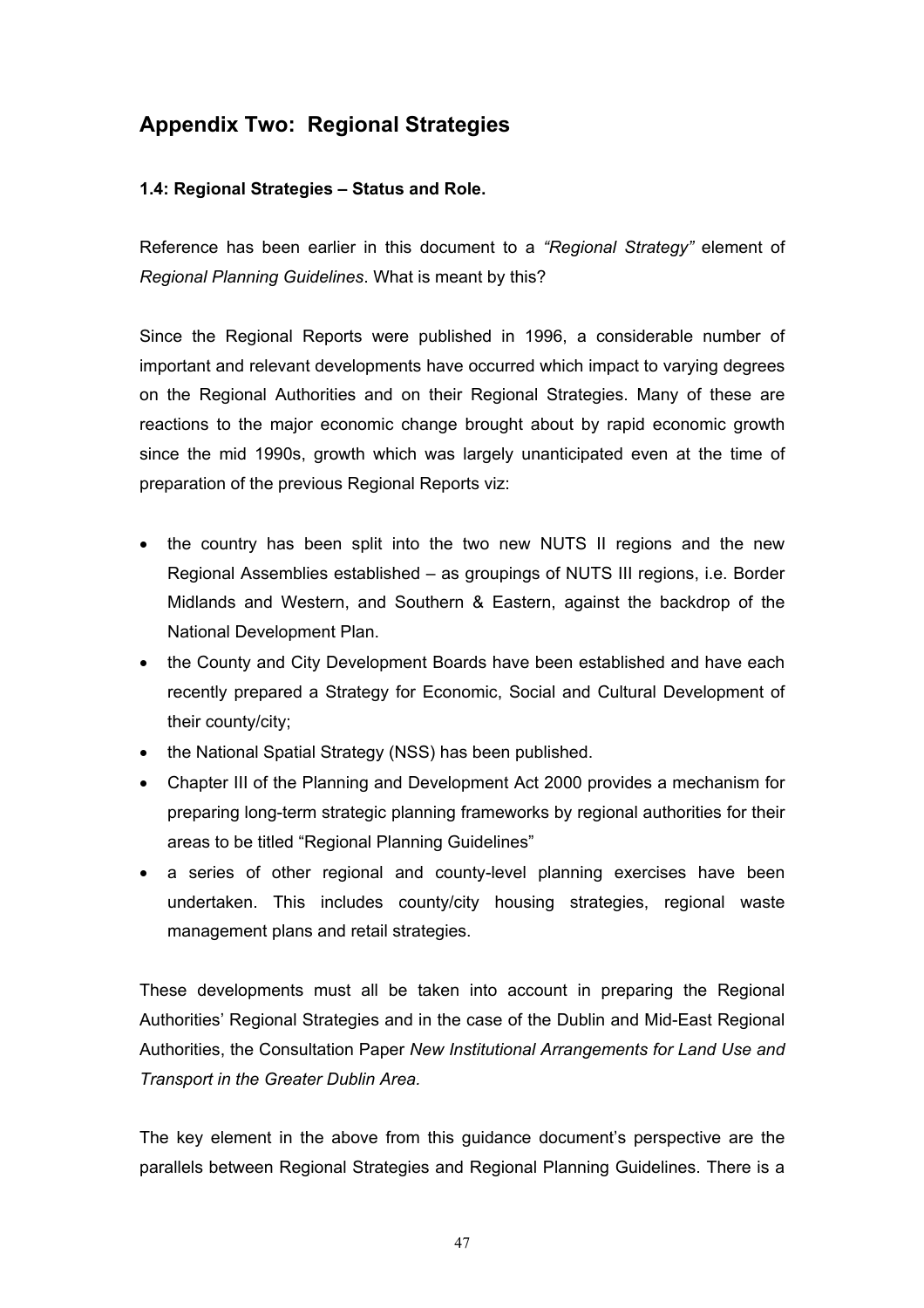considerable potential for overlap between the focus of both regional strategies and regional guidelines. It is essential, in the interests of coherence and the avoidance of duplication, that a single document should incorporate a combination of both processes. There is much to be gained from avoiding such overlap, particularly in terms of work required, and strengthening the regional planning guideline process by feeding in a robust socio-economic context from the Regional Strategies.

# **Avoiding overlaps.**

This guidance document provides a framework to avoid a situation where work necessary in preparing regional planning guidelines does not duplicate work in other areas. The following table outlines the common and distinguishing areas between regional strategies and regional planning guidelines.

It should be noted that while an RS and RPG share some common purposes, they each have specific objectives, as follows:

(a) Specific purposes of RS:

- To contribute to the regional authority's general function of promoting coordination of public services in the region
- Monitoring the delivery of EU Structural Funds
- Making proposals to the national and NUTS II authorities.

(b) Specific purposes of RPGs:

- To provide a long-term strategic planning framework (between 12 and 20 years) for the development of the region
- To translate national planning policies particularly the National Spatial Strategy – at regional level
- The focus is on the proper planning and sustainable development of the region.

(c) Common purposes:

- Review of current socio-economic, demographic, etc. trends
- Review of development plans and CDB strategies
- Framework for planning for regional infrastructural provision.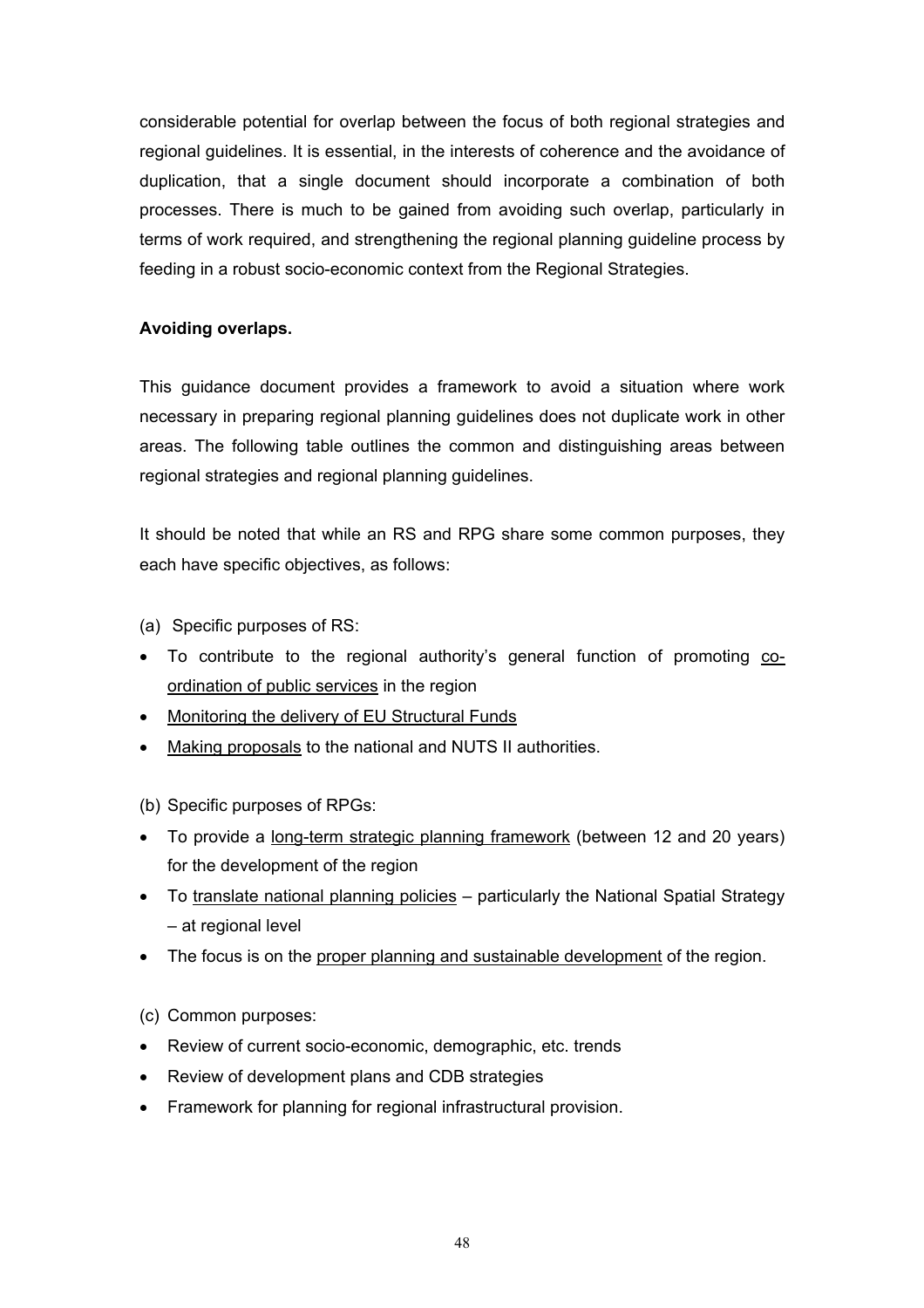# **Appendix Three: Contents of Regional Planning Guidelines**

This appendix amplifies the broad structural outline of regional planning guidelines suggested in section four of these guidance notes. The intent here is not to set out a prescriptive list of headings that must be followed rigidly, but to suggest headings that can be drawn from in dealing with the specific issues that will arise in each region.

# **The Overview Section**

Compiling a large amount of data, analysis, issues, options and strategic policies can sometimes mean that the essential messages of a document are hard to find. An overview section should concentrate on:

- What are the main messages of the document? e.g.
- What are the top three-five development issues in the region today?
- What can the planning system do about this?
- In what ways will the region be different as a result of implementing the guidelines?
- What are the key steps to be taken and by whom?

# **Part A: The Strategy Section**

This section of the overall regional planning guideline document should demonstrate the rationale in broad social, economic, environmental and cultural terms, for the approach taken in the planning guidelines in Part B. It should build on relevant analyses, research and strategies already carried out in respect of the region as a whole or its constituent counties and cities.

**Section 1** should outline the overall backdrop regional planning guidelines are set against. The section should also describe overarching national policy contexts such as the National Spatial Strategy, Government policy on Sustainable Development and describe the types of issues regional planning guidelines will address. These might include matters such as: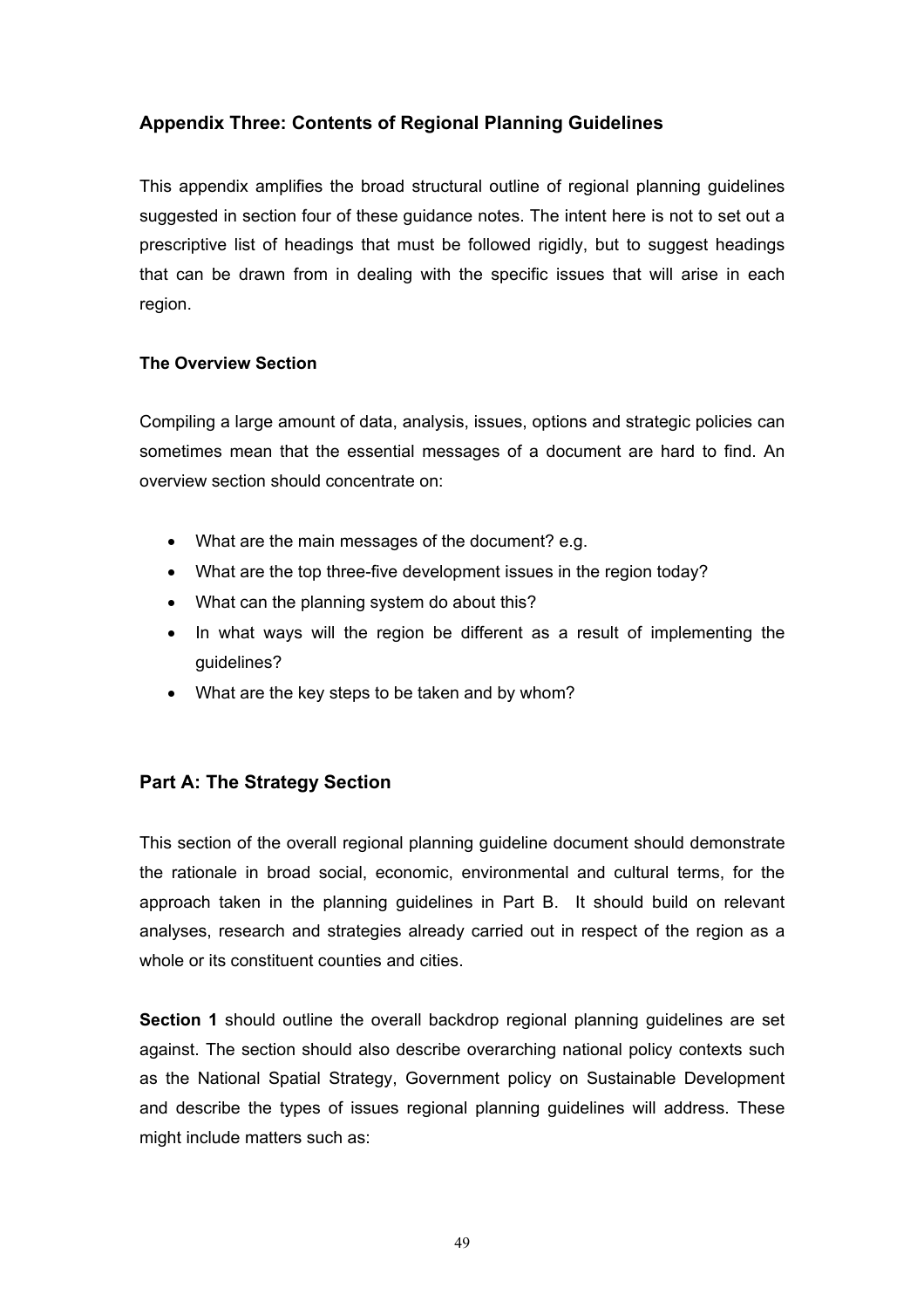- Regional Planning Guidelines as a framework for local authority development plans
- Enhancing the strategic dimension to planning at regional and local levels to extend the approach taken by the national spatial strategy.
- Putting the overall planning system in its proper context, that is understanding wider processes of change and identifying how our physical surroundings can be optimised to meet broader socio-cultural, economic and environmental objectives.
- Setting out the planning policies that will support meeting future needs in ways that are sustainable in an environmental and financial sense. These needs will arise in a variety of areas encompassing housing, social and physical infrastructure, employment, strengthening urban centres and coping with changes in rural areas.

**Section 2**, which essentially profiles the region as it currently stands should chart the main factors that will affect the development of the region in the future, in sociocultural, economic, physical and policy terms. This section should aim to answer questions in so far as they relate to the subject matter of regional planning guidelines such as:

- What are the main continuities in the development of the region?
- What are the major trends?
- What are the most important processes of change?
- What are the drivers of these changes?
- How are these drivers amenable to change by the planning system?
- What other factors can affect the drivers of change?

Section 2 should present a summary of the key issues in the region, relevant to strategic socio-economic and physical planning and outline the strategic questions the regional guidelines will address. These might include matters such as:

- Responding to varied development contexts such as sustainable planning for high growth areas and promoting weaker areas.
- How to develop the strengths of the region.
- How to work with and implement the National Spatial Strategy
- Supporting a strong development plan structure to drive the region forward.
- Rural development frameworks.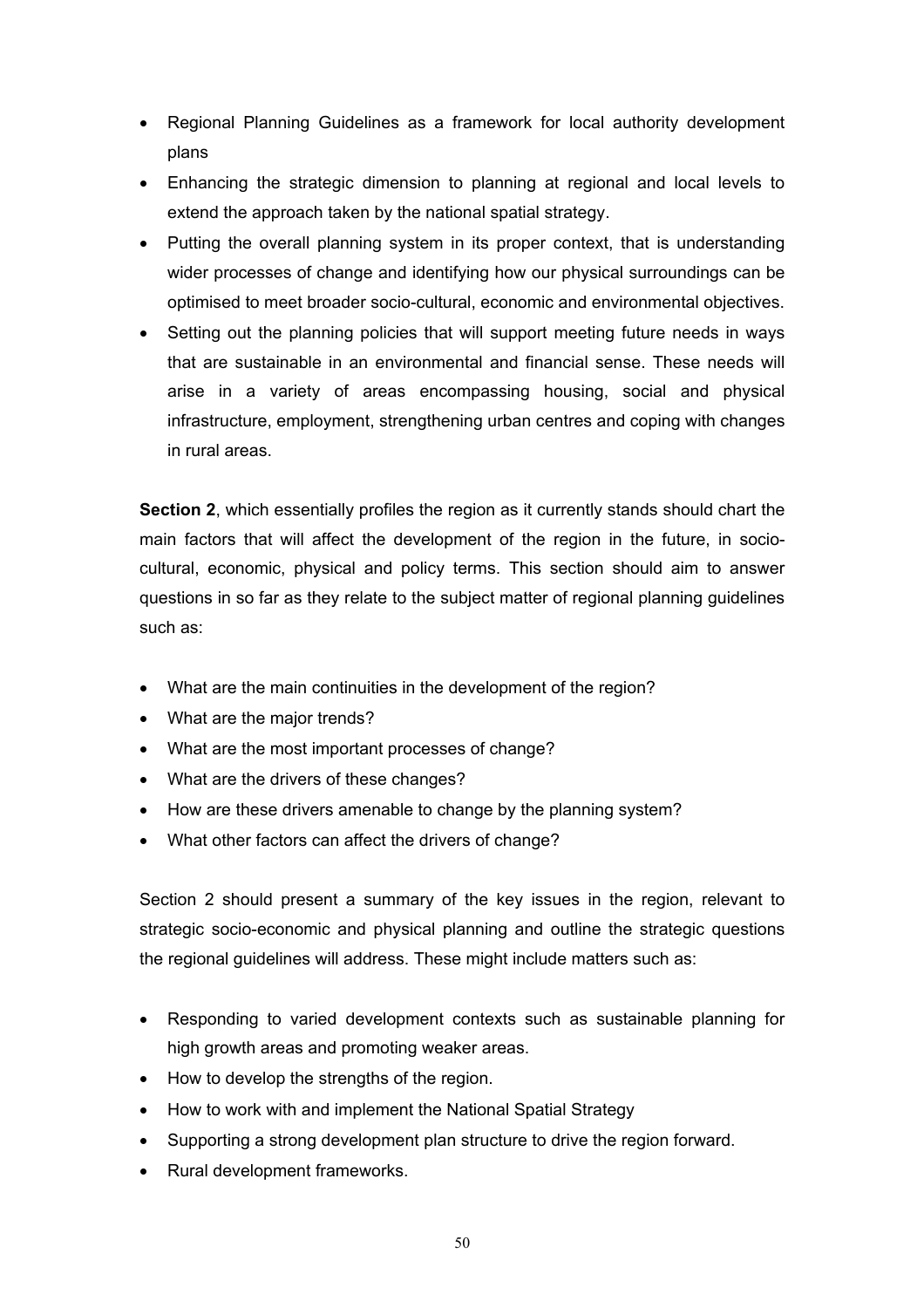- Accommodating the enterprise sector.
- Aligning transportation and land-use planning.

**Section 3** will outline the strategic and high level goals for the guidelines from the perspectives of proper planning and sustainable development, promoting socioeconomic and cultural development and sustaining and enhancing environmental qualities. These goals and objectives will draw from matters such as:

- Supporting the National Spatial **Strategy**
- Socio-Economic development
- Economy and Employment
- Housing
- Land Use and Settlement Patterns
- Transportation
- Water Services Infrastructure
- Waste Management Infrastructure
- Social Infrastructure
- Restructuring of Rural Areas
- Significance and role of particular urban centres e.g. Gateways
- Cultural Development
- Provision of and access to services
- Public transport initiatives`
- Natural and cultural heritage.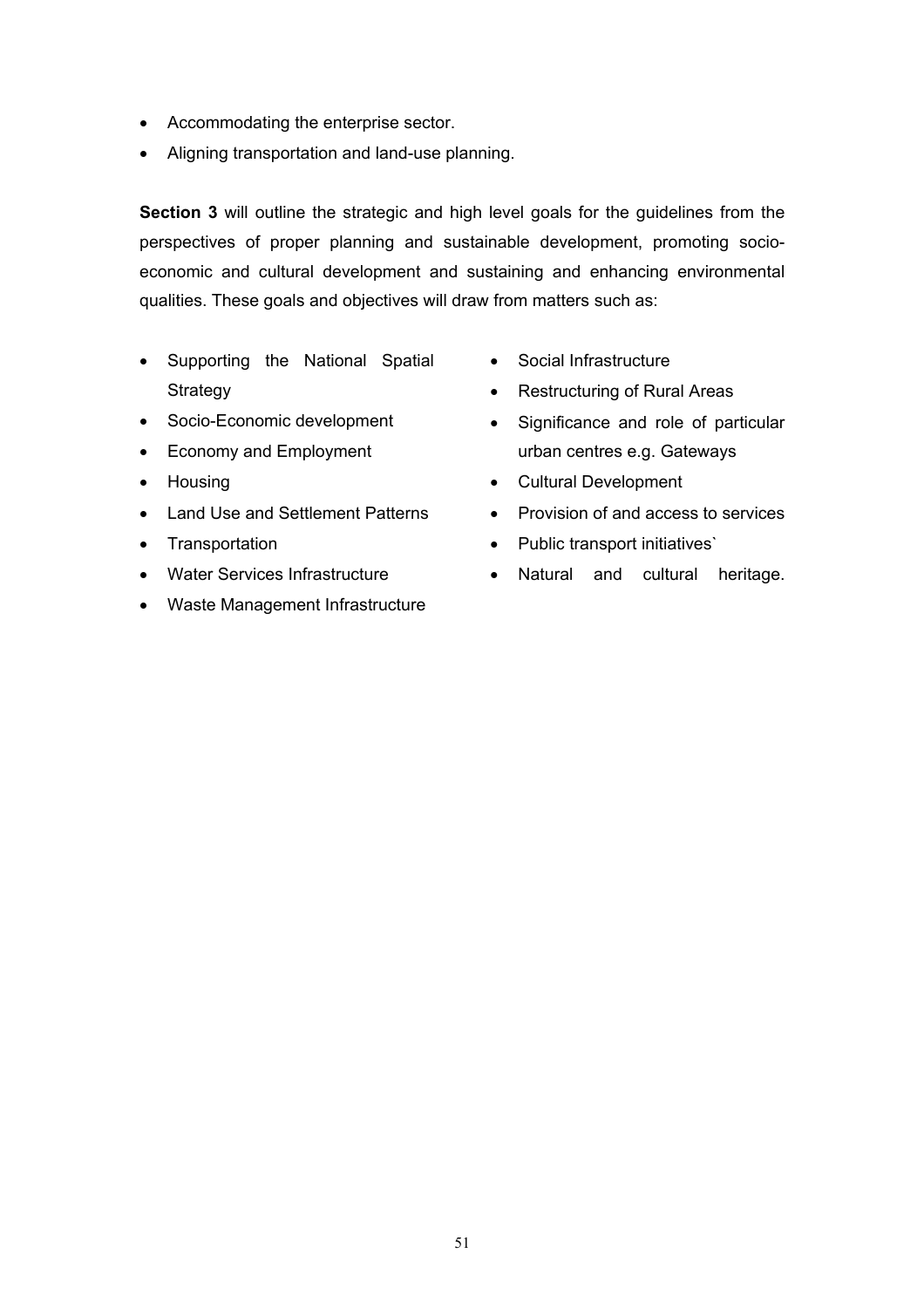The process of drafting these goals and objectives should attempt to embrace the goals and objectives in the form of an overall "vision statement" that is meaningful, realistic and that will be of use in evaluations of development options later on in the regional planning guidelines.

# **Part B: Strategic Planning Guidelines for the Region**

Part B of the regional planning guideline document will mark a progression from a broad-brush approach to a more specific approach aimed at informing the development plan process.

**Section 4** should outline the scope and intent of the regional planning guidelines as a framework, that will, through the development plans, act as a catalyst for sustainable development. This process will then deliver on the overall vision for the region set out in Part A. It might be useful to present an overview of the context the regional guidelines will be dealing with such as:

- The scale of growth anticipated in the region as derived from an analysis of economic prospects, housing requirements and catering for future employment trends and other relevant factors;
- The capacity to accommodate growth as determined by an analysis of land availability, water services and other infrastructural capacity, environmental considerations, transport considerations and other relevant factors.

This section should then present a series of "Proper Planning and Sustainable Development Principles" as relevant to the specific circumstances of each region. These principles also need to be consistent with the approach of the NSS and should flow from the overall goals, objectives and vision for the region presented in Part A and referred to above.

Such principles will, *inter alia*, normally be drawn from the matters outlined below: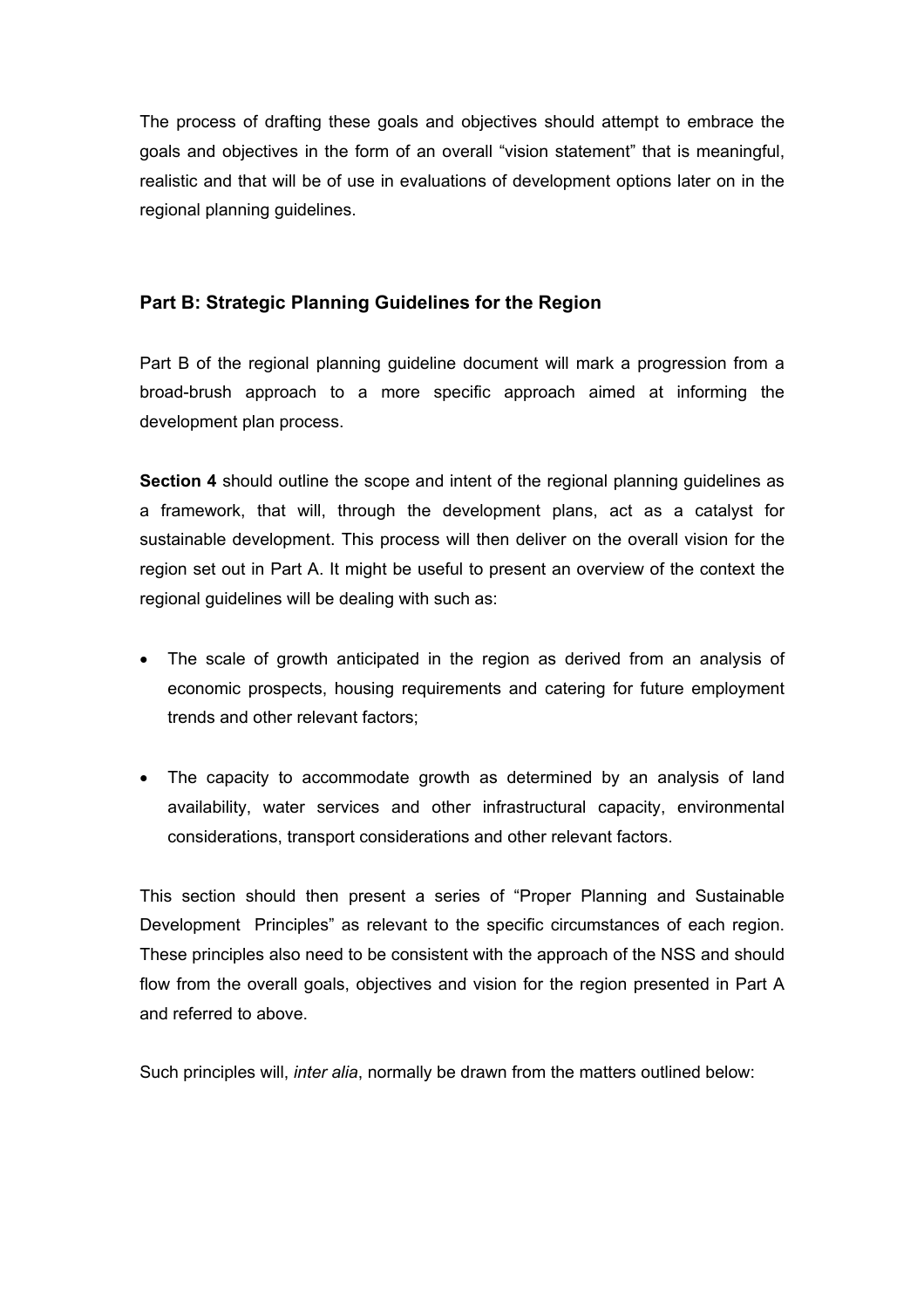#### **Box 1: Suggested Themes for Development Principles**

Utilising existing capacities Use of under utilised lands Supporting the enterprise sector Ensuring timely housing supply Facilitating mixed uses Housing affordability Conservation of the Natural and Reducing the need for travel. Cultural Heritage **Relative Cultural Heritage** Relative cost of projects Urban – rural balance Urban and rural identity

Achieving critical mass to support Access to social and cultural infrastructure balanced regional development. Consistency with the wider policy context Facilitating public transport **A** reasonable approach to strategic planning. Conserving productive land Natural resource protection and sustainable development Promoting a strong settlement hierarchy Supporting efficient use of residential land

**Section 5** takes the scale and nature of future development to be catered for by the regional planning guidelines and presents a small number of different forms in which this development could conceivably proceed. These forms might include approaches based *inter alia* on:

- Continuation of current trends,
- Development roles for different types of urban centres
- Urban and rural balance.

Essentially, this section should try to present different "Strategic Options" in which to envisage the development of the region in the future depending on different policy emphases, different rates of growth and different development scenarios.

**Section 6** should assess the strategic options identified in section 5 by reference to (i) the strategic goals and objectives and the development principles referred to earlier. There are a variety of assessment mechanisms available to perform this task. At the end of this section, an emerging preferred option should emerge which will be either one of the strategic options or a combination of two or more options.

The assessment of options must also be integrated with the approach to environmental appraisal contained in these guidance notes.

**Section 7** will present the selected option and detail its implications in terms of population, housing, transportation, social and physical infrastructure, natural and cultural heritage and economic development. Close attention should also be paid to